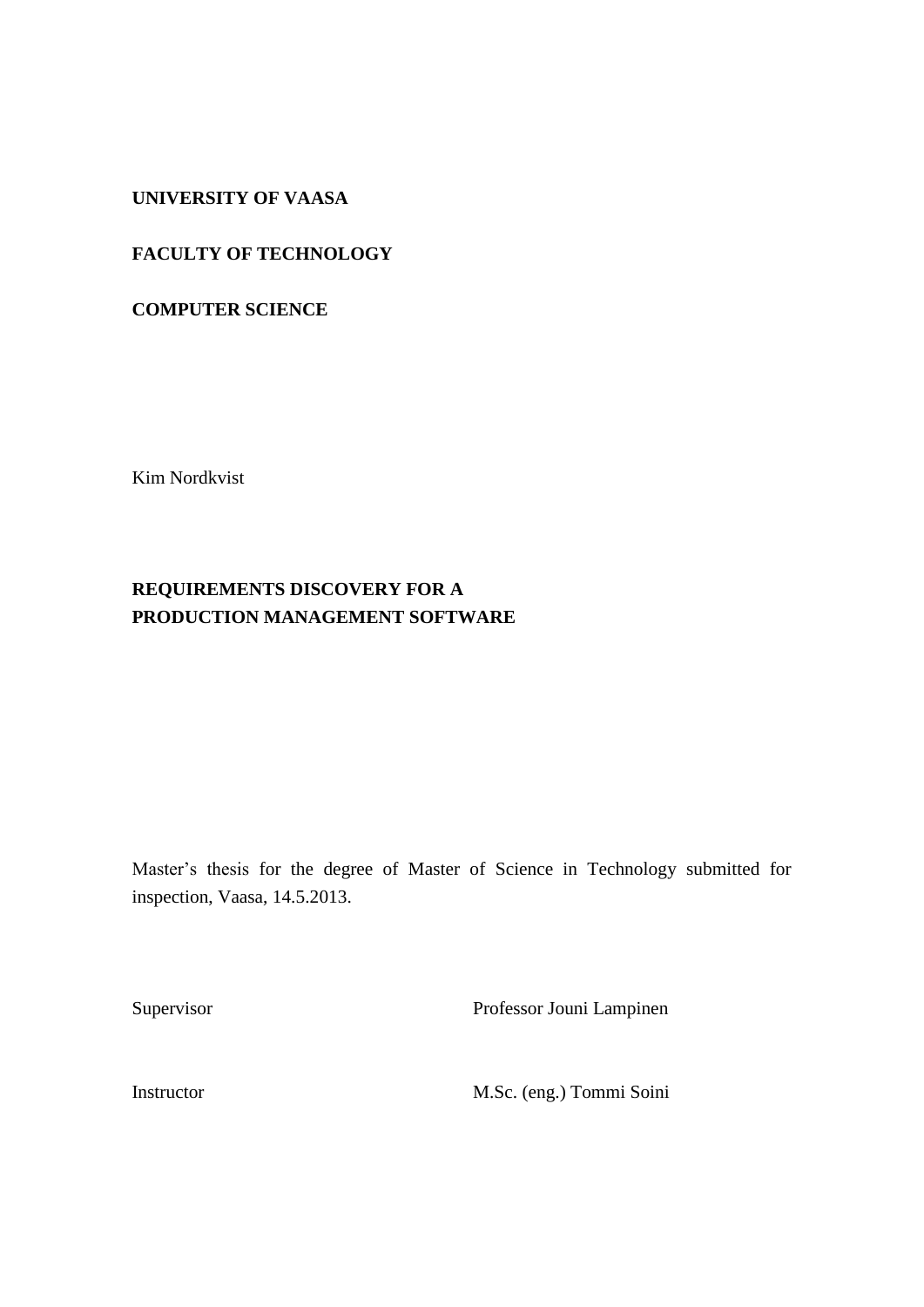# **TABLE OF CONTENTS**

page

| 1 <sub>1</sub> |  |
|----------------|--|
| 1.1.           |  |
| 1.2.           |  |
| 1.3.           |  |
| 1.4.           |  |
|                |  |
| 2.1.           |  |
| 2.2.           |  |
| 2.3.           |  |
|                |  |
| 3.1.           |  |
| 3.2.           |  |
| 3.2.1.         |  |
| 3.2.2.         |  |
| 3.3.           |  |
| 3.3.1.         |  |
| 3.3.2.         |  |
| 3.3.3.         |  |
| 3.3.4.         |  |
| 3.3.5.         |  |
| 3.4.           |  |
| 3.4.1.         |  |
| 3.4.2.         |  |
| 3.4.3.         |  |
| 3.4.4.         |  |
| 3.4.5.         |  |
| 3.5.           |  |
| 3.6.           |  |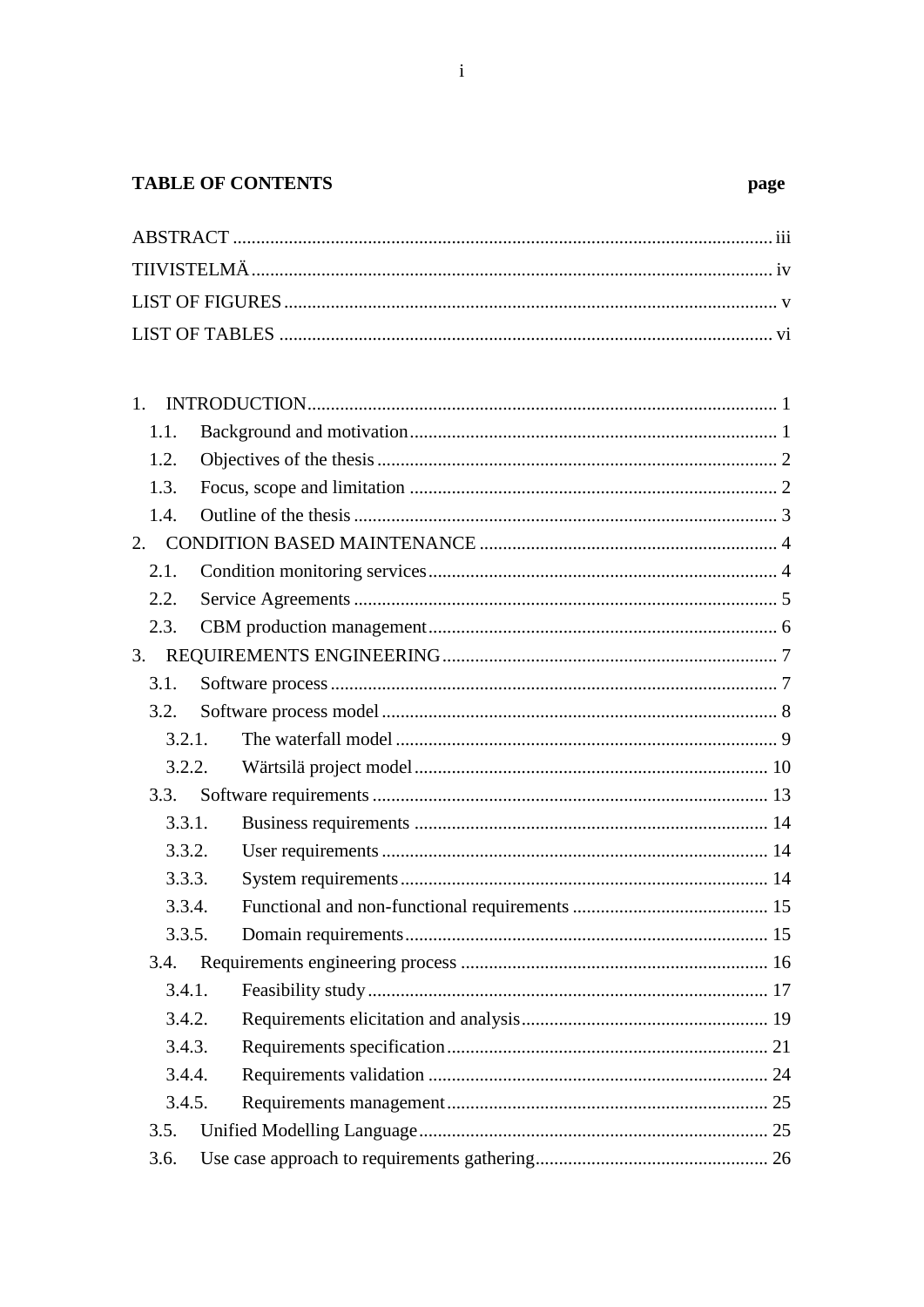$\ddot{\rm ii}$ 

| 3.7.  |        |  |
|-------|--------|--|
|       | 3.7.1. |  |
|       | 3.7.2. |  |
|       | 3.7.3. |  |
|       | 3.7.4. |  |
|       | 3.7.5. |  |
| 3.8.  |        |  |
| 3.9.  |        |  |
| 3.10. |        |  |
| 4.    |        |  |
| 4.1.  |        |  |
| 4.2.  |        |  |
| 4.3.  |        |  |
| 4.4.  |        |  |
| 4.5.  |        |  |
| 4.6.  |        |  |
| 5.    |        |  |
| 5.1.  |        |  |
| 5.2.  |        |  |
| 5.3.  |        |  |
| 5.4.  |        |  |
| 5.5.  |        |  |
| 5.6.  |        |  |
| 5.7.  |        |  |
| 6.    |        |  |
|       |        |  |
|       |        |  |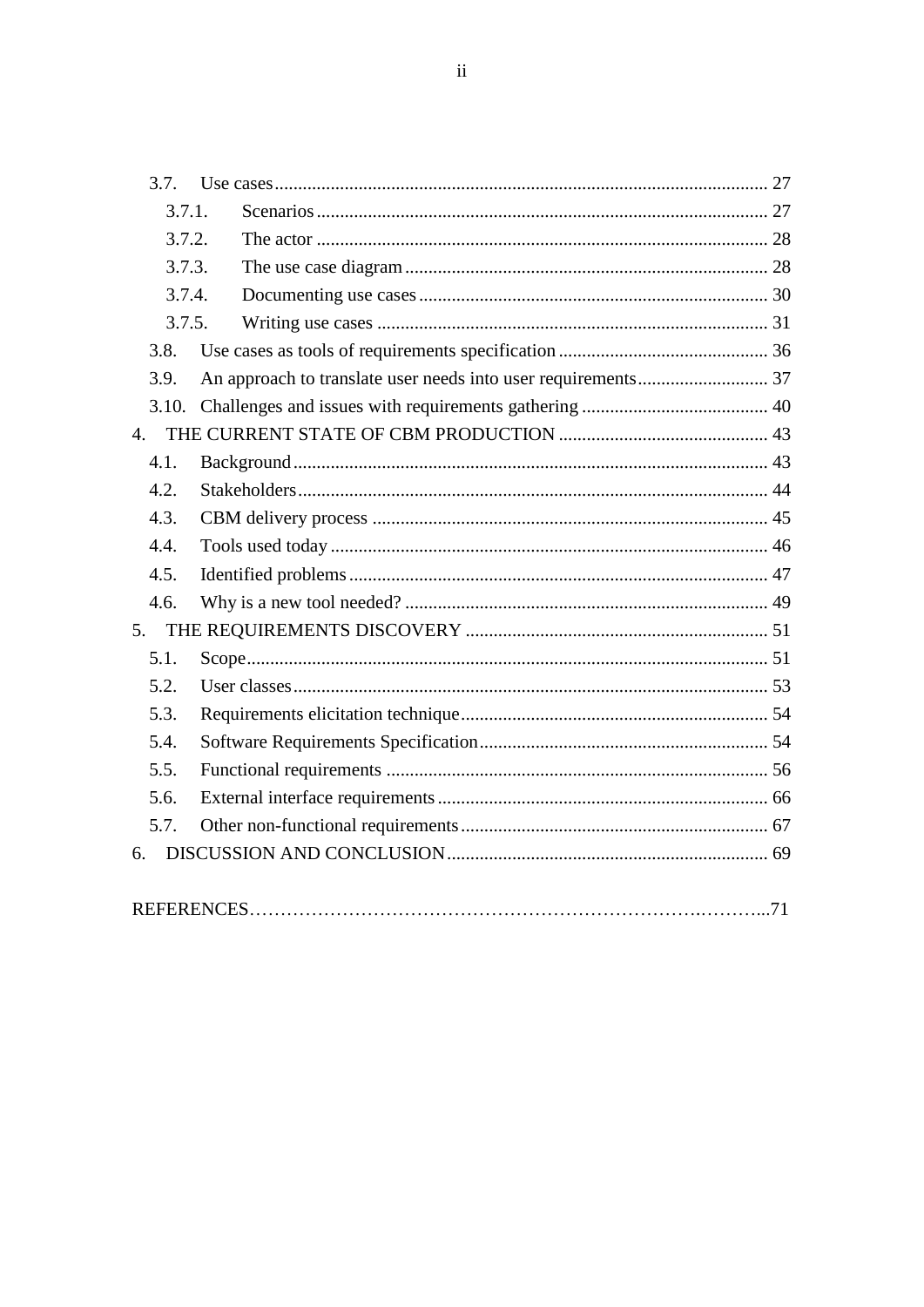| <b>UNIVERSITY OF VAASA</b>                     |                                         |  |
|------------------------------------------------|-----------------------------------------|--|
| <b>Faculty of technology</b>                   |                                         |  |
| <b>Author:</b>                                 | Kim Nordkvist                           |  |
| <b>Topic of the Thesis:</b>                    | Requirements Discovery for a Production |  |
|                                                | <b>Management Software</b>              |  |
| <b>Supervisor:</b>                             | Prof. Jouni Lampinen                    |  |
| <b>Instructor:</b>                             | M.Sc. (eng.) Tommi Soini                |  |
| Degree:                                        | Master of Science in Technology         |  |
| <b>Degree Programme:</b>                       | Degree Programme in Information         |  |
|                                                | Technology                              |  |
| <b>Major of Subject:</b>                       | Software Engineering                    |  |
| <b>Year of Entering the University:</b>        | 2002                                    |  |
| <b>Year of Completing the Master's Thesis:</b> | 2013<br>Pages: 73                       |  |

# **ABSTRACT:**

Due to the expanding Condition Based Maintenance (CBM) business at Wärtsilä Oyj a software tool was needed to ease and secure the maintainability of the installed base, delivery requirements, contract and invoicing information. Another aim with this tool was to achieve a degree of predictability of the CBM services by having information available about forthcoming requests for CBM systems and services. As a result, a tool with up-to-date information would serve many stakeholders with all available CBM related information but also remarkably reduce the work load needed to maintain this information manually. The objective of this thesis was to gather and document the requirements.

For the requirements discovery a use case based requirements elicitation technique was selected. It was selected because use cases can be documented in a structured way and also because they are a good tool to communicate the behavioural functions of a system between users and software developers. Requirements were also discovered by studying documents, tools, and process, but also by arranging interviews and having discussions with the stakeholders. All the requirements were documented in a Software Requirements Specification using a template from IEEE Std 830-1998.

The result of this thesis is a Software Requirements Specification that defines the requirements for this new tool. It was observed that even though it takes only a few minutes to learn read use cases, learning to write good use cases requires much more effort. In addition, the use cases are an important input when making the functional design specification, but they also serve as a base for designing the test cases that the new software will have to meet. Finally, the most important lesson learned was the importance of specifying software requirements that cannot be ignored.

**KEYWORDS:** user requirements, requirements discovery, use cases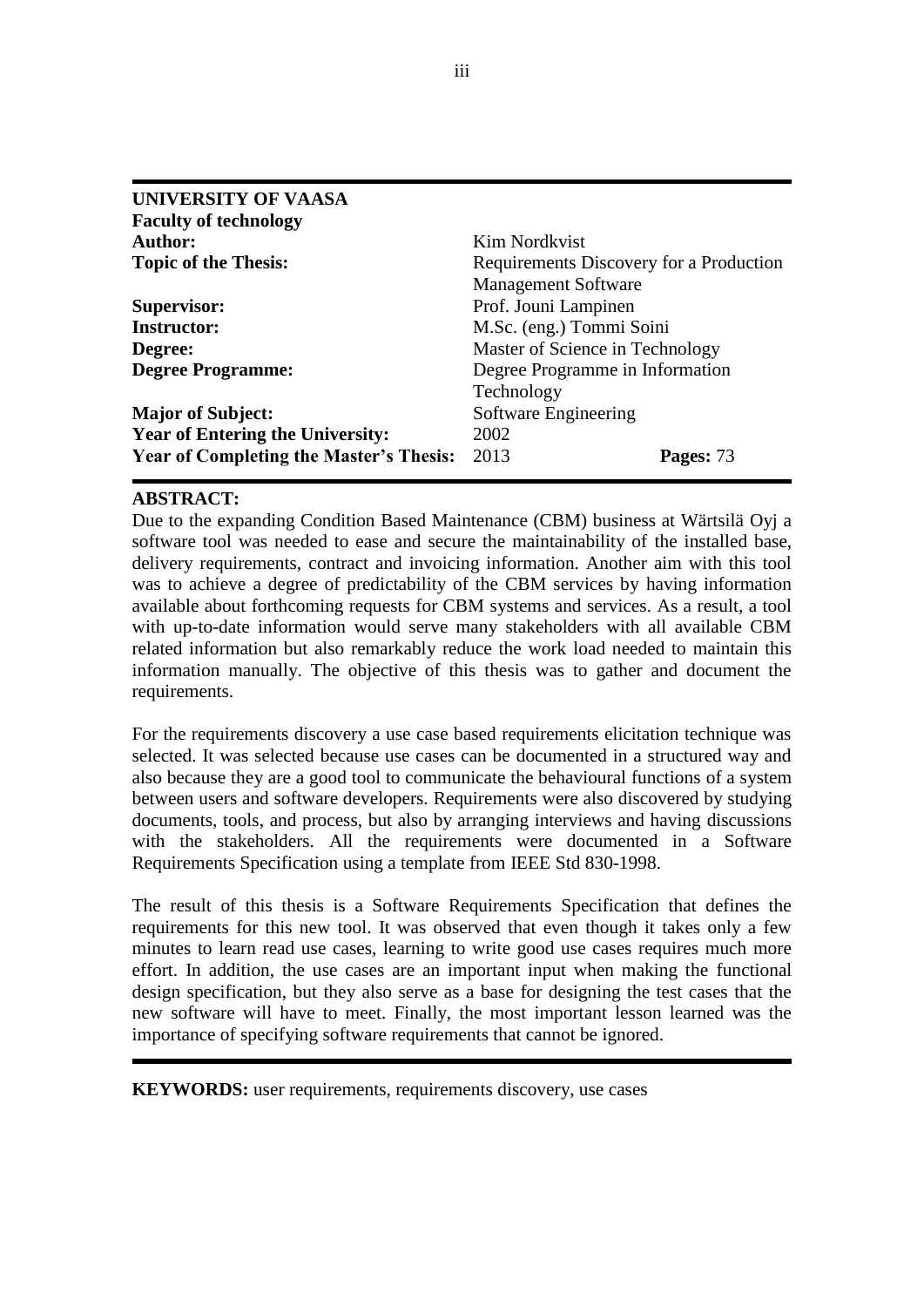| <b>VAASAN YLIOPISTO</b>       |                                                           |
|-------------------------------|-----------------------------------------------------------|
| <b>Teknillinen tiedekunta</b> |                                                           |
| Tekijä:                       | Kim Nordkvist                                             |
| Diplomityön aihe:             | Tuotannon hallinnan ohjelmiston<br>vaatimusten määrittely |
| Valvojan nimi:                | Prof. Jouni Lampinen                                      |
| Ohjaajan nimi:                | DI Tommi Soini                                            |
| <b>Tutkinto:</b>              | Diplomi-insinööri                                         |
| Koulutusohjelma:              | Tietotekniikan koulutusohjelma                            |
| Suunta:                       | Ohjelmistotekniikka                                       |
| Opintojen aloitusvuosi:       | 2002                                                      |
| Diplomityön valmistumisvuosi: | Sivumäärä: 73<br>2013                                     |

# **TIIVISTELMÄ:**

Wärtsilän Condition Based Maintenance (CBM) liiketoiminta on kasvanut vuodesta toiseen, ja sen takia ilmeni tarve ohjelmistolle, joka turvaisi ja helpottaisi toimitusten, sopimusten ja laskutuksen tietojen ylläpitoa. Toinen tavoite työlle oli myös mahdollistaa uusien toimitusten ennustettavuus. Tämän seurauksena uusi ohjelmisto palvelisi monia sidosryhmiä ajan tasaisilla tiedoilla, mutta se myös vähentäisi merkittävästi käsin tehtävää tietojen syöttöä ja ylläpitoa. Tämän työn tavoite oli kerätä ja kirjata uuden ohjelman vaatimukset.

Vaatimusten havaitsemiseksi käytettiin käyttötapauksiin perustuvaa tekniikkaa. Tällä havaitsemistavalla oli monia hyötyjä. Ensinnäkin käyttötapaukset voidaan jäsentää hyvin ja niitä on myös helppo lukea ja tulkita ja siten myös kommunikoida vaatimukset tuleville käyttäjille ja kehittäjille. Vaatimusten havaitsemista suoritettiin myös tekemällä haastatteluja ja käymällä keskusteluja sidosryhmien kanssa, mutta myös tutkimalla nykyisiä dokumentteja, sovelluksia ja prosesseja. Kaikki vaatimukset kirjattiin ohjelmiston vaatimusmäärittelyyn, joka perustui IEEE 830-1998 standardiin.

Tämän työn tulos on vaatimusmäärittely uuden ohjelmiston vaatimuksista. Yksi havainto työstä oli se, että käyttötapauksia on helppo oppia lukemaan, mutta hyvän käyttötapauksen kirjoittaminen vaatii taitoa ja aikaa. Lisäksi käyttötapaukset ovat tärkeä syöte seuraavaan suunnitteluvaiheeseen, mutta myös testitapauksien suunnitteluun. Lopuksi kaikkein tärkein havainto oli ymmärtää, kuinka tärkeää on suorittaa vaatimusten määrittely, jota ei voi jättää huomioimatta.

**AVAINSANAT:** käyttäjien vaatimukset, vaatimusten kartoittaminen, käyttötapaukset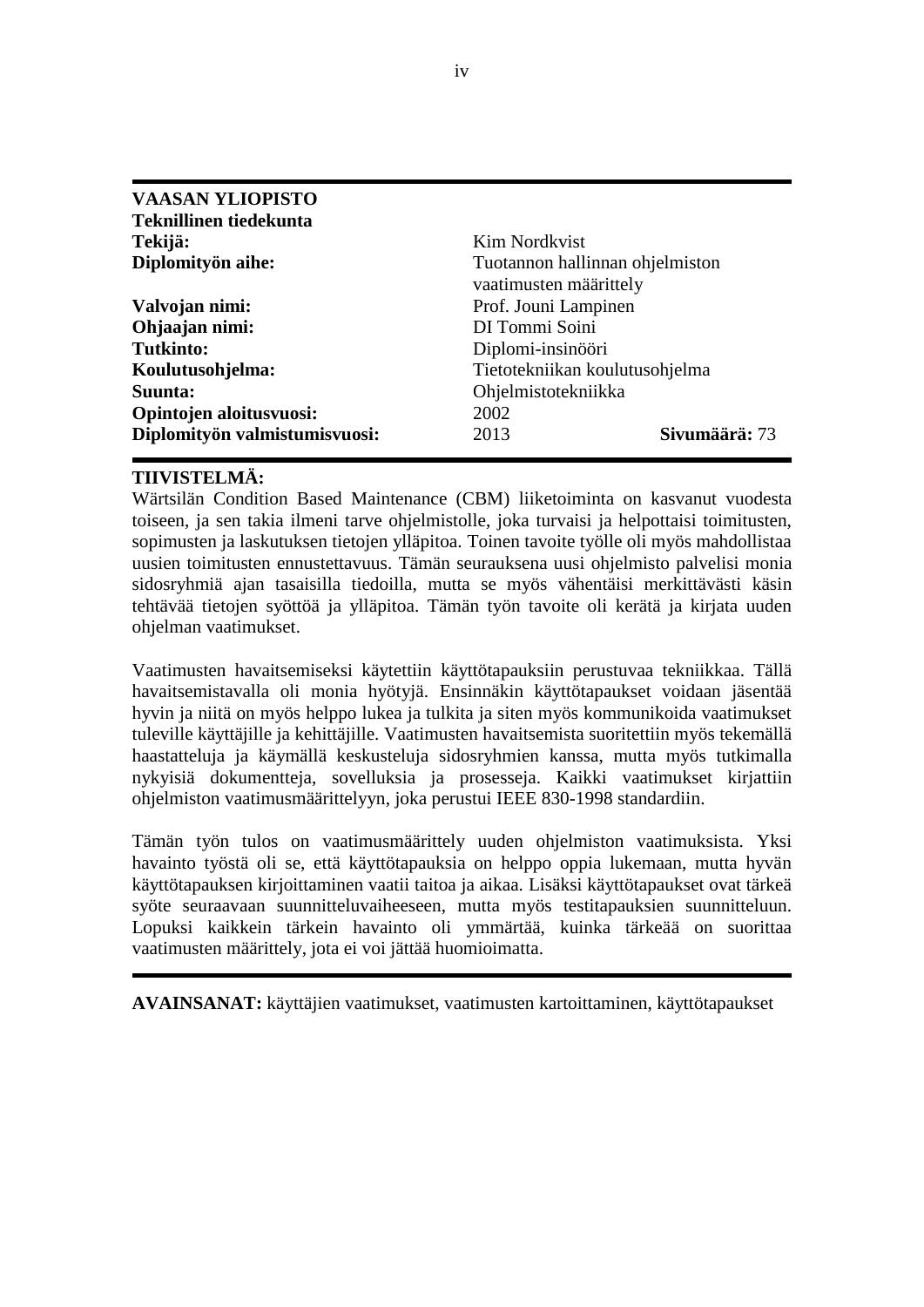# **LIST OF FIGURES** page

| Figure 3. Operational development project lifecycle phases. (Wärtsilä 2007: 6)  11      |  |
|-----------------------------------------------------------------------------------------|--|
| Figure 4. The requirements engineering process. (Sommerville 2007: 143)  16             |  |
| Figure 5. The requirements engineering domain (Wiegers 2003: 13) 17                     |  |
| Figure 6. The requirements elicitation and analysis process (Sommerville 2007: 147). 20 |  |
| Figure 7. IEEE Std 830-1998 (1998) proposed table of contents for a SRS document. 22    |  |
|                                                                                         |  |
|                                                                                         |  |
|                                                                                         |  |
|                                                                                         |  |
|                                                                                         |  |
|                                                                                         |  |
|                                                                                         |  |
|                                                                                         |  |
|                                                                                         |  |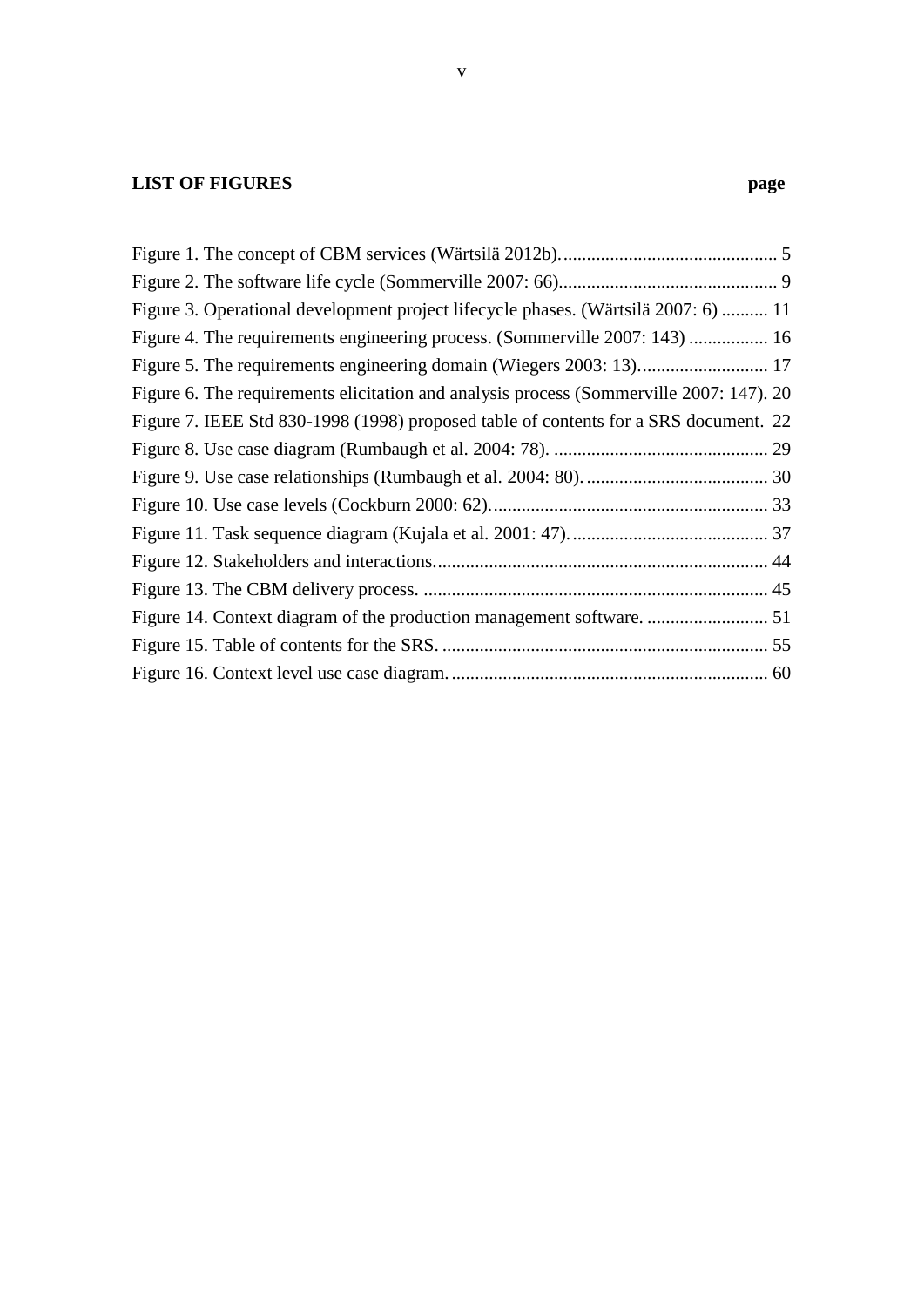# **LIST OF TABLES page**

| Table 3. Top-ten problems and pitfalls when writing use cases (Lilly 1999).  34        |  |
|----------------------------------------------------------------------------------------|--|
|                                                                                        |  |
| Table 5. A use case written based on the user need table and a list-based requirements |  |
|                                                                                        |  |
|                                                                                        |  |
|                                                                                        |  |
|                                                                                        |  |
|                                                                                        |  |
|                                                                                        |  |
|                                                                                        |  |
|                                                                                        |  |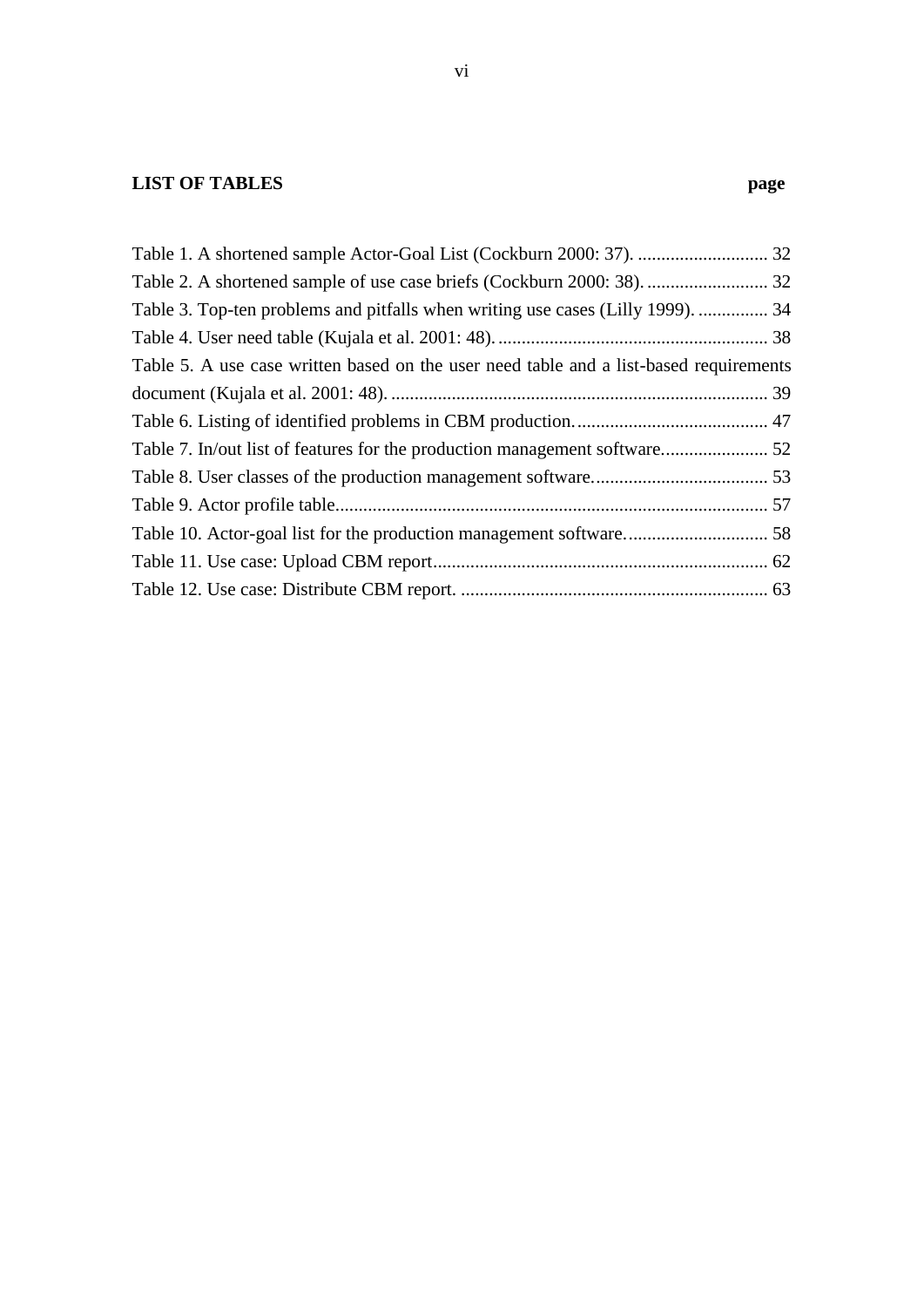# <span id="page-7-0"></span>1. INTRODUCTION

To ensure the success and growth of operations a business always need to be alert to changes and avoid the corner of remaining stuck with old routines. Everything change, some things more often than others, but this always makes it more important to take actions. Further, we cannot avoid the increase in need for information. Information is everything, but if it is not up-to-date and valid it can be worthless. These all are reasons that urge us to develop new tools, new software to survive and be successful.

#### <span id="page-7-1"></span>1.1. Background and motivation

In year 2001 a Condition Based Maintenance (CBM) centre was established at Wärtsilä Oyj in Vaasa. The purpose of it was to offer condition monitoring services to the customer. The delivered engines were connected to the CBM centre so that the operation data could be analysed and then the condition of the engine reported to the customer. This was also internally an interesting opportunity to start follow-up how new technology behaved out on the field. Today, twelve years later more than 400 installations and 2000 engines worldwide are connected to the CBM centre and the amount of connected engines is estimated to continue increasing. In addition, the CBM concept has been expanded from the 4-stroke engines in the beginning to also cover other portfolios such as 2-stroke engines and propulsion equipment. As the number of connected installations has increased but the working procedures remained mostly the same as ten years ago, the work needed to maintain up-to-date information about connected installations and engines has become more difficult and challenging.

Today, CBM is normally a part of long term service agreements, which involve additional information to be managed about contracts and invoicing. In addition, another important application for CBM is to monitor installations under warranty. The information that is required for an effective CBM production is scattered around at different stakeholders and saved in different applications. This causes a lot of work to request and obtain the information from the involved stakeholders that is needed for the CBM production. Further, when the availability of information is poor, also the visibility into the future concerning coming CBM service requests is non-existent, which again will result in difficult resource planning.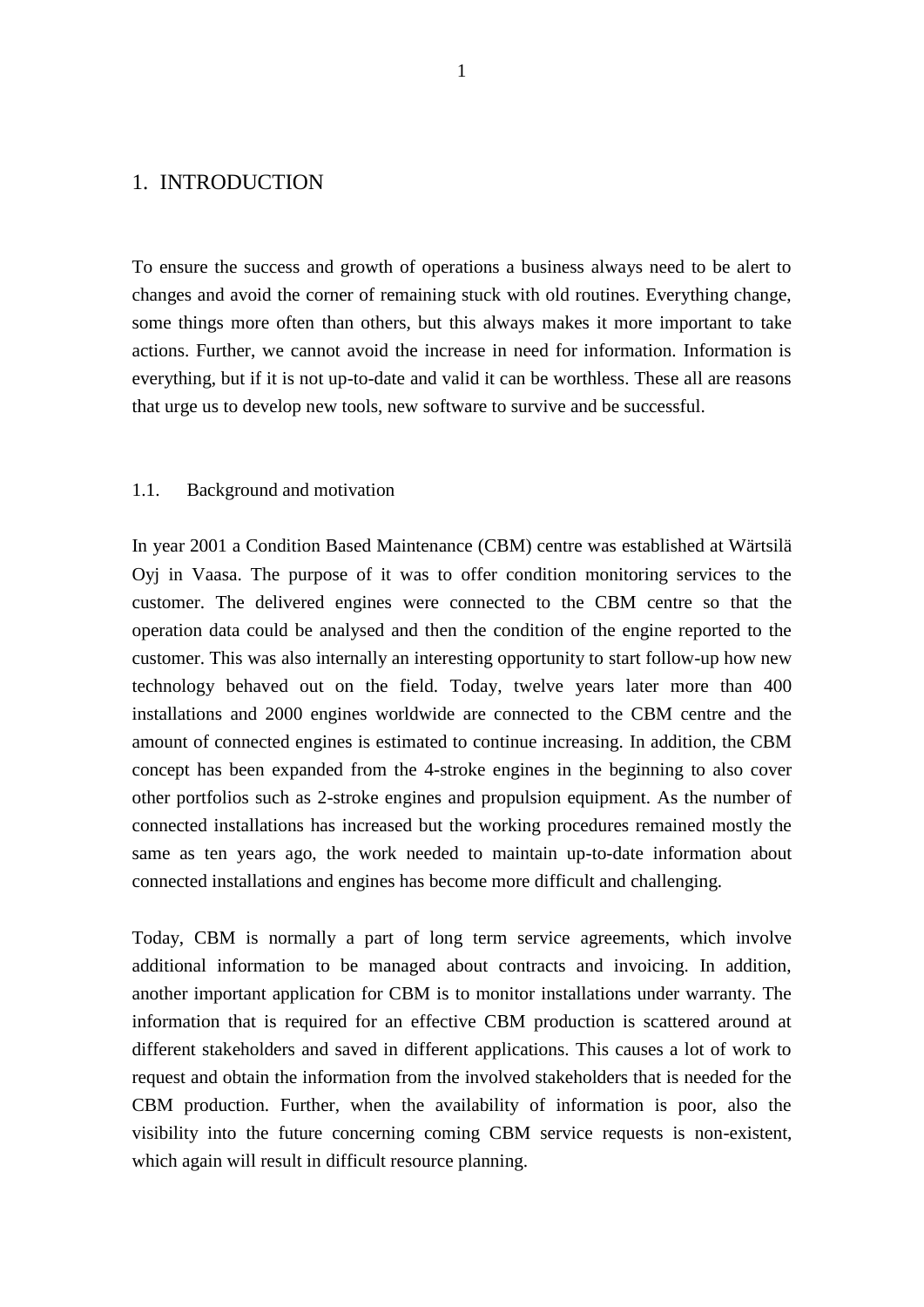Consequences of all the mentioned information deficits are delays in deliveries and invoicing, and also a low forecasting possibility. Also, the cost transfers of activities to orders will be unplanned and difficult. Further, all this will result in reduced customer satisfaction and lost business opportunities, and also an increased need of resources to manage customer, contract and invoicing information. Therefore, a project, where I acted as the project manager, was started to develop a tool for managing production of the CBM services.

# <span id="page-8-0"></span>1.2. Objectives of the thesis

The objective for the project was to develop a production management tool that would remarkably reduce manual work required to maintain CBM system and services delivery information. The required information would be up-to-date and in one place. Further, it would enable efficient invoicing and cost transfer of activities on schedule. Finally, it would improve forecasting and resource planning. As the scope of this project was quite extensive and it would also take a considerable amount of time, only a part of it was to be included in this thesis work.

The main objectives of this thesis work were to elicit, analyse, and specify the requirements for the production management tool.

# <span id="page-8-1"></span>1.3. Focus, scope and limitation

The focus was set on collecting the requirements and specifying the requirements. This included the work to identify the stakeholders as well as selecting elicitation technique. Further, all the requirements needed to be analysed, and specified into a software requirements document. The most focus was set on specifying the functional requirements, and hence some tasks was left out-of-scope of this thesis. These tasks were to prioritize the requirements, making a traceability matrix as well as a dependency matrix.

The Wärtsilä Project Management Office (WPMO) offers a wide range of directives and guidelines about how an operational development project should be executed. They also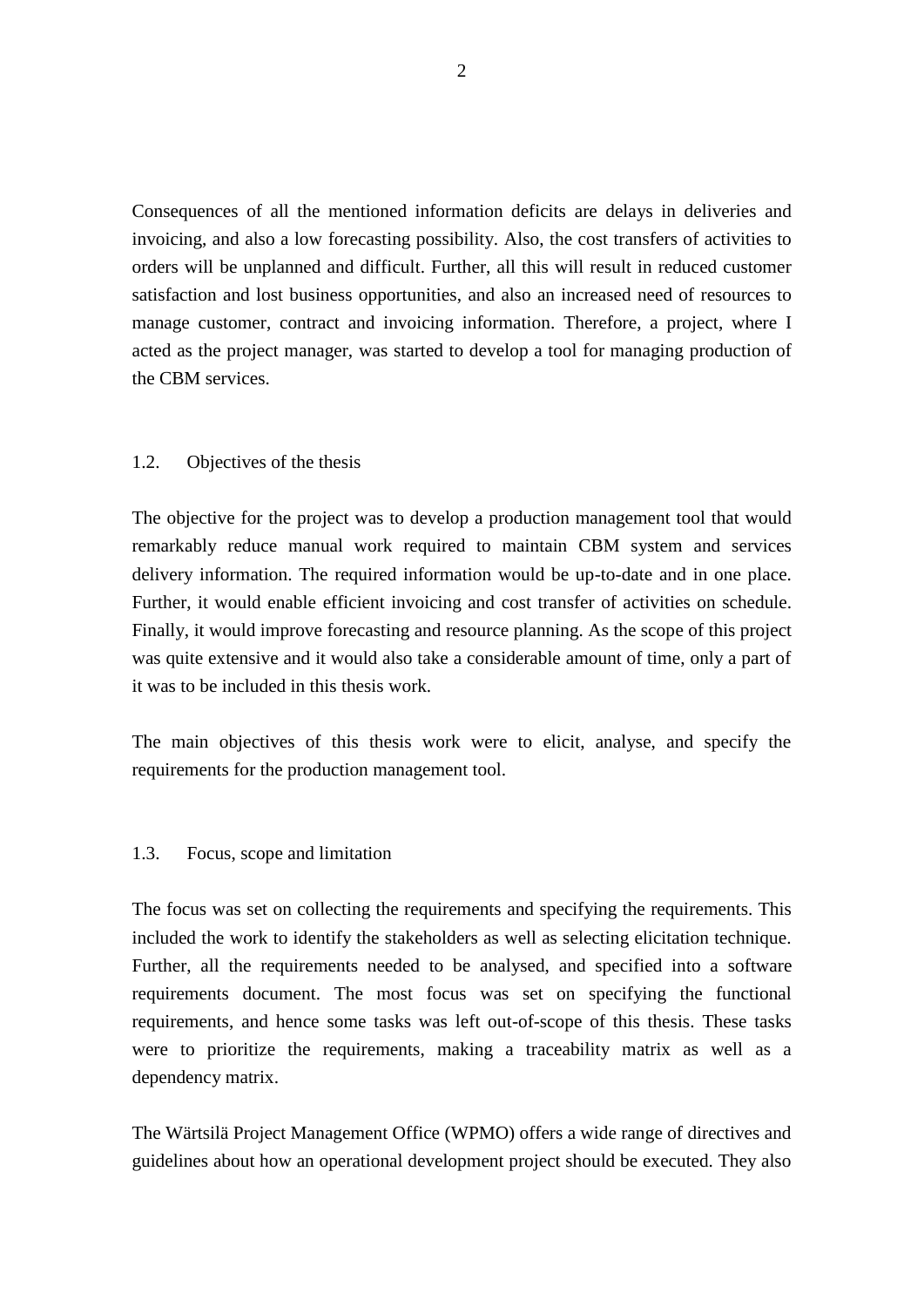offer templates for many of the different documents that are produced by projects. These templates regarding how to document the requirements could have limited this work. But, in the end the work for this thesis was carried out outside of the official project, and hence this work was not limited by the WPMO directives and templates.

### <span id="page-9-0"></span>1.4. Outline of the thesis

The thesis is organized as follows. Section 2 introduces the CBM concept and gives a definition on production management. Section 3 gives an overview of the literature concerning the software development process and different process models, requirements engineering, and use cases. Section 4 describes the current state of CBM production management practises, and also motivates the development of a tool. Section 5 presents the result from the requirements discovery. Finally, in section 6 the result is discussed and the conclusions made.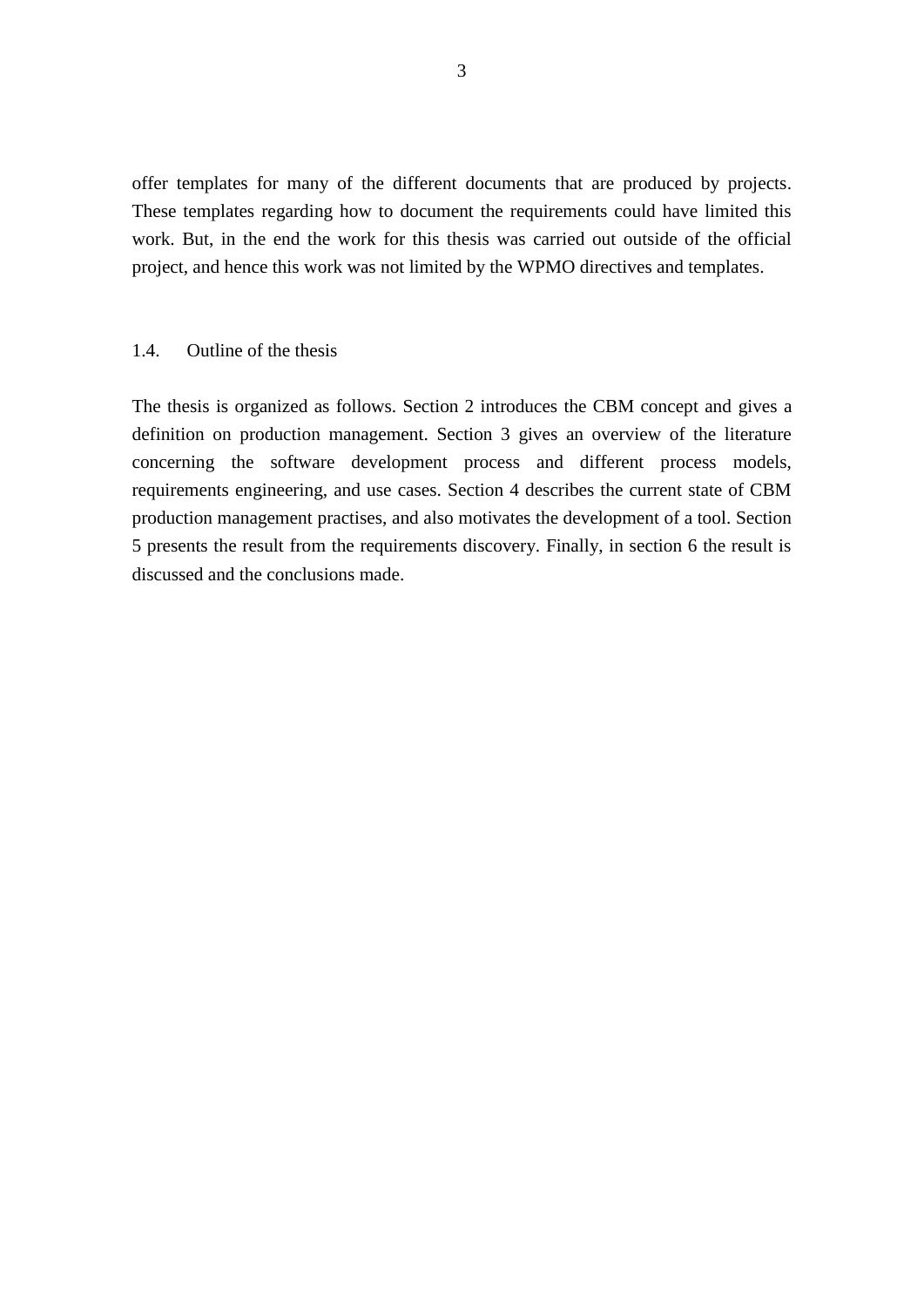# <span id="page-10-0"></span>2. CONDITION BASED MAINTENANCE

Wärtsilä is a global company that provides complete lifecycle power solutions for both marine and power plant applications. The emphasis is on the technological and total efficiency to maximize environmental and economic aspects for its customers. The main divisions of the company are Ship Power, Power Plants, and Services. Ship Power provides solutions that include products, systems, and services for the marine industry. The products, ships machinery, propulsion, and manoeuvring systems cover all types of vessels and offshore applications. Power Plants is a leading supplier of modern, highly efficient, and dynamic power plants for a decentralized power generation market. The Power Plants offer the customers flexible capacity in both urban areas, but also in the most demanding distant environments. Services support its customers throughout the lifecycle of their installation. With a large network and a comprehensive portfolio of services, Services provide service, maintenance, and reconditioning solutions for both marine and power plant applications. In addition, Services has also launched new innovative services like the predictive and Condition Based Maintenance services. (Wärtsilä 2012a)

Wärtsilä has approximately 18000 employees and operations in 70 countries. The net sales for 2011 were EUR 4.2 billion. Wärtsilä is listed on the NASDAQ OMX Helsinki stock exchange in Finland. (Wärtsilä 2012a)

### <span id="page-10-1"></span>2.1. Condition monitoring services

Condition Based Maintenance (CBM) is a service that the Wärtsilä Services division introduced in year 2001, when a CBM centre was established in Vaasa. The basic concept of the CBM service is to collect information from sensors on the engine to determine its condition and to prevent failures, see figure 1. First, the raw sensor measurements are transferred over the Internet to a central database, in which it is stored. Then, a reference performance analysis tool analyses the raw data to find deviations and abnormalities. Continuous follow up is made by engine experts who also make further analysis concerning the engine condition. The experts also write monthly reports for each installation, where they comment on the engine condition and give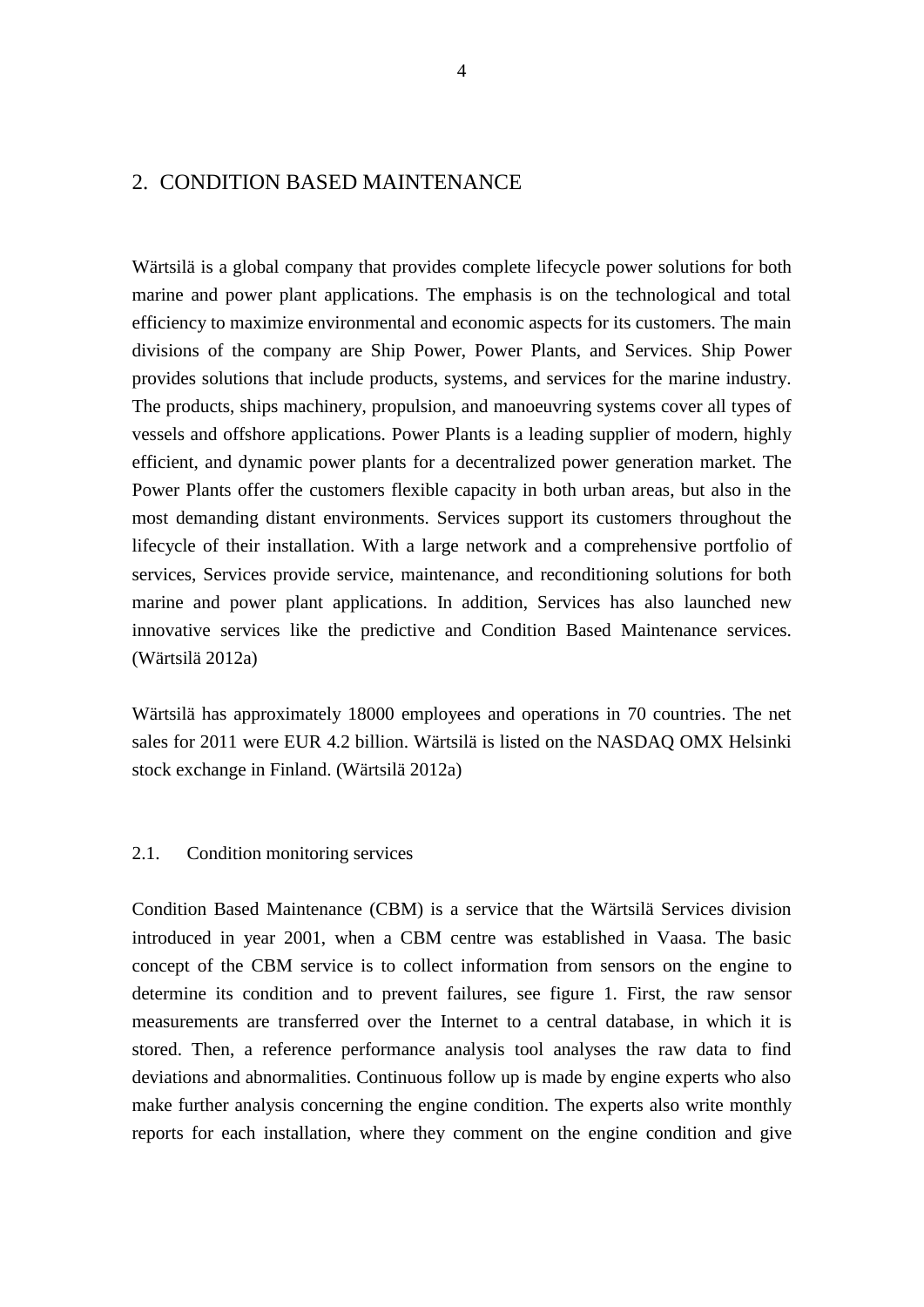recommendations for preventive maintenance. (Vägar 2012; Wärtsilä 2009; Wärtsilä 2012b)



**Figure 1.** The concept of CBM services (Wärtsilä 2012b).

The CBM service gives the customers advantages such as cost savings by increased equipment availability and fuel efficiency. Also, the performance targets of the engine can be achieved by fine tuning the operation parameters. The CBM customers range from all types of marine application like cruise ferries, tankers and offshore applications to power plant customers.

Today more than 400 installations and 2000 engines are connected and monitored from this centre and numbers are steadily increasing. (Vägar 2012; Wärtsilä 2009)

# <span id="page-11-0"></span>2.2. Service Agreements

Today, CBM as service is an important part of different types of long term service agreements, and hence CBM is not anymore sold as a standalone product. The different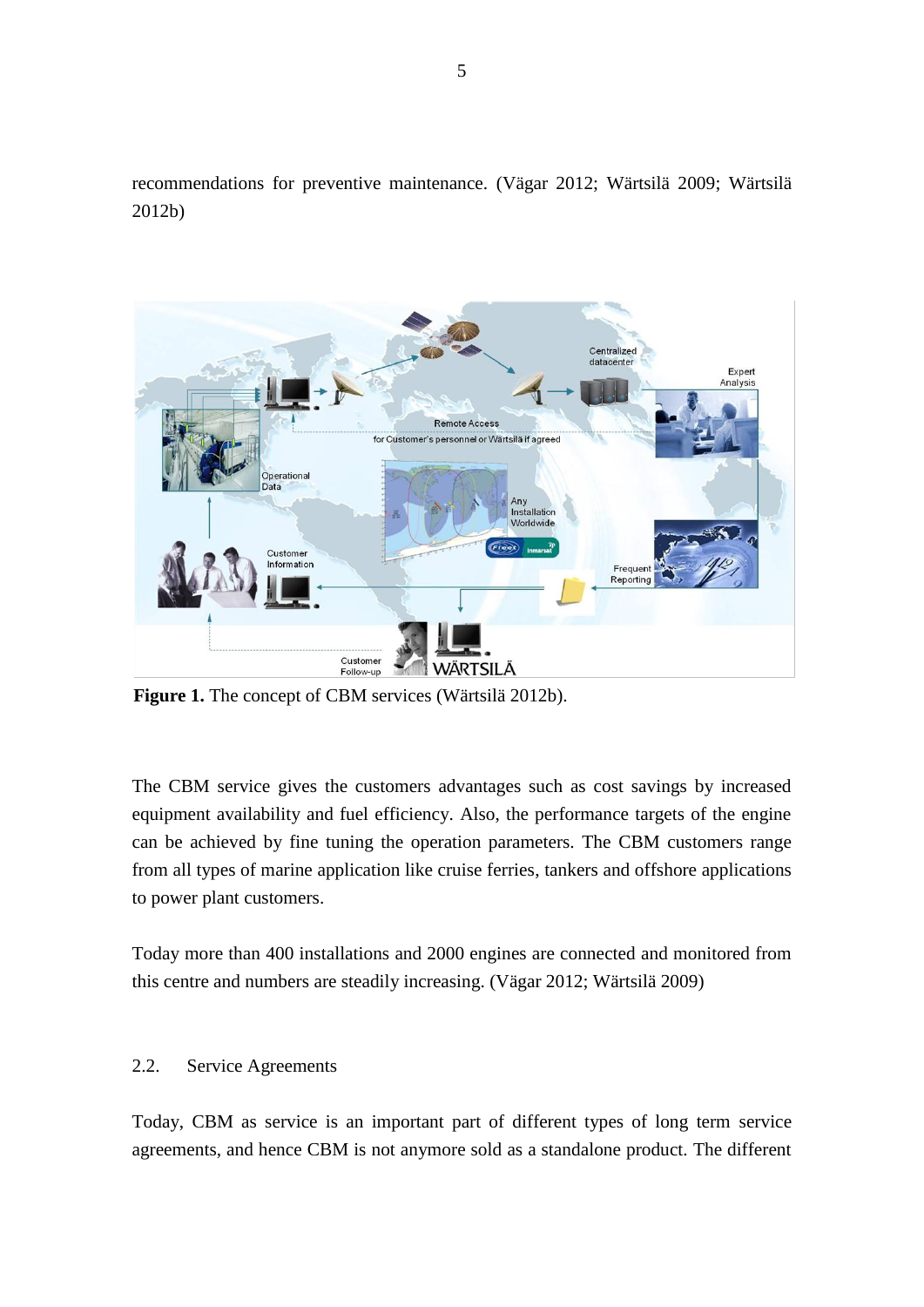agreement types range from concise agreements that include dynamic maintenance planning, risk evaluation, training, and planning support to agreements that include complete asset management. A Service Agreement gives added value by guaranteeing to optimize the lifecycle efficiency of the customer's investment. (Wärtsilä 2012c)

## <span id="page-12-0"></span>2.3. CBM production management

The BusinessDictionary.com (2012) defines production management as:

"The job of coordinating and controlling the activities required to make a product, typically involving effective control of scheduling, cost, performance, quality, and waste requirements." (BusinessDictionary.com 2012)

CBM production management is about managing delivery of the CBM system but also to manage the delivery of CBM services. The CBM system delivery can be considered as a project that occurs only once in every lifecycle of the CBM product, while the CBM services delivery is continuous work to deliver the service. The delivery of CBM services continues until an agreement ends or the service in not needed any more. Then the site is disconnected. The more specific activities will be discussed in section 4, as a part of the current state of CBM production management. (Vägar 2012)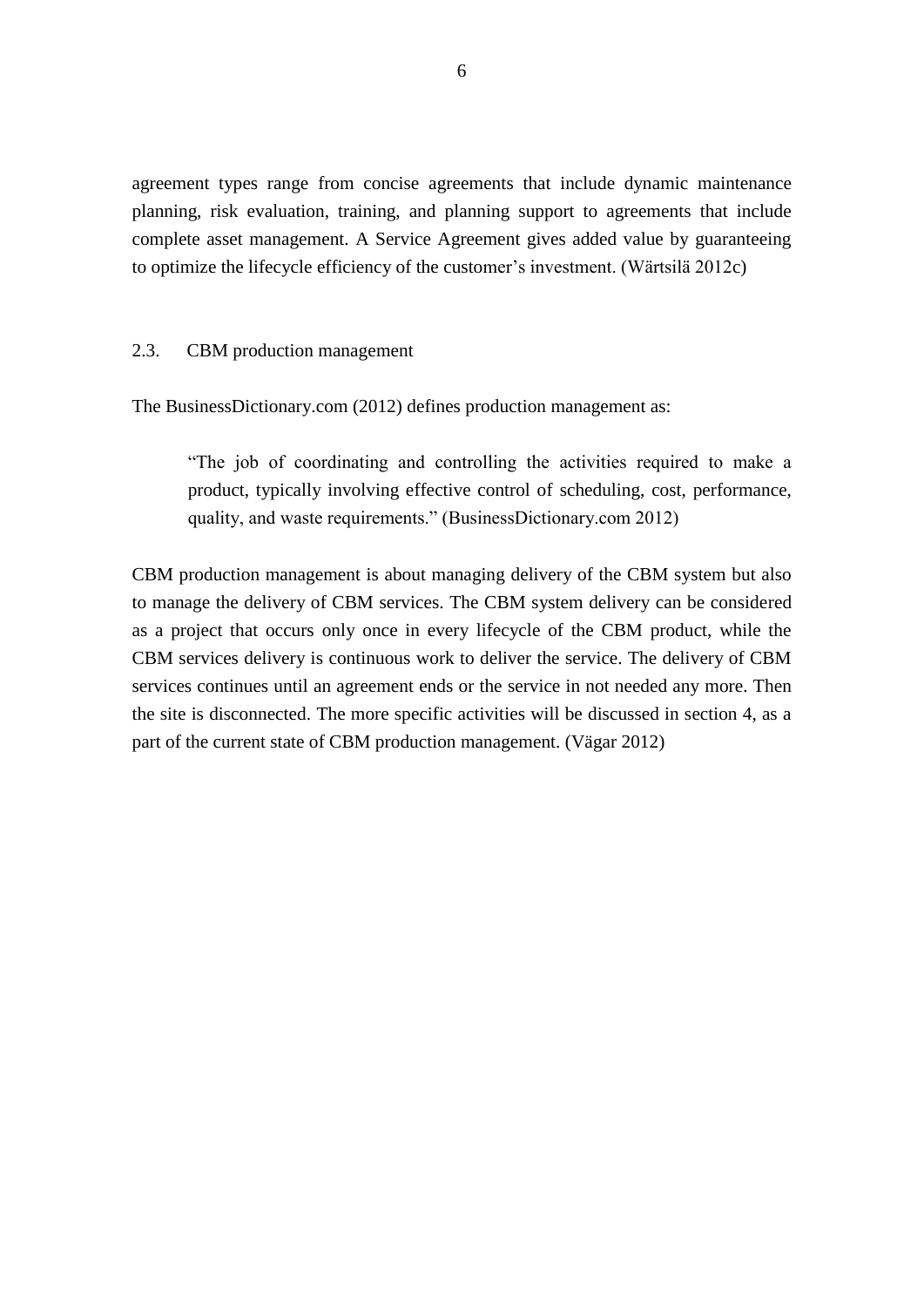# <span id="page-13-0"></span>3. REQUIREMENTS ENGINEERING

The term requirements engineering has been invented to cover all the activities that involve discovering, documenting, and maintaining requirements for computer-based systems (Sommerville & Sawyer 1998: 5).

This chapter will first discuss the software process and software process models to give the reader a basic understanding of the software development domain. Then the different types of software requirements will be presented. Next, the requirements engineering process will be discussed including all the sub-processes of it. Also, the Unified Modelling Language (UML) will be briefly explained as well as a use case approach to requirements gathering. Next, the use cases will be described in detail and how these can be used as tools for the requirements specification. Finally, some challenges and issues regarding requirements gathering will be discussed.

#### <span id="page-13-1"></span>3.1. Software process

Sommerville (2007: 64) defines the software process as a set of activities that leads to the production of a software product. He continues that this can be to create a software product from scratch or to extend or modify existing software. Further, he describes that the software process is a complex, intellectual, and creative process that is difficult to automate. One reason for this is the great diversity of software processes, though there is no ideal process and it is common that organizations use their own approach. Moreover, Ghezzi, Jazayeri and Mandrioli (2003: 385) add that the software production process is characterized by high instability. With this they mean that the products themselves must evolve because the requirements change continuously. Sommerville (2007: 64) also mention that the requirements for the process may vary, depending on the characteristics of the system that is being developed. Despite of the many variations of software processes, he lists some fundamental activities that are common to all of them:

- 1. *Software specification*. The work to define the functionality and constraints of the software to be developed.
- 2. *Software design and implementation*. The software is designed and programmed to meet the specifications.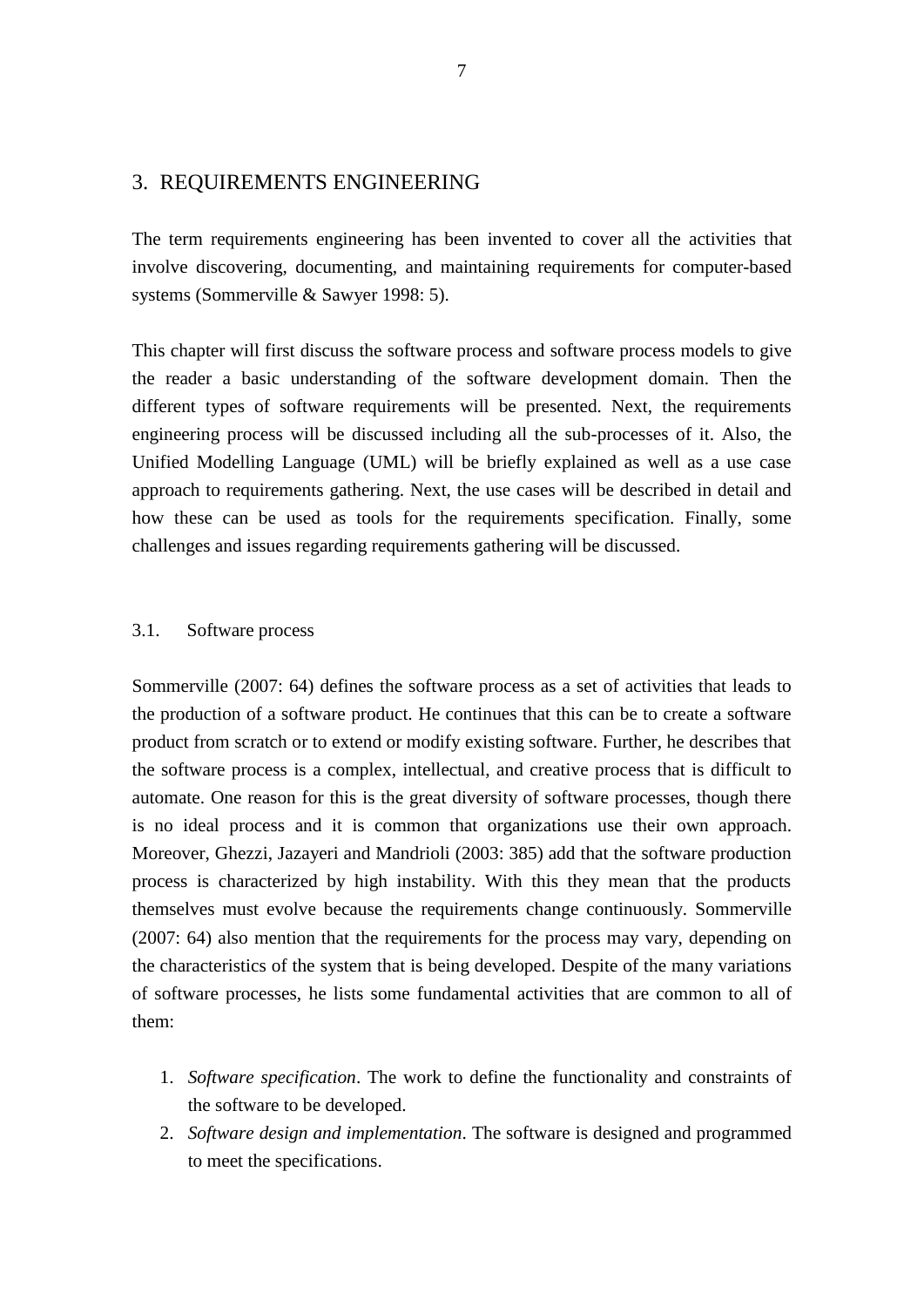- 3. *Software validation*. Validation of the software to ensure that it meets the customer requirements.
- 4. *Software evolution*. The software must be developed to meet changing customer requirements.

# <span id="page-14-0"></span>3.2. Software process model

Sommerville (2007: 8-9) defines that a software process model is a simplified description of a software process. This simplified description presents one point of view of a software process. Furthermore, he argues that most software process models are based on one of three general models or paradigms of software development. These are:

- 1. *The waterfall approach*. The above mentioned software process activities are represented as separate process phases such as: requirements specification, software design, implementation and testing. Each phase is completed and the development continued on the next phase.
- 2. *Iterative development*. The activities of specification, development and validation are overlapped in this approach. The idea here is to have an initial system made from very abstract specification. The development is then iterative; the initial system is refined until it satisfies the customer's needs.
- 3. *Component-based software engineering*. In this approach the system development process is to focus on integration of existing system parts instead of developing the parts from scratch.

Sommerville (2007: 65) also adds that these models are often used together, particularly for large systems development. He also mentions that in fact the Rational Unified Process combines elements of all these models.

Ghezzi et al. (2003: 388-390) state that software process models are important, because the concern for quality and awareness of production process importance has increased, but also while the aim with it is to improve time to market and reduce production costs. He continues that processes are also important, because experience has shown that these have critical influence on quality. If the processes can be controlled also the quality will be better. This is particularly related with software production. Ghezzi et al. (2003: 390) also emphasize the importance of a transparent production process scheme instead of a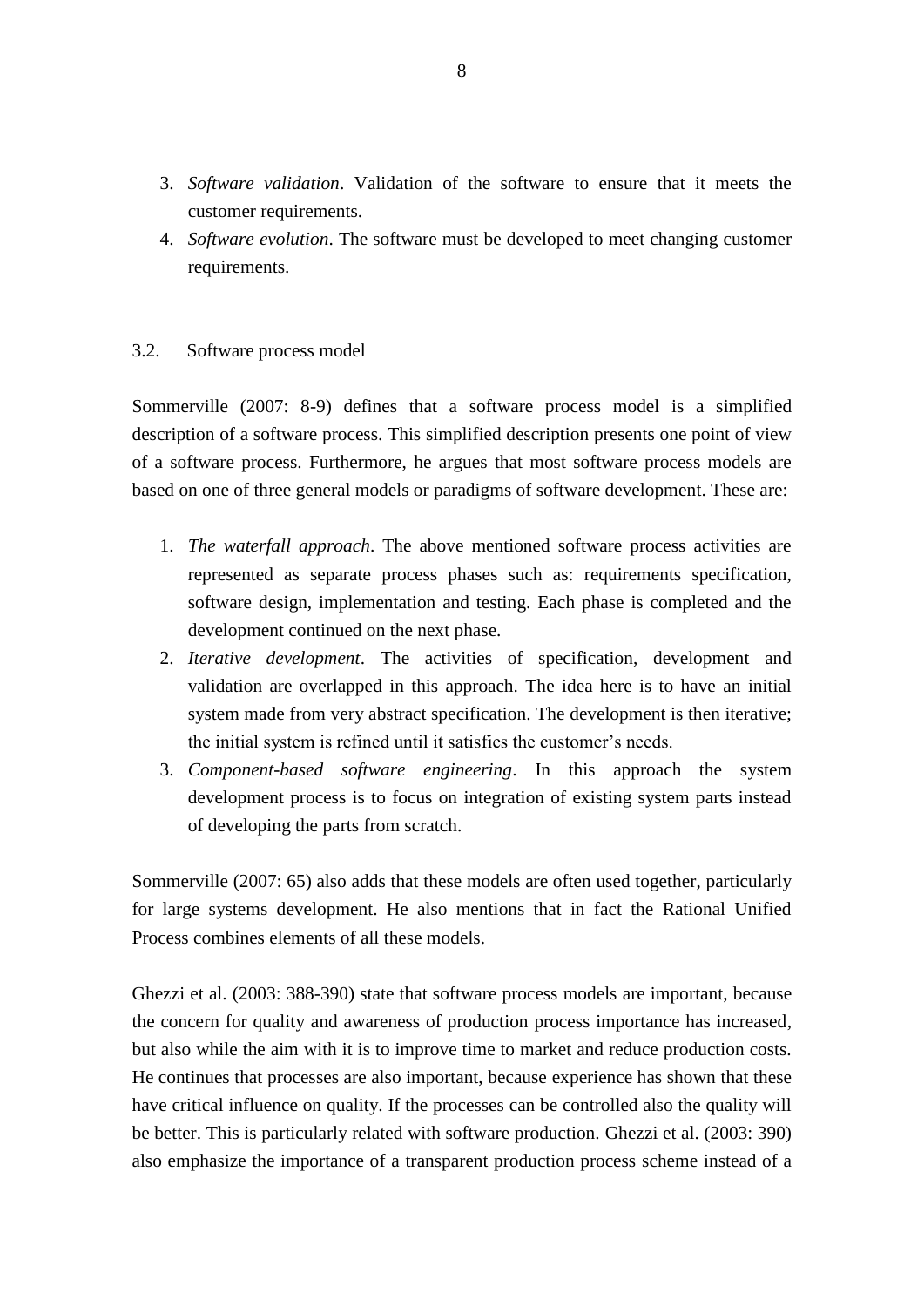black box type of process scheme. The transparency allows the customer to understand what is going on and lets them observe the products produced during the process.

Ghezzi et al. (2003: 388) conclude that the purpose of the software process model is: first, to guide the software engineers on the activities and in which order they should be carried out, and secondly, they give a framework for them to estimate resources, define intermediate milestones, and monitor progress, which are managing development and maintenance activities.

In the next sections the activities involved in the waterfall model and Wärtsilä project model will be presented in more detail.

#### <span id="page-15-0"></span>3.2.1. The waterfall model

The waterfall model is the oldest model for software engineering and it is also sometimes called the classic life cycle (Pressman 2005: 47). Ghezzi et al. (2003: 6-8) describe that the phases in the waterfall model progress in an orderly and linear fashion and each of them has a well-defined starting and ending point. Further, they state that each phase also has clear identifiable deliverables to the next phase. Figure 2 depicts the waterfall model or also called the software life cycle according to Sommerville (2007: 66).



**Figure 2.** The software life cycle (Sommerville 2007: 66).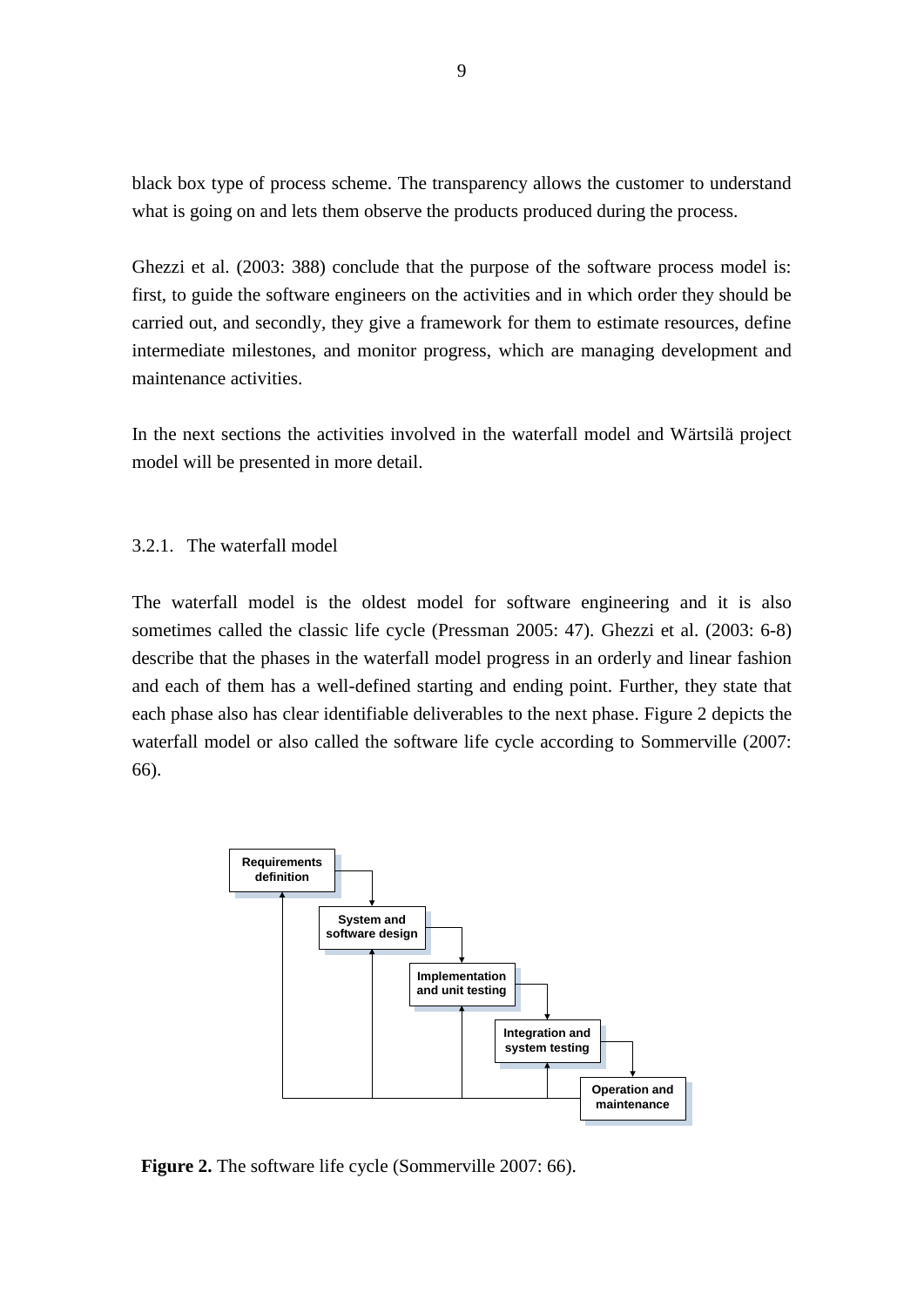Sommerville (2007: 67) describes the fundamental development activities of the software life cycle as follows:

- 1. *Requirements definition*. By consulting the system users the system's services, constraints, and goals are identified. These are then documented in detail as a system specification.
- 2. *System and software design*. The system design establishes an overall system architecture, while the software design describes the detailed design and relationship of each software unit or module.
- 3. *Implementation and unit testing.* The software is programmed as a set of programs that are also tested and verified to meet the specifications.
- 4. *Integration and system testing.* The set of programs or units are integrated into a system. The system is then tested and verified that it meets the software requirements. Finally, the software is delivered to the customer.
- 5. *Operation and maintenance.* The software is put into use, errors are corrected, and it is also improved as new requirements emerge.

Haikala & Märijärvi (2004: 37) state that there are many variations of the waterfall model, but at least the above mentioned phases can typically be distinguished. They also add that the requirements definition phase is often preceded by a feasibility study or requirements study.

#### <span id="page-16-0"></span>3.2.2. Wärtsilä project model

The Wärtsilä Project Management Guide (Wärtsilä 2011) is a document describing the Wärtsilä Project Model and it offers common and efficient project management practices that are aimed for all Wärtsilä employees working in projects. It covers the three main categories of projects: customer delivery projects, product and solution development projects, and operational development projects. The guide is written by the Wärtsilä Project Management Office (WPMO) and is based on the Project Management Institute's Project Management Body of Knowledge, PMBOK® Guide. The guide content and structure is based on the ABC Project Model™ developed by the Project Institute Finland Ltd. and further it is tailored to fulfil the specific needs for Wärtsilä. (Wärtsilä 2011: 2, 7)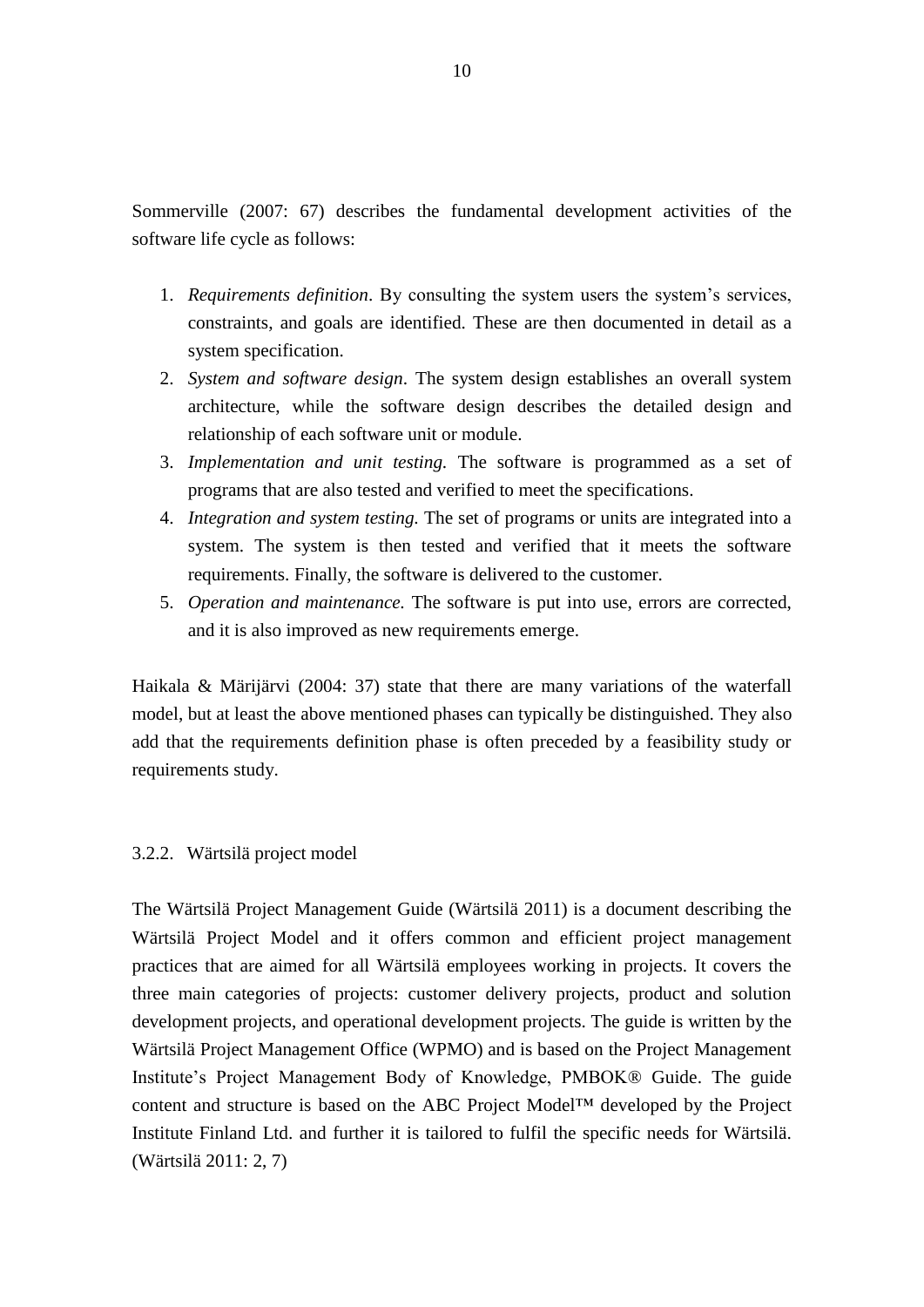The operational development project model, which is typically used for software projects, can be further categorized into three main types of projects; projects that aim to improve quality, processes or tools, capacity adjustments projects, and business development projects (Wärtsilä 2011: 7). This project model will next be presented in more detail.

The Wärtsilä Operational Development Project Guidelines (Wärtsilä 2007: 5) is a document that describes the main phases and activities of operational development projects. The main phases of the operational development project lifecycle are initiate, plan, execute, and close. Further, the execution phase is divided into the sub phases develop, validate, and deploy. In addition, the Wärtsilä Project Management Guide (Wärtsilä 2011: 8) adds two subsequent project related phases outside the project: the explore phase and the evaluate benefits phase. Figure 3 gives an overview of the project lifecycle phases in an operational development project. Each phase will be introduced in more detail later on in this section.



**Figure 3.** Operational development project lifecycle phases. (Wärtsilä 2007: 6)

Gates, which are mandatory decision-making points, separate each project lifecycle phase. At each Gate the achieved results are evaluated and the decision maker makes the decision whether the project is continued. Other possible outcomes from this decision could be: that the project is terminated, must be redefined and approved again later, or the project could be put on hold. The Wärtsilä Project Model defines five mandatory Gates (Wärtsilä 2011: 9):

- G0 "Start project"
- G1 "Start planning"
- G2 "Start execution"
- G3 "Start closing"
- G4 "Close project"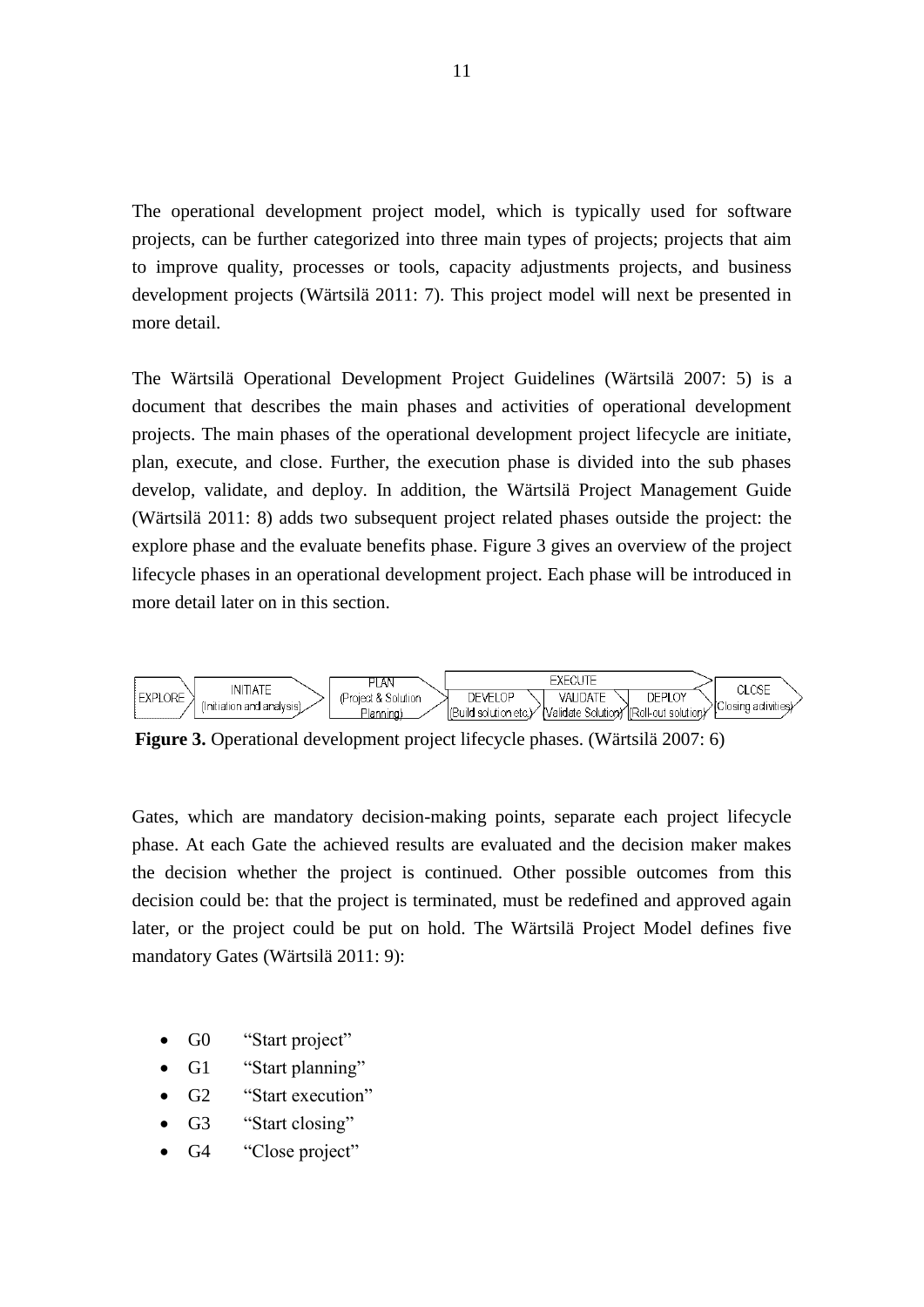In the following sections the main pre-requisites, purpose, key activities, and results are briefly described for each phase in the project lifecycle.

The first phase, project initiate phase starts after that the Gate 0, start project, is approved. Other prerequisites for this phase are that a project proposal document including a detailed plan for initiate phase and also a rough plan for the entire project should have been approved. Further, a project owner and manager should have been appointed and the project approved for initiation. The purpose of this phase is to freeze the requirements and also to complete the preliminary project scope. The key activities of this phase are to: carry out project initiation according to the plan, setup project infrastructure, agree upon business requirements, make high-level overall project plan more accurate, make and approve the detailed plan for project plan phase. Finally, the result of the initiate phase should be a detailed plan on how to complete the next phase, the project plan phase. (Wärtsilä 2007: 6)

The prerequisites for the planning phase are that the project is approved for planning and the financial approvals for project planning are given. To freeze the detailed project scope and to plan how the project scope can be delivered are some of the purposes for this phase. In addition, an effective execution of the next phase should be ensured. The planning phase key activities are to perform project planning and freeze the project scope. Furthermore, to the key activities also count to define and approve solution design. This should be done on such a level that the project plan, business case, and potential vendor selection can be completed. Also, the project business case should be finalized. If a vendor is to be used it should also be selected during this phase. The detailed plan for project execution should also be made and approved. Finally, the planned solution should be checked that it is feasible. The outcome from the planning phase is a detailed requirements specification and a chosen solution as well as a detailed plan for the project execution phase. (Wärtsilä 2007: 6)

In operational development projects the execution phase is typically divided into the sub phases: develop, validate, and deploy. The main purpose of each sub phase is to perform the solution development, validation, and deployment according to plan. In more detail the key activities of the execution develop phase are to finalize the detailed solution design, build the solution, define test plans and protocols, and define and approve model for support and continuous development of the solution to be delivered. Deployment and support strategies should also be defined. During the validation phase the user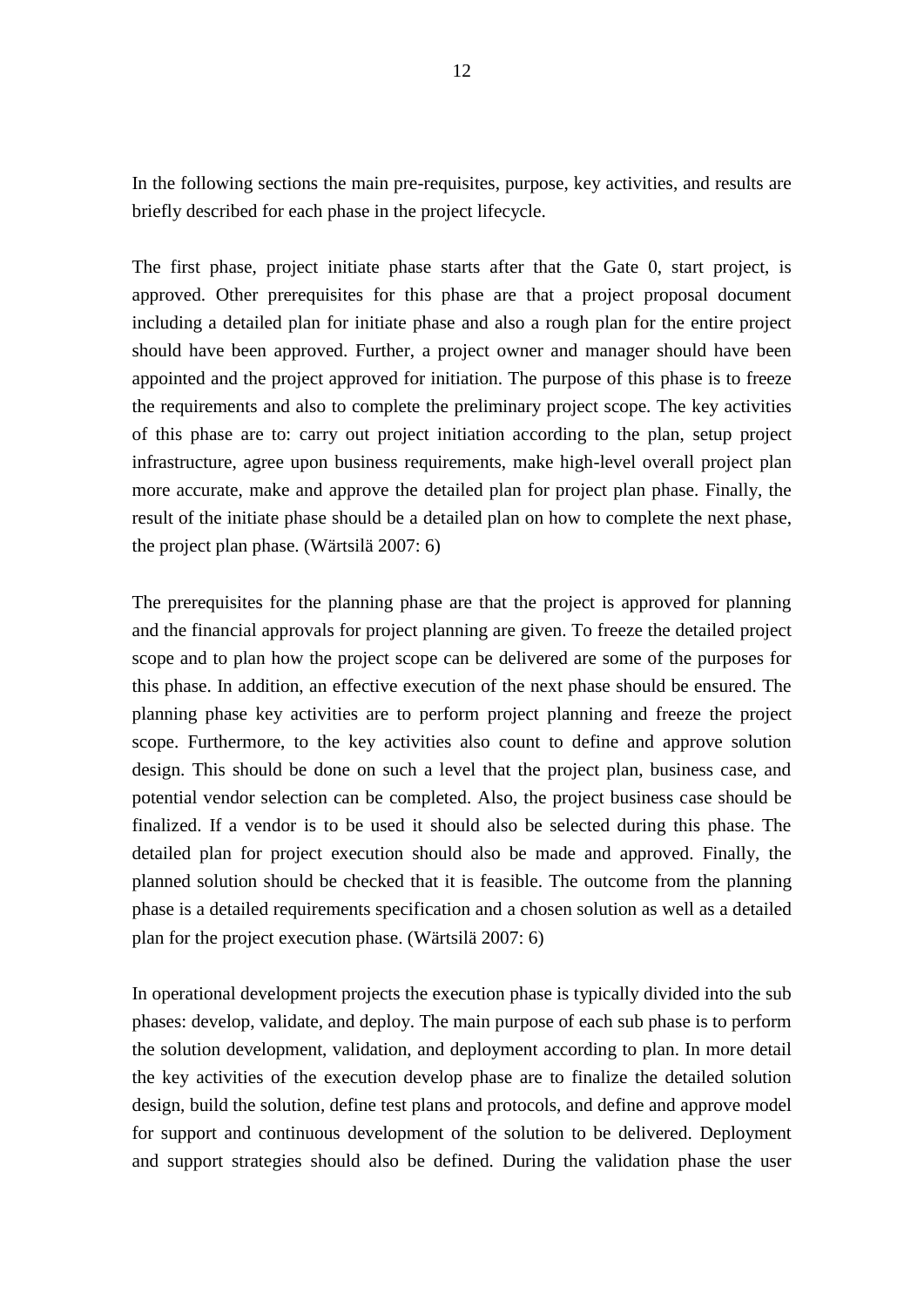acceptance tests or a pilot should be performed in a way so that the complete solution can be validated. Also, the detailed deployment plan should be finalized and support and continuous development setup of the solution should be delivered. In the deployment sub phase, the activities are to deploy the solution and also to complete user training. Also all outstanding project issues should be identified and responsibilities and time-line for actions should be agreed on. Furthermore, the solution should get acceptance and be handed over to the support organization. (Wärtsilä 2007: 7)

The main purpose for the closing phase is to get the project closed by completing all the closing routines. This includes verifying that all necessary project activities has been completed and closed. Further, the outcome and lessons learned is an important fact that needs to be discussed. Some of the key activities are to: archive the project, collect and communicate lessons learned, settle business case follow-up procedures, and sign-off the project formally. Finally, all resources should be released and recommended further actions should be communicated to people responsible. (Wärtsilä 2007: 7)

#### <span id="page-19-0"></span>3.3. Software requirements

According to Sommerville (2007: 118) the term *requirements* is not used in a consistent way. Specifically, he mentions that the level of detail of the requirement can vary from abstract statements to detailed definitions of system functions. Also, Wiegers (2003: 7) agree that the software industry lack common definitions for the term. Further, according to the SWEBOK® (2004: 37) the literature sometimes call the system requirements as user requirements. Hence, a clarification is needed. The IEEE Standard Glossary of Software Engineering Terminology (1990) defines a requirement as:

- 1. "A condition or capability needed by a user to solve a problem or achieve an objective."
- 2. "A condition or capability that must be met or possessed by a system or system component to satisfy a contract, standard, specification, or other formally imposed documents."
- 3. "A documented representation of a condition or capability as in (1) or (2)."

Wiegers (2003: 8–9) complement this definition and consider a requirement as a property that a product must have to give value to a stakeholder. Further, he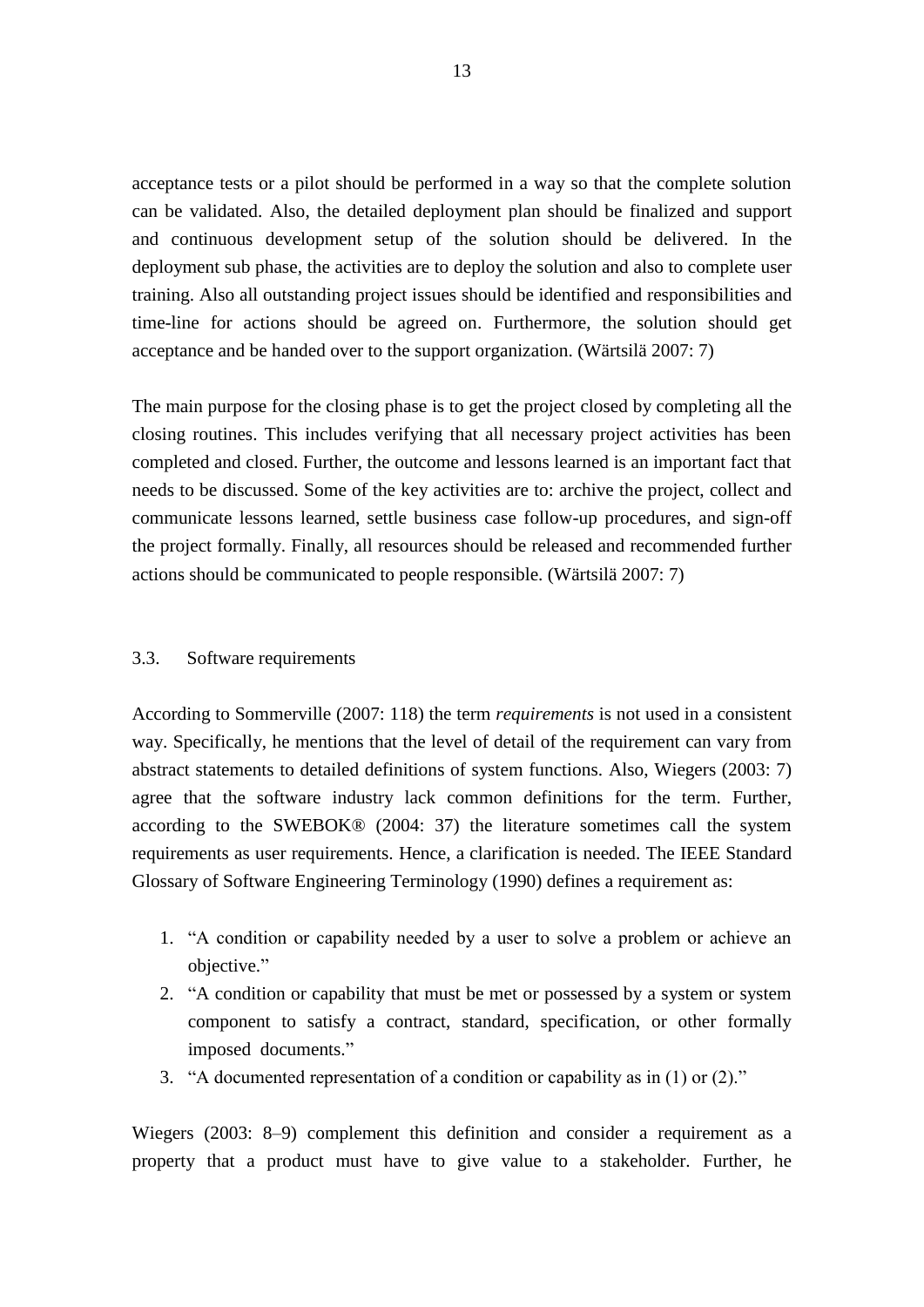distinguishes three levels of requirements: business requirements, user requirements, and functional requirements. He adds that every system also has an assortment of nonfunctional requirements.

#### <span id="page-20-0"></span>3.3.1. Business requirements

Wiegers (2003: 9) explains that the business requirements, which are the highest level of requirements, state the objective of the organization or customer – stating why the system is needed and what the organization hopes to achieve. These are often stated in a vision and scope document or a project charter.

#### <span id="page-20-1"></span>3.3.2. User requirements

Sommerville (2007: 118, 127) defines the user requirements as statements in natural language of the services that the system is expected to provide, but also the constraints under which it must operate. The user requirements describe the user goals or tasks that the user must be able to perform with the product in a way that is understandable by the user without detailed technical knowledge. Further, these descriptions of the requirements should avoid specifying system design, and instead focus on specifying external behaviour of the system. Wiegers (2003: 9) suggest that use cases, scenario descriptions, and event-response tables are valuable ways to represent user requirements.

#### <span id="page-20-2"></span>3.3.3. System requirements

The SWEBOK® (2004: 37) defines that the system requirements are the requirements for the system as a whole, while Somerville (2007: 129–131) explains that system requirements are expanded versions of user requirements. They define the system's functions, services, and constraints in detail, and hence they should be precise. Again, as with user requirements, also the system requirements should only describe the external behaviour of the system. But this can be difficult to achieve because of the needed level of detail. The level of detail can also make the system requirements hard to understand if they are written in natural language. Hence, Sommerville (2007: 131)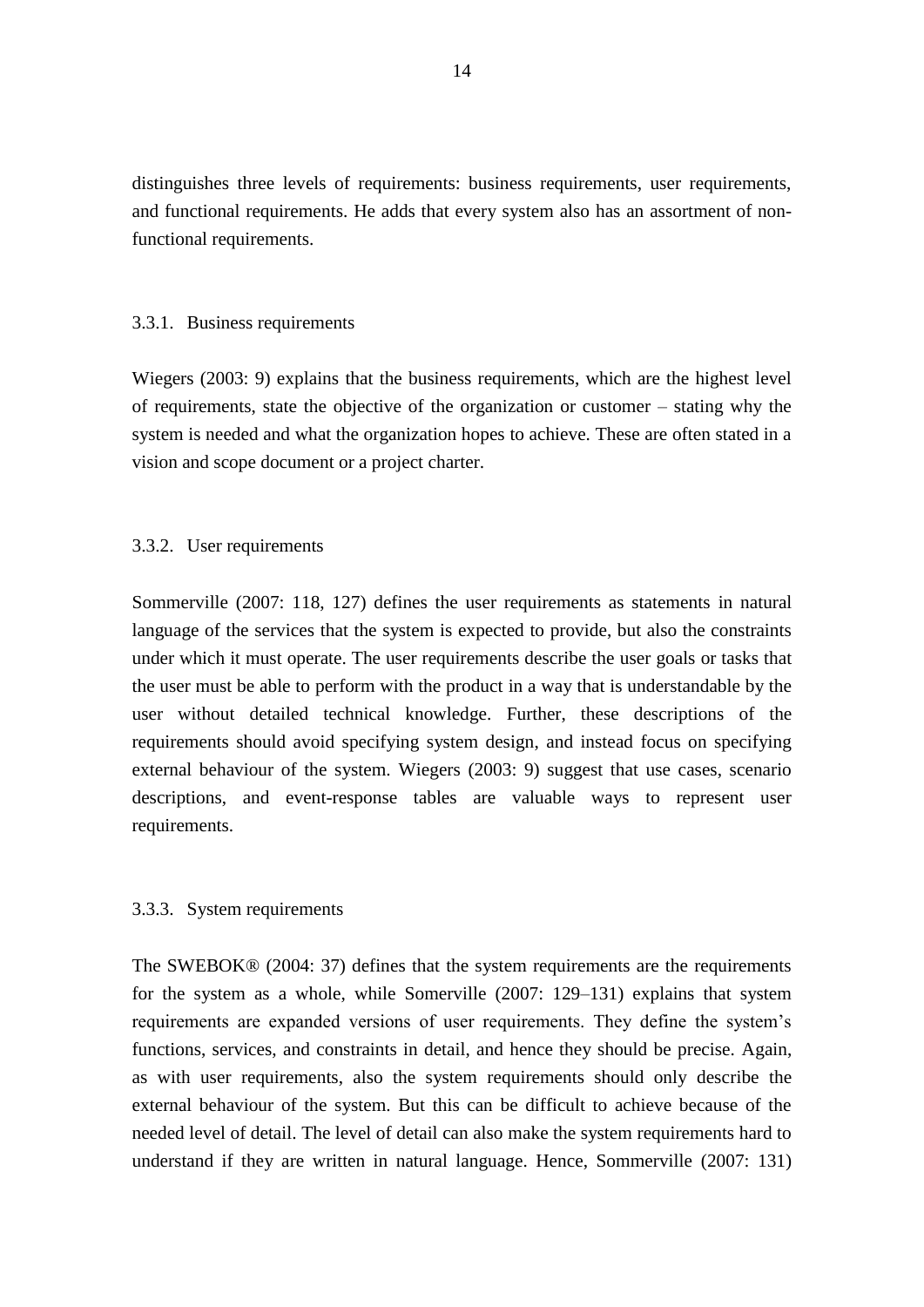suggest that more specialized notation can be used. He lists the following notations for requirements specification: stylised, structural natural language, graphical models of the requirements such as use cases, and mathematical specifications.

#### <span id="page-21-0"></span>3.3.4. Functional and non-functional requirements

Somerville (2007: 119) states that software system requirements are typically divided into functional and non-functional requirements. He describes that the functional requirements state what the system should do i.e. what functionality it should provide. Further, these describe how the system should react on particular inputs and how it should behave in specific situations. On the other hand the non-functional requirements are constraints on the functions and services that the system offers. Somerville (2007: 122) explains that there are different types of non-functional requirements. These can be categorized into requirements related to the product, organization, and external requirements. The non-functional product requirements can be constraints regarding usability, efficiency, reliability, and portability, while the organizational requirements are requirements on the delivery and implementation, but also what standards have to be used. The external requirements are requirements regarding interoperability with other systems (interface requirements), ethical requirements, and legislative requirements that ensure the system operates within the law.

#### <span id="page-21-1"></span>3.3.5. Domain requirements

Somerville (2007: 125–126) states that the domain requirements are derived from the application domain, and they are important because they often reflect fundamental features or attributes of it. If these requirements are not satisfied it can be impossible to produce a working system. Further, the domain requirements can be new functional requirements or constrain existing functional requirements. They can also state how specific computations should be carried out.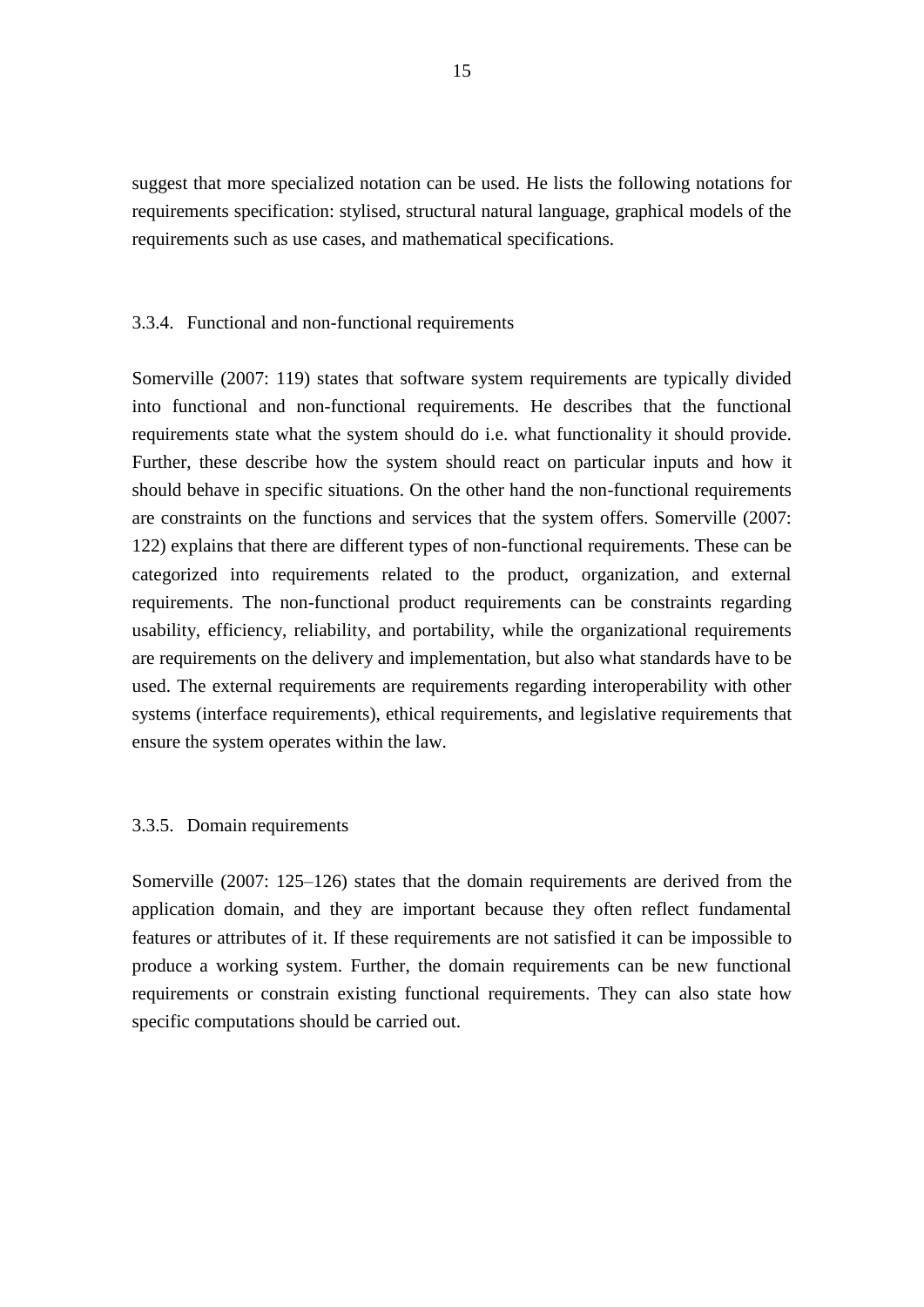#### <span id="page-22-0"></span>3.4. Requirements engineering process

Sommerville (2007: 143) states that the purpose of the requirements engineering process is to maintain a system requirements document. Further, he identifies the four main sub-processes of it: the feasibility study, requirements elicitation and analysis, requirements specification, and requirements validation, see figure 4. These subprocesses are not performed in a linear sequence. Wiegers (2003: 59) suggest that in practice, these activities are interleaved, incremental, and iterative. He continues that because of the diversity of software development projects, there is no standard approach to requirements development.



**Figure 4.** The requirements engineering process. (Sommerville 2007: 143)

In addition, Sommerville (2007: 143) mentions the requirements management process, which is important, because the requirements change in nearly all systems being developed. But, there also exists some confusion about the terminology. Sommerville (2007: 143) calls the entire domain requirements engineering, while Leffingwell and Widrig (2000: 16) refer to it as requirements management. Wiegers (2003: 12–13) again has found it useful to split up the domain into requirements development and requirements management, see figure 5.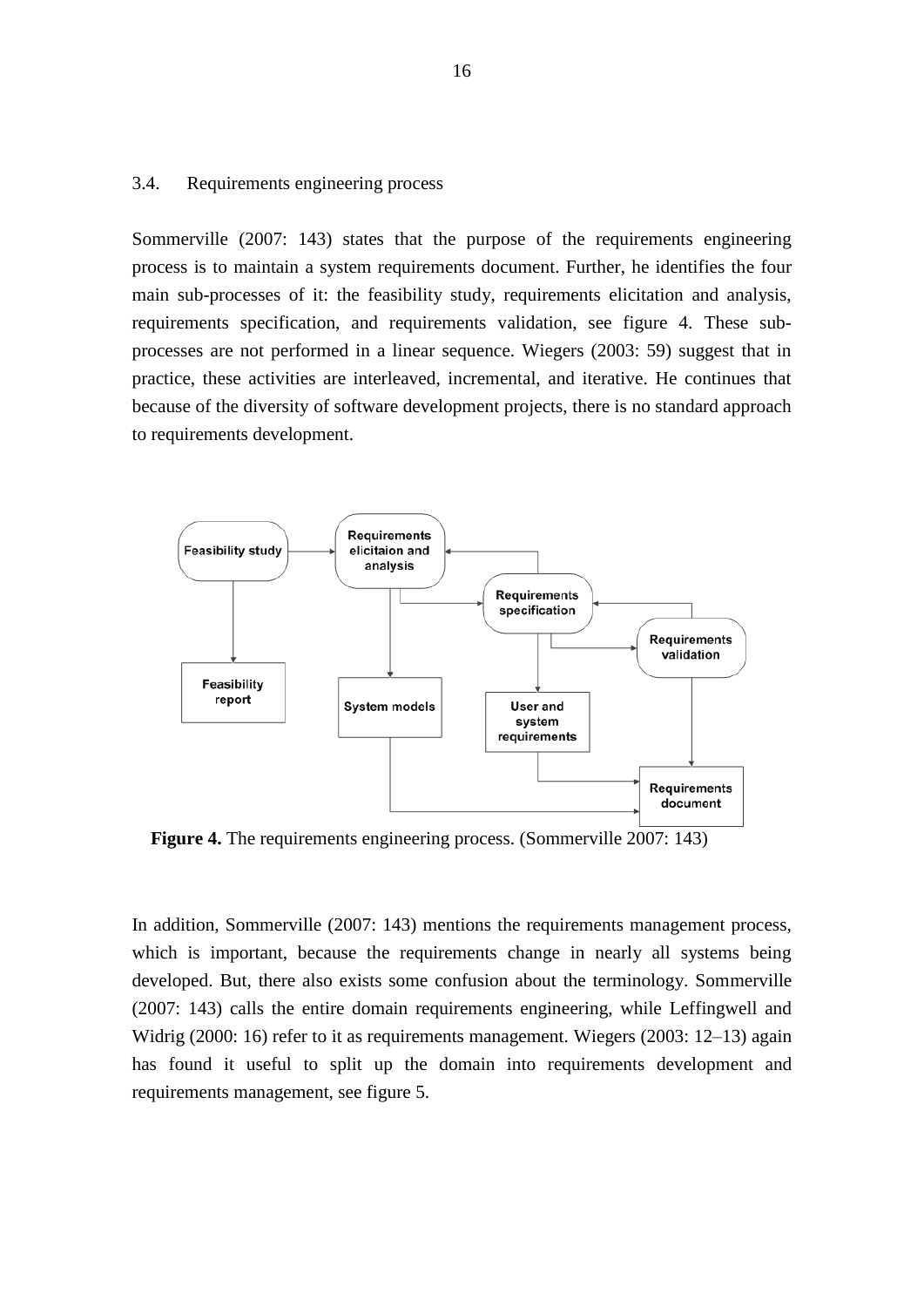

**Figure 5.** The requirements engineering domain (Wiegers 2003: 13).

Sommerville (2007: 143) has included the feasibility study as a sub-process of the requirements engineering process, whereas Wiegers (2003: 13) has not. Sommerville (2007: 143) summarize the sub-processes as; the feasibility study, which is a brief report weather the proposed system is useful for the business and hence if it is worth to continue with the requirements engineering and system development process. The requirements elicitation and analysis cover the requirements discovery, which is followed by the requirements specification process. The requirements specification meaning that the requirements are described and documented according to some standard. Finally, the requirements validation process covers the review of the requirements, whether they actually define the system that the customer wants. Figure 5 shows also the various documents that are produced as results of each sub-process.

The next sections will discuss the different sub-processes of the requirements engineering process in more detail.

#### <span id="page-23-0"></span>3.4.1. Feasibility study

A feasibility study or also sometimes named as a requirements study is a short and focused study and its result should be a report that suggests whether a requirements engineering and system development process should be initiated or not (Sommerville 2007: 144-145). As inputs to the feasibility study he list; the preliminary business requirements, outline description of the system, and a statement on how the system will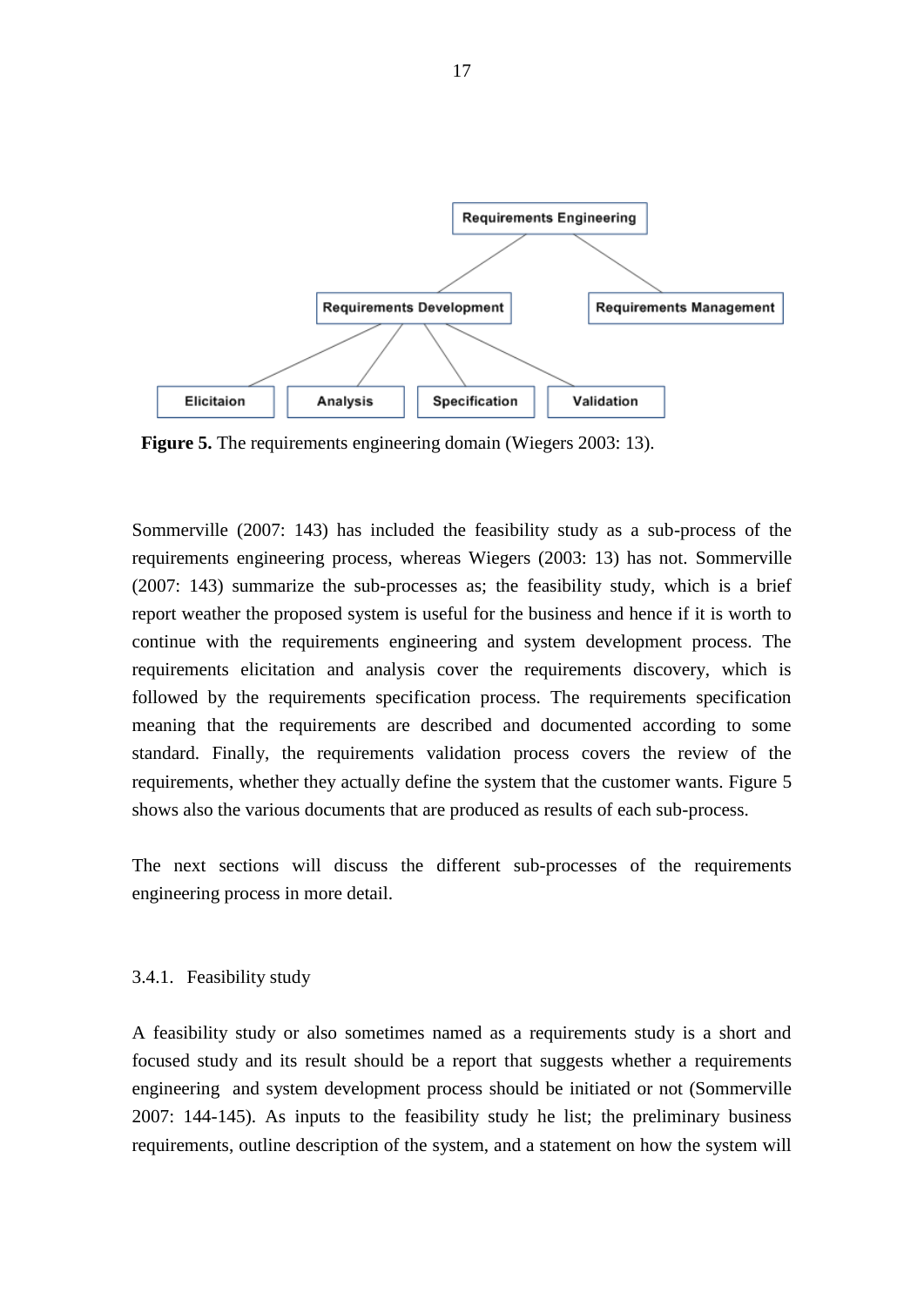support the business processes. Furthermore, he argues that it is critical that the system should contribute to business objectives, because otherwise there is no value in developing the system. Sommerville and Sawyer (1997: 66-67) also emphasises the importance of these and they further state that the business objectives are the fundamental reason for developing the system. Therefore, it is important that the business objectives are clearly stated. Additionally, Sommerville and Sawyer (1997: 66- 67) list other benefits of the feasibility study; it is a low-cost way of avoiding problems that could appear later in the system development process and also, it will most likely reveal initial information sources for the requirements elicitation process.

According to Sommerville and Sawyer (1997: 67) the feasibility study involves three phases; decide what information is needed, collect the information from the key information sources, and write a feasibility report. First, critical information related to the developed system must be identified. Then, a set of questions must be developed to find that information. Sommerville (2007: 145) list some examples of questions:

- 1. "How would the organisation cope if this system were not implemented?"
- 2. "What are the problems with current processes and how would a new system alleviate these problems?"
- 3. "What direct contribution will the system make to the business objectives and requirements?"
- 4. "Can information be transferred to and from other organisational systems?"
- 5. "Does the system require technology that has not previously been used in the organisation?"
- 6. "What must be supported by the system and what need not be supported?"

Sommerville and Sawyer (1997: 67) continue that the questions should be asked only a small number of key people in the organization such as managers of departments where the system will be installed, system engineers and technical experts who can answer questions about the available technology. Sommerville (2007: 145) also adds the endusers of the system as an information source. Finally, the feasibility report should be written. It should include recommendations on whether the system development should continue, but it can also propose changes to scope, budget and schedule, and include additional high-level requirements of the system (Sommerville 2007: 146).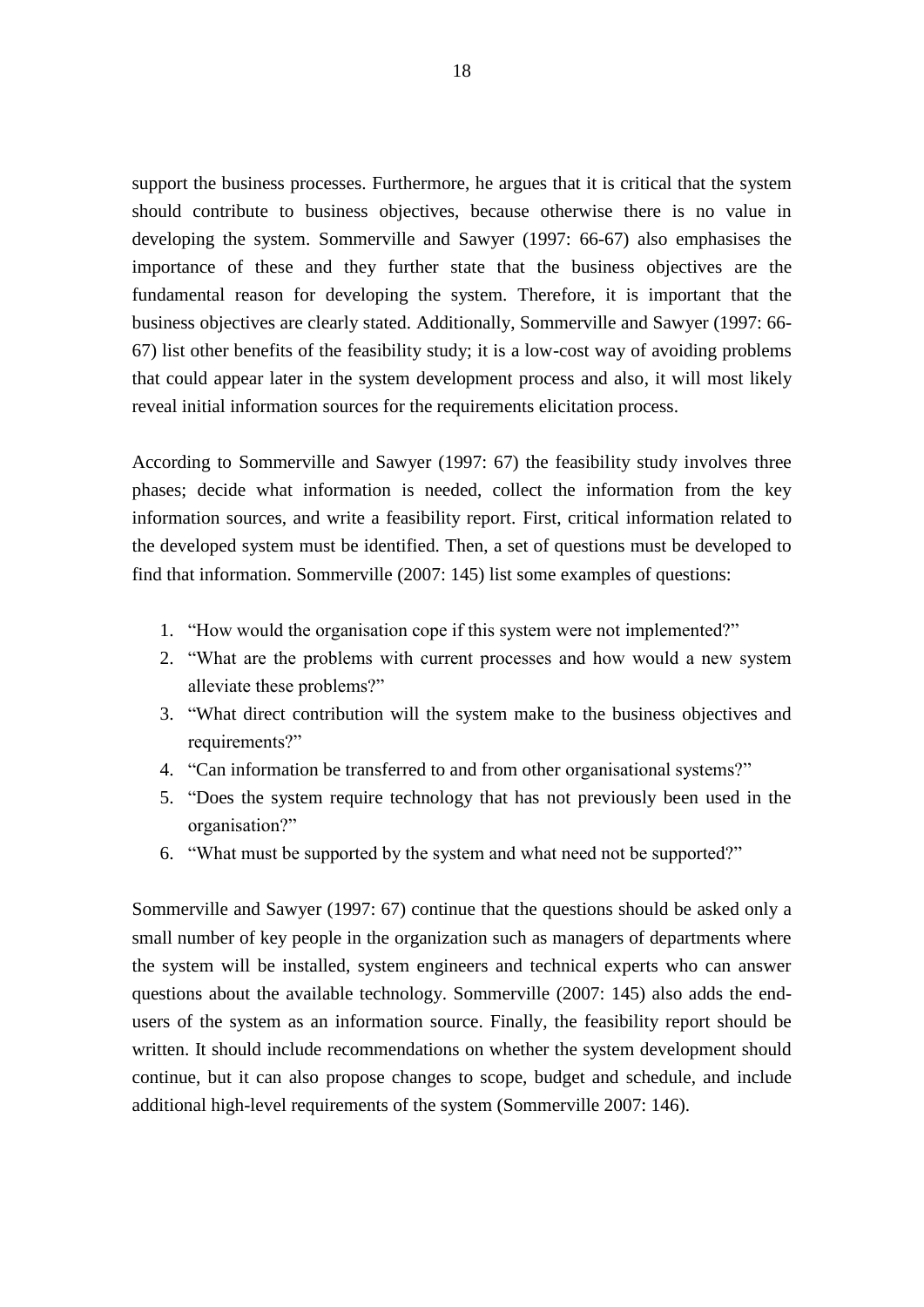A feasibility study could also give misleading results, which can be caused by problems such as: missing information, user uncertainty, and premature commitment (Sommerville and Sawyer 1997: 68). The user uncertainty is caused by end-users of the system that are unsure about how the system will affect their work and this should be addressed by being explicit about the system and emphasize the positive benefits of it. Secondly, premature commitment could be caused by involved people not being totally objective because of their commitment to the idea. Hence, they might find good reasons for developing the system but miss possible arising problems. This could be avoided by using an outsider to complete the feasibility study, but then again the costs and schedule would increase because of the time he must spend on learning and understanding the organization.

Finally, Haikala and Märijärvi (2004: 37) state that the feasibility study is the most important software lifecycle phase in the sense of requirements specification. If the initial user requirements are incorrect then the final system cannot be good. They also stress the importance of finding the real user needs and a deep understanding of the problem to be solved.

#### <span id="page-25-0"></span>3.4.2. Requirements elicitation and analysis

The requirements elicitation is defined by Wiegers (2003: 483, 485) as the process of identifying software or system requirements from different sources by using various elicitation techniques like interviews, workshops, and document analysis. Additionally, he defines the requirements analysis as at least the process of classifying requirements information, evaluating requirements for desired characteristics, representing requirements, producing detailed requirements from high-level requirements, and negotiating priorities. These all activities can involve many different stakeholders and organizations, which is considered to make the process of eliciting requirements difficult.

According to Sommerville (2007: 146) the elicitation and understanding of stakeholder requirements is difficult because of several reasons. First, the stakeholders do not know what they want from the new system and also they often have difficulties in explaining what they expect it to do. The requirements engineer has to understand the requirements stated by stakeholder in their own terms. Further, different stakeholders may express the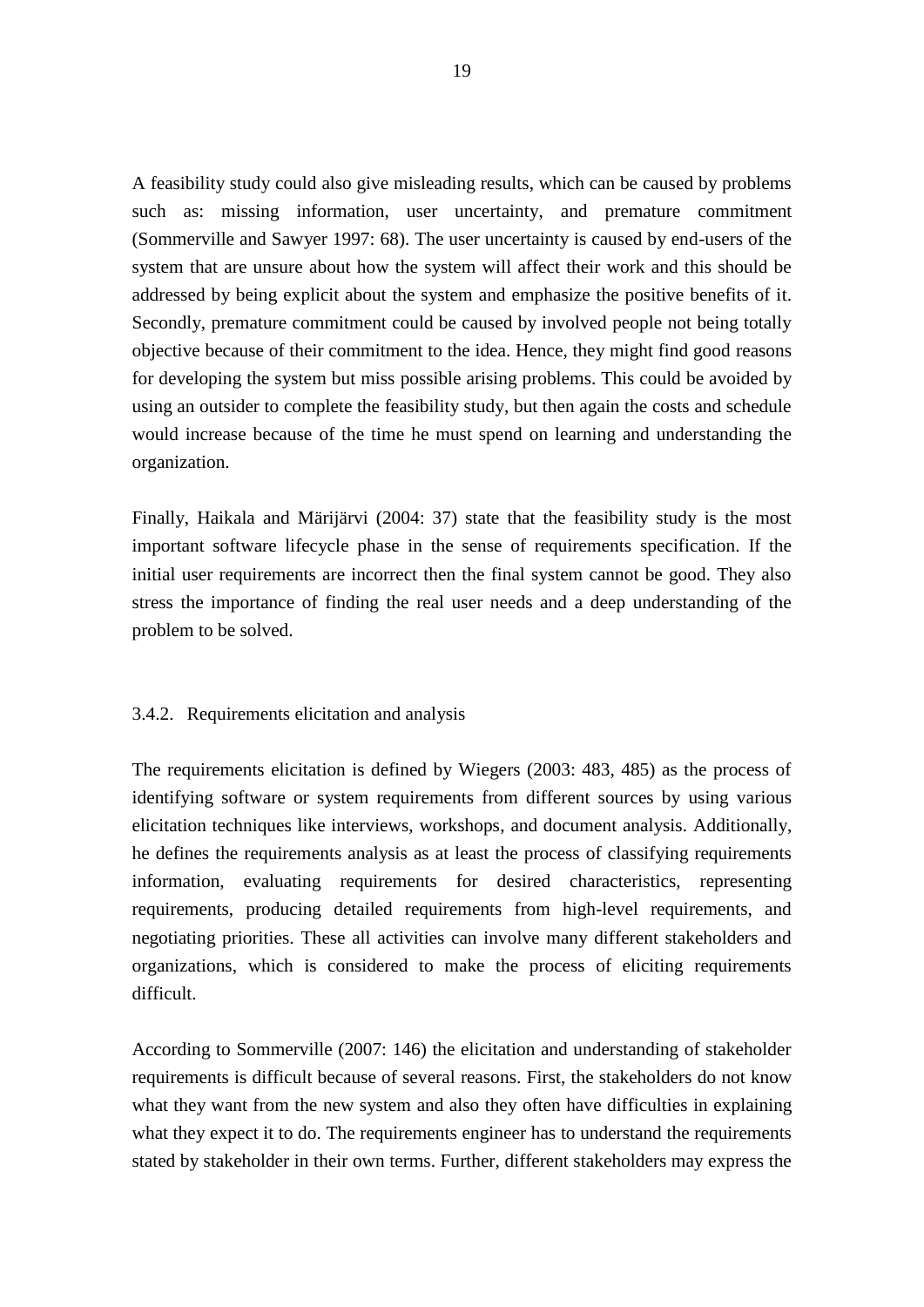same requirements in different ways, which make the requirements engineers to have to discover commonalities and conflicts. He also mentions that the environment in which the analysis takes place is dynamic, and hence the importance of requirements may change, but also new requirements can emerge.

Sommerville (2007: 146–148) also presents a general process model for the requirements elicitation and analysis. He presents it as a spiral model, figure 6, and therefore suggests that the activities are interleaved as the process advances starting from the centre of the spiral.



**Figure 6.** The requirements elicitation and analysis process (Sommerville 2007: 147).

Sommerville (2007: 146–148) continues that the requirements elicitation and analysis is an iterative process, where each activity gives continual feedback to other activities. For each round in this spiral model the analyst's understanding of the requirements will improve. The process cycle starts with the requirements discovery, which is the activity of interacting with stakeholders to collect their requirements. The requirements classification and organization activity takes the unstructured requirements and groups them into related groups of requirements. Also, the identification of overlapping requirements is an important part of this activity. Next, the requirements prioritisation and negotiation is the activity to prioritise requirements, but also about finding and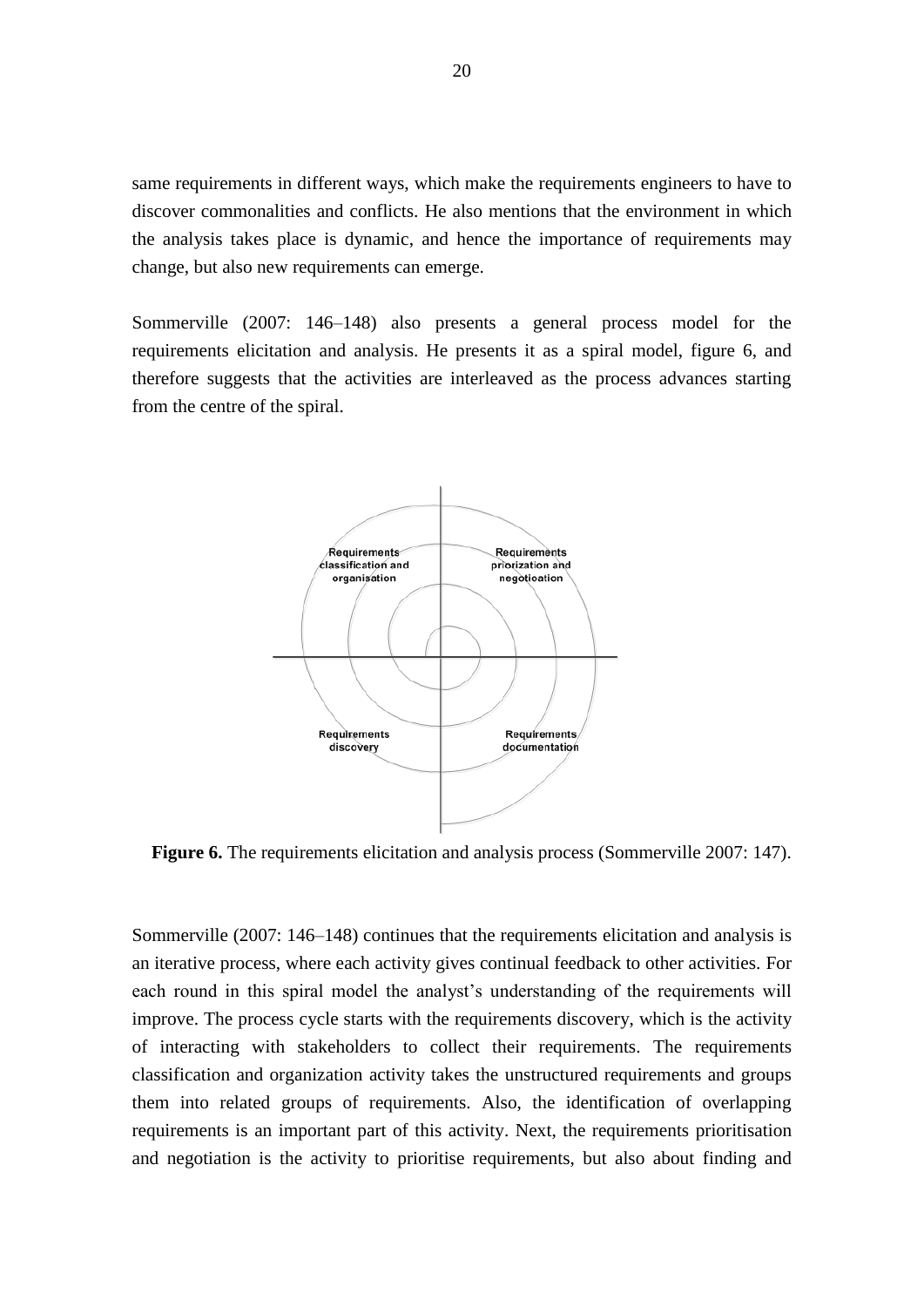solving conflicting requirements. The conflicts should then be negotiated with the stakeholders. Lastly, in the requirements documentation stage the requirements are documented. The document could be a requirements document or a table of requirements that is completed as the process proceeds.

### <span id="page-27-0"></span>3.4.3. Requirements specification

Wiegers (2003: 165–167) states that the Software Requirements Specification (SRS) document is an agreement between the customer and the developer about the product to build. Hence, it must contain the functions and capabilities that a software system must provide, and also the constraints that it must respect. The SRS is an important document, which purpose is to be the basis for all subsequent project planning, design, coding, testing, and user documentation. Therefore, the system's behaviour should be described as completely as possible in the SRS, but without neither specifying design of the new software nor project requirements.

Wiegers (2003: 165–167) mentions that software requirements can be represented in several different ways. They can be written in well-structured documents in natural language, illustrated with graphical models, or written in formal specifications using mathematically precise formal logic languages, which also provide the most rigor and precision. However, the software requirements should be written in an understandable fashion so that the project key stakeholder can review the requirements and be sure on what they are agreeing to. Wiegers (2003: 167–168) gives the following suggestions on requirements readability:

- Be consistent labelling requirements, sections, and subsections.
- Leave text ragged on the right.
- Use white space liberally.
- Consistent and realistic use of visual emphasis (bold, underline, italics, and different fonts).
- Help users to find the information that they need by using a table of content and perhaps an index.
- Number and give captions to all figure and tables, and refer to them by number.
- Use the word processors cross-reference facility to refer to other locations within a document.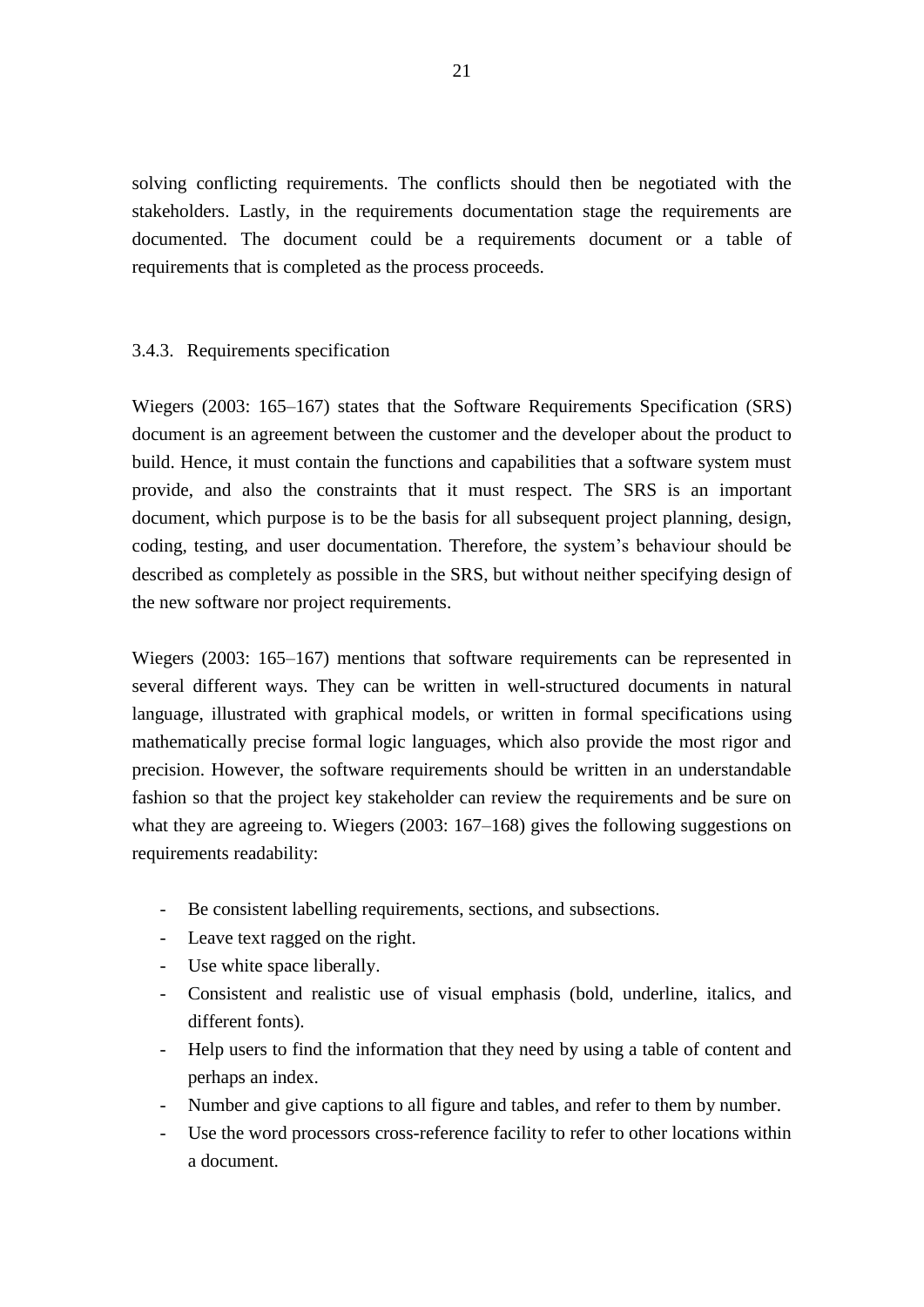- Use hyperlinks to jump between related sections in the SRS or in other documents.
- Use a suitable template to organize the information.

The IEEE Recommended Practice for Software requirements Specifications (IEEE Std 830-1998 1998) is a SRS template that is according to Wiegers (2003: 171) suitable for many kinds of projects. Anyway, he suggests that it should be modified to fit the needs and nature of a project. Figure 7 lists the by IEEE Std 830-1998 (1998) proposed table of contents for a SRS document.

- 1. Introduction 1.1. Purpose 1.2. Scope 1.3. Definition, acronyms, and abbreviations 1.4. References 1.5. Overview 2. Overall description 2.1. Product perspective 2.2. Product functions 2.3. User characteristics 2.4. Constraints 2.5. Assumptions and dependencies 3. Specific requirements 3.1. External interface requirements 3.2. Functional requirements 3.3. Performance requirements 3.4. Design constraints 3.5. Software system attributes
	- 3.6. Other requirements

**Figure 7.** IEEE Std 830-1998 (1998) proposed table of contents for a SRS document.

The introduction section in the IEEE Std 830-1998 (1998: 11–12) template gives an overview of the entire SRS document. It should state the purpose of the document, its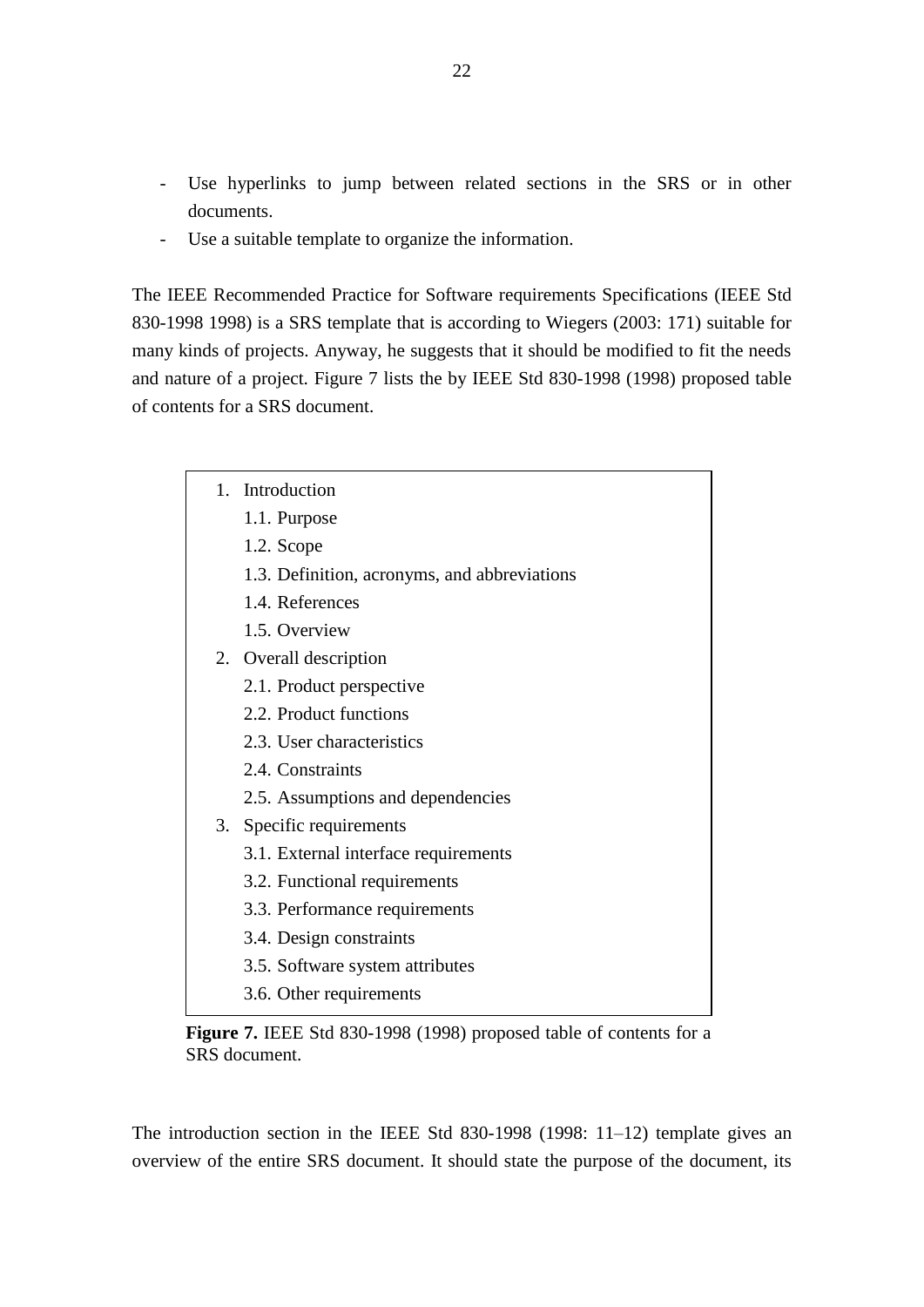scope, definitions, acronyms, abbreviations, and references in the SRS to other documents. Finally, it should also include a description of what the rest of the SRS contains and how it is organized.

The overall description section presents a high-level overview of the product. The IEEE Std 830-1998 (1998: 12–15) states that this section should not state the specific requirements, but instead it should provide background for the requirements specified in section 3 of the SRS. First, the subsection product perspective should describe the context in which the product will be operated. If the product is part of a larger system, also the major interfaces should be identified here. Next, the product function should list the major functions that the product will contain. Wiegers (2003: 174) suggests that a context diagram, use case diagram, or a class diagram might be useful to give a highlevel summary of the features. The user characteristics should describe the general characteristics such as educational level, experience, and technical expertise of the intended users of the product. The constraints section should describe any factors that will limit the developer's options, such as the use of specific technologies, tools, programming languages or operating environment, standards, business rules, hardware limitations, user interface conventions, or safety and security constraints. At last, the assumptions and dependencies should list each of the factors that affect the requirements, i.e. factors that can cause that changes to the requirements in the SRS are necessary.

According to the IEEE Std 830-1998 (1998: 15–16) the specific requirements section should contain all the requirements at an adequate level of detail to enable the designers to design a system to satisfy those requirements. This section is often the largest and the most important part of the SRS. First, it should include the external interface requirements that describe all inputs into and outputs from the software system to ensure that the system will communicate properly with external components. Next, the functional requirements should define the fundamental actions that must take place in the software. The IEEE Std 830-1998 (1998: 21–26) gives many possible ways to organize the functional requirements; by use case, mode of operation, user class, stimulus, response, object class, or functional hierarchy. According to Wiegers (2003: 175) an approach that makes it easy for readers to understand the product's intended capabilities should be selected.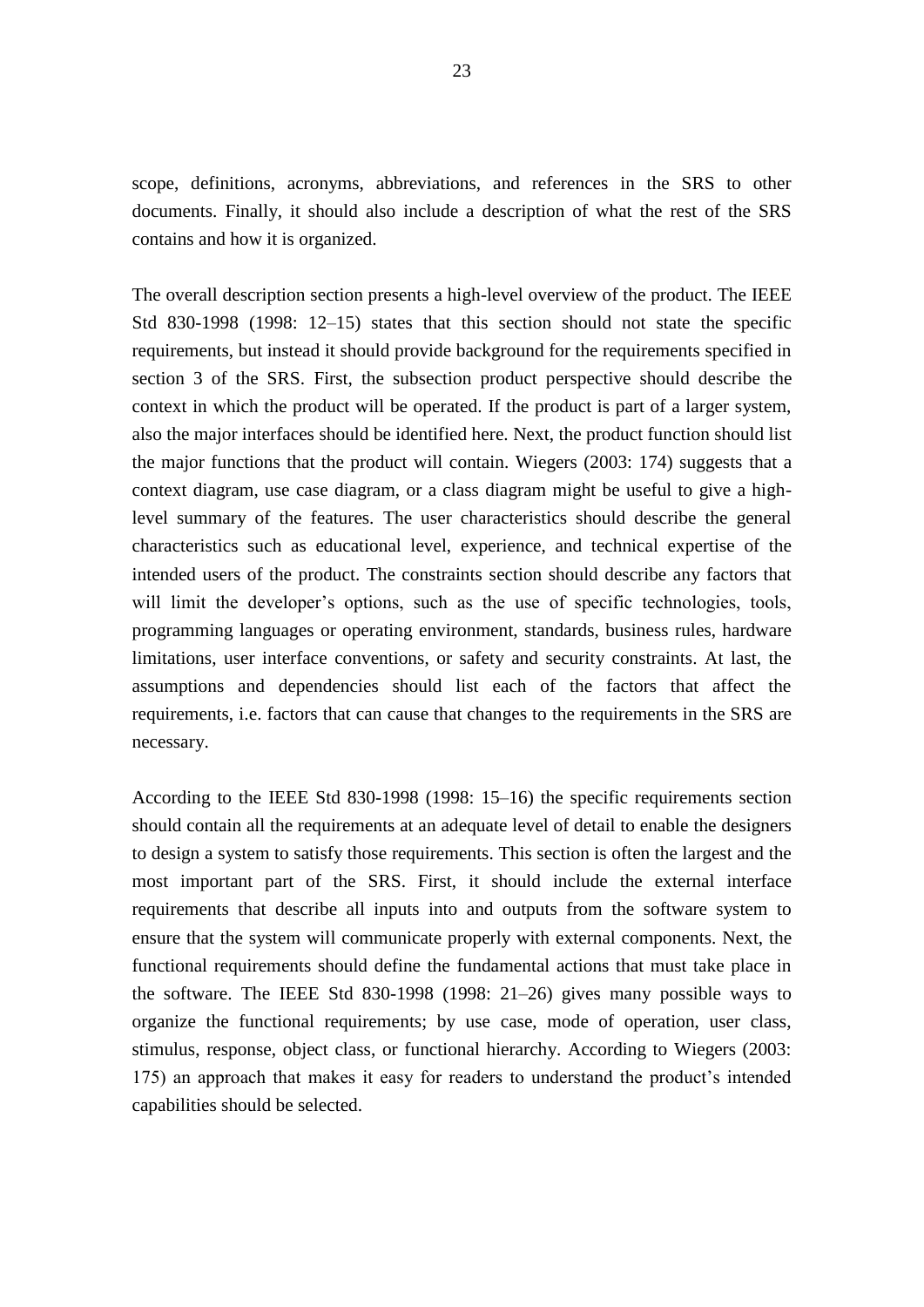Also, non-functional requirements other than external interface requirements such as the performance requirements, design constraints, and software system attributes should be stated in the specific requirements section. The software system attributes include requirements regarding reliability, availability, security, maintainability, and portability. Finally, the other requirements section should define all the requirements that are not covered elsewhere in the SRS. Wiegers (2003: 180) mentions that e.g. internationalization and legal requirements could be stated here. But also subsections for requirements regarding operations, administration and maintenance, product installation, configuration, start-up and shutdown, recovery and fault tolerance, and logging and monitoring could be added here.

Wiegers (2003: 190) also suggests that a data dictionary should be included in the SRS or as an appendix to the SRS. A separate data dictionary makes it easy to find primitive data elements and data structures, and it also avoids redundancy and inconsistency.

#### <span id="page-30-0"></span>3.4.4. Requirements validation

Sommerville (2007: 158–160) define the requirements validation as the process of showing that the requirements define the actual system that the customer wants. Requirements analysis and requirements validation have overlapping functions such as to find problems with the requirements. Also, extensive and costly rework in the later phases of the development process can be avoided, if the requirements have been properly validated. Furthermore, Sommerville (2007: 158–160) has listed important checks that should be made for the requirements in the requirements document.

- 1. *Validation checks*. Further thought and analysis could identify more or different functionality that might be needed.
- 2. *Consistency checks*. There should not be any conflicting requirements like contradictory constraints or descriptions of the same system function.
- 3. *Completeness checks*. Requirements for all intended functions and constrains should be included in the requirements document.
- 4. *Realism checks*. To ensure that the requirements can be implemented, also taking into account the budget and time schedule.
- 5. *Verifiability*. The requirements should be written so that they can be verified by writing a set of tests.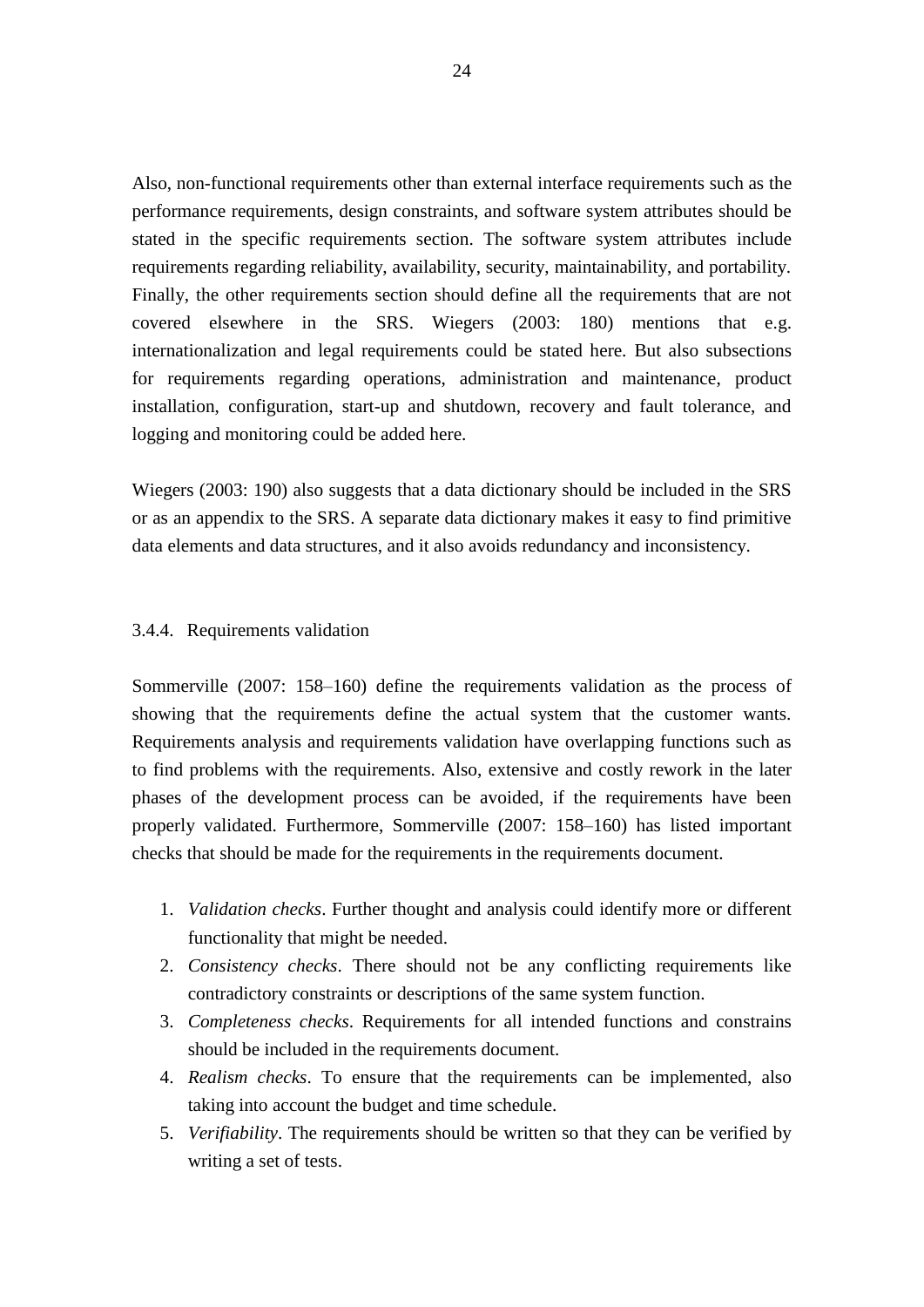The requirements can be validated by using one or combing several different validation techniques. Sommerville (2007: 159–160) mention the techniques: requirements reviews, prototyping, and test-case generation. In a requirements review a team involving people from both the client and contractor side analyses the requirements systematically for anomalies and omissions. In prototyping the end-users can experiment with a model of the system and see if it meets their needs. As the last technique he mentions the test-case generation, which often reveals requirements problems. In this approach a requirement should be reconsidered if it is impossible or difficult to plan a test for it. Finally, Sommerville and Sawyer (1998: 190) mention that the detected problems with the requirements have to be dealt with by re-entering the earlier phases of requirements engineering.

#### <span id="page-31-0"></span>3.4.5. Requirements management

According to Sommerville (2007: 143) the requirements management process is important, because the requirements change in nearly all systems being developed. The changes that have to be managed can relate to modifications in the system's hardware, software, or organizational environment, but also to the stakeholders understanding of the problem.

# <span id="page-31-1"></span>3.5. Unified Modelling Language

"The Unified Modelling Language (UML) is a general-purpose visual modelling language that is used to specify, visualize, construct, and document the artifacts of a software system" (Rumbaugh, Jacobson and Booch 2004: 3). The original purpose with UML was to unify the earlier modelling techniques and experiences to a standard approach with today's best practices. UML is independent from any implementation technology and software development process, but still they should support an objectoriented approach to software production. UML models are used for capturing the static structure and dynamic behaviour of a system. The models consist of collaborating objects that interact to perform tasks that outside users can benefit from. Each model describe some specific aspect of the system where as other models describe other aspects. Together, they describe the complete system. (Rumbaugh et al. 2004: 3)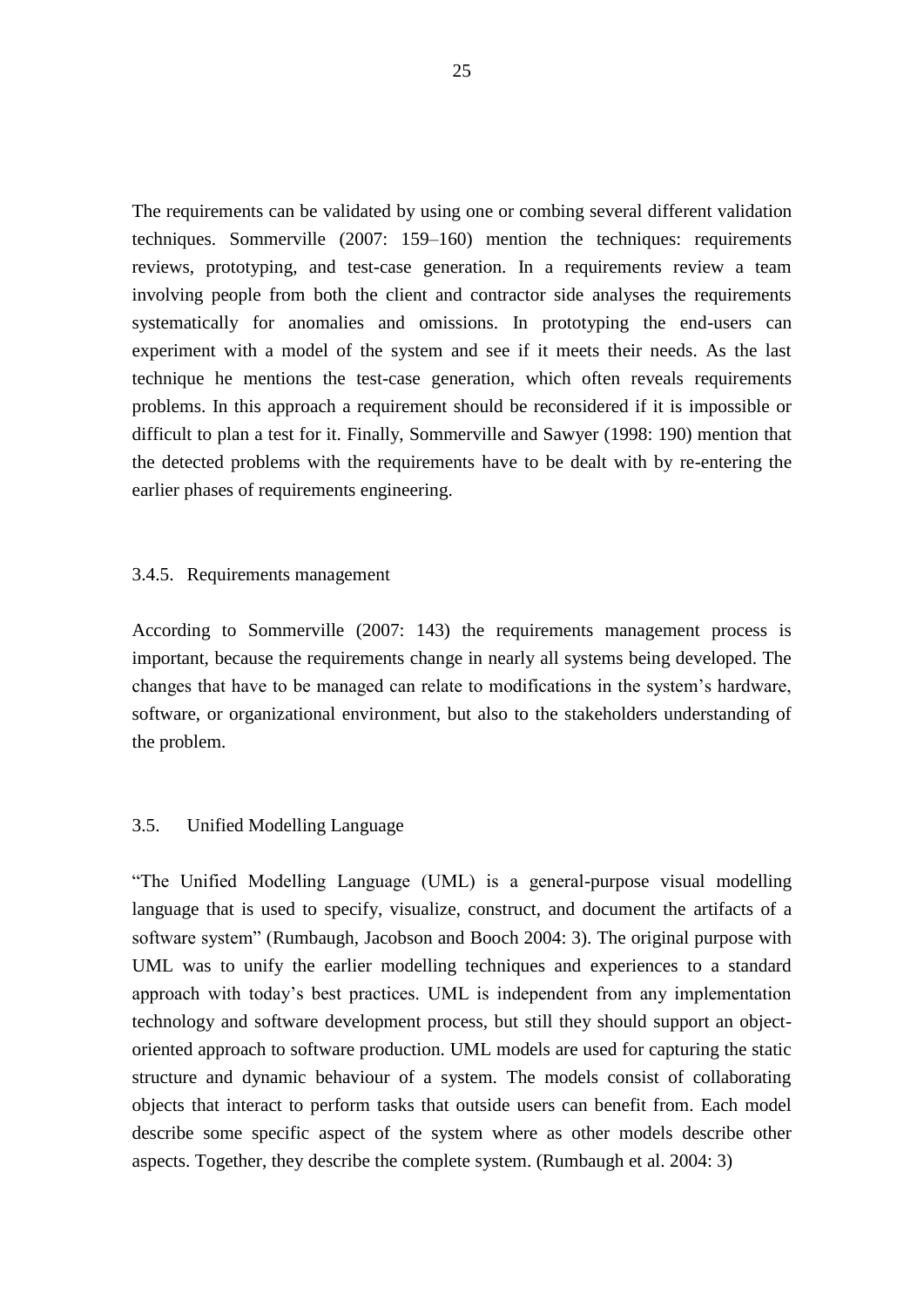The different concepts and constructs in UML are divided into several views, which are a subset of the UML modelling constructs. The UML provide one or two diagrams to visualize the concepts in each view. The diagrams and views are listed below:

- Class diagram static view
- Collaboration diagram design view
- Component diagram design view
- Use case diagram use case view
- State machine diagram state machine view
- Activity diagram activity view
- Sequence diagram interaction view
- Communication diagram interaction view
- Deployment diagram deployment view

In addition, UML provides a model management that can be used to organize the diagrams into hierarchical units. A hierarchical unit is called a package, and it gives a complete abstraction of a system from a particular viewpoint. (Rumbaugh et al. 2004: 25–27)

# <span id="page-32-0"></span>3.6. Use case approach to requirements gathering

Wiegers (2003: 133) explains that the objective of the use case approach is to describe all the tasks that the users need to accomplish with the system, instead of asking the users what they want the system to do. In theory, the resulting set of use cases will describe all the desired system functionality, but in practice it is difficult reach complete closure. He continues that with the use case approach it possible to get closer than with any other elicitation technique.

Also, Cockburn (2001: 13–14) states that accurately written, the use cases define what the system must do, and it should not be necessary to convert them into some other form of behavioural requirements. However, they are not all the requirements, because they do not describe e.g. the external interfaces and data formats, but they are all the behavioural requirements.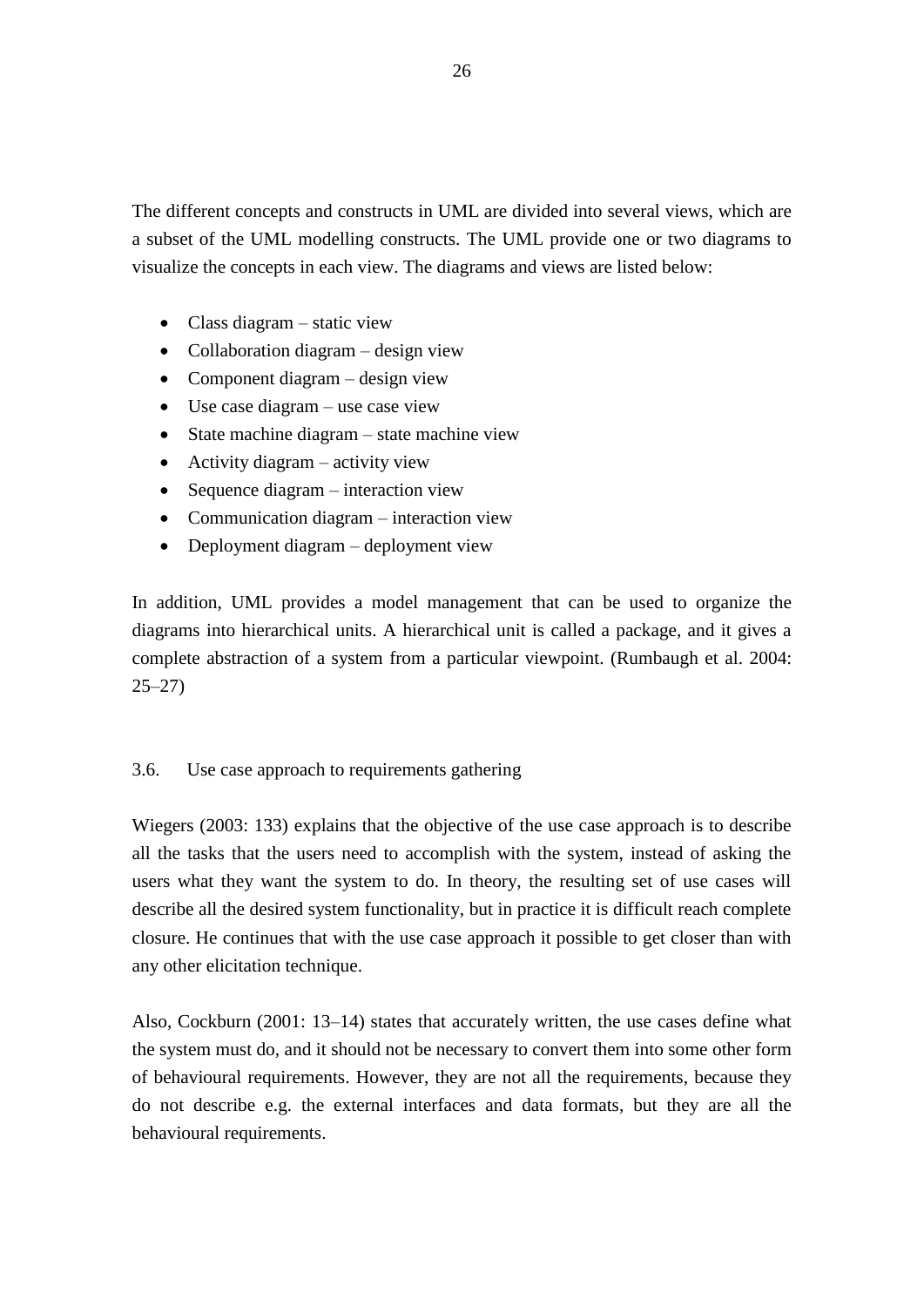#### <span id="page-33-0"></span>3.7. Use cases

"A use case is a coherent unit of externally visible functionality provided by a classifier (called the subject) and expressed by a sequences of messages exchanged by the subject and one or more actors of the system unit" (Rumbaugh et al. 2004: 78). Cockburn (2000: 1) states that a use case captures a contract between the stakeholders of a system about its behaviour. Further, Kulak and Guiney (2000: 46) point out that the use cases are not very detailed, and hence another tool is needed to describe the detailed interactions: scenarios.

#### <span id="page-33-1"></span>3.7.1. Scenarios

Kulak and Guiney (2000: 46–48) have identified several definitions for the term, but they summarize scenarios as instances of use cases that effectively test one path through a use case. According to Cockburn (2000: 27–29) a use case is a collection of all the scenarios presenting the ways it can end with success or failure. He continues that each scenario is a consecutive description for one set of circumstances with one outcome. Moreover, scenarios can also contain sub use cases as its steps. In this case the only thing that matters to the scenario is whether the sub use case ended with success or failure. Kulak and Guiney (2000: 48) also state that the scenarios are a useful tool for testing the validity of use cases in an early phase of the lifecycle.

Schneider and Winters (1998: 30–31) call the most common sequence of steps through a use case as the primary scenario, while Cockburn (2000: 87) calls it the main success scenario. Every use case must have a main success scenario, which describes the typical and easy-to-understand flow of events as if everything goes right. But, the world is not perfect, and hence alternative flows of events are needed to handle e.g. branching and errors. Again, there is variation in the naming and writing convention of these. Schneider and Winters (1998: 30–31) call these alternative paths as secondary scenarios, while Cockburn (2000: 99–106) describes these as extensions of a use case. He continues that the extensions are where the most interesting system requirements reside. The extension conditions are the conditions under which the main success scenario takes a different path that can either end in success or failure of the use case.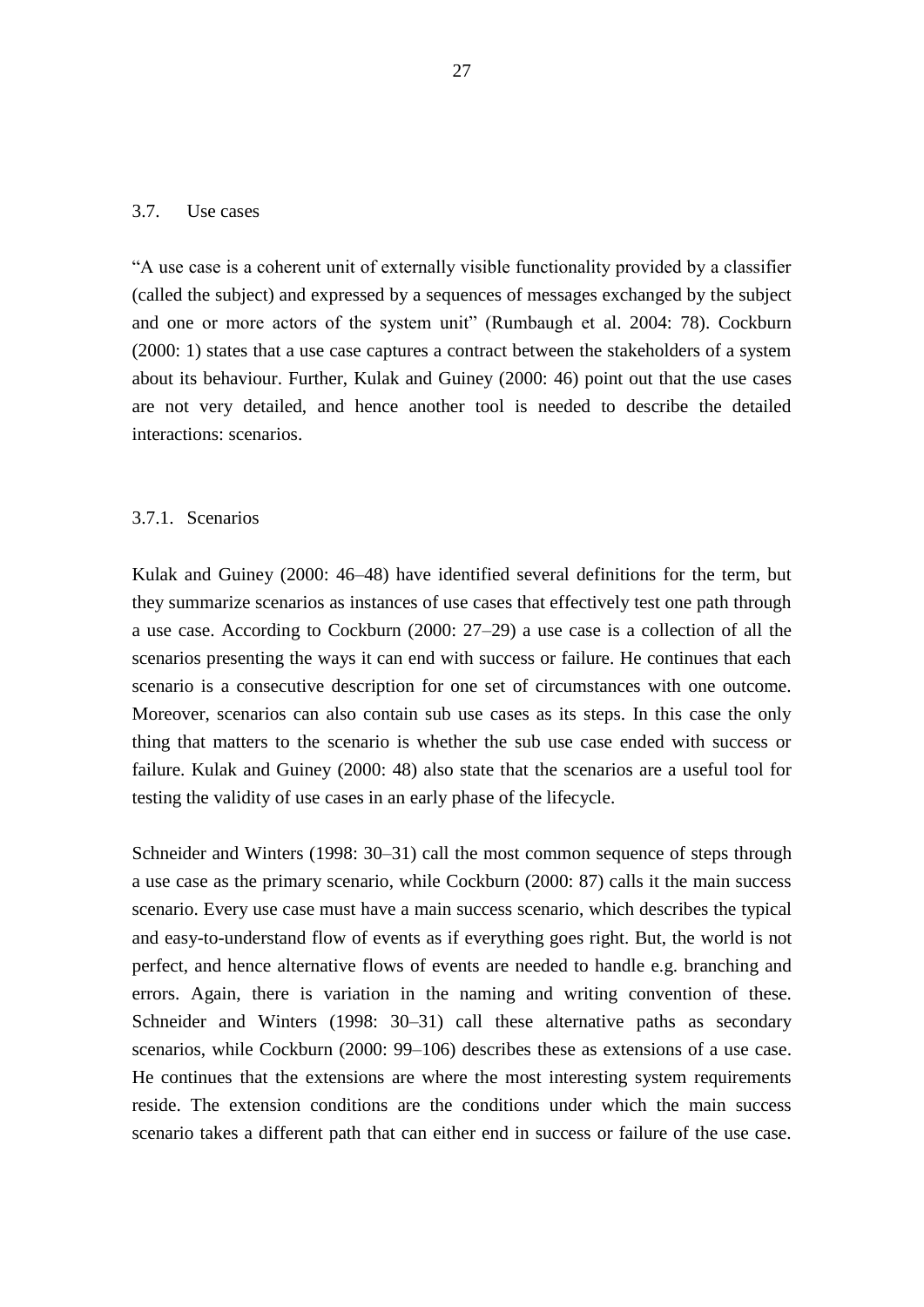The handling of these extension conditions is taken care by an extension handling that is like a miniature use case.

# <span id="page-34-0"></span>3.7.2. The actor

"An actor is an idealization of a role played by an external person, process, or thing interacting with a system, subsystem, or class" (Rumbaugh et al. 2004: 77). The actor that can be a human, some other computer system, or process, is not part of the system itself. Each actor has a specified role that it acts towards the system. One physical user may play the role of several actors towards the system. On the other hand, several different users might represent the same actor, because they play the same role with regards to the system. An actor can interact with one or several use cases by exchanging messages. In UML symbols, an actor is drawn like a stick person. (Rumbaugh et al. 2004: 77)

Cockburn (2001: 58) suggest that the actors should be listed in an actor profile table that contains the name of the actor and the actor's background and skill. By having this list the developers will get a better understanding of how the software will suit the needs of the end users.

### <span id="page-34-1"></span>3.7.3. The use case diagram

Maciaszek (2001: 48, 51) state that a use case diagram is a visual representation of actors and use cases, but it is also a fully documented model of the system's intended behaviour. He also argues that the use case diagram is the most important visualization technique for a behavioural model of a system. Figure 8 shows a telephone catalogue sales application depicted as a use case diagram.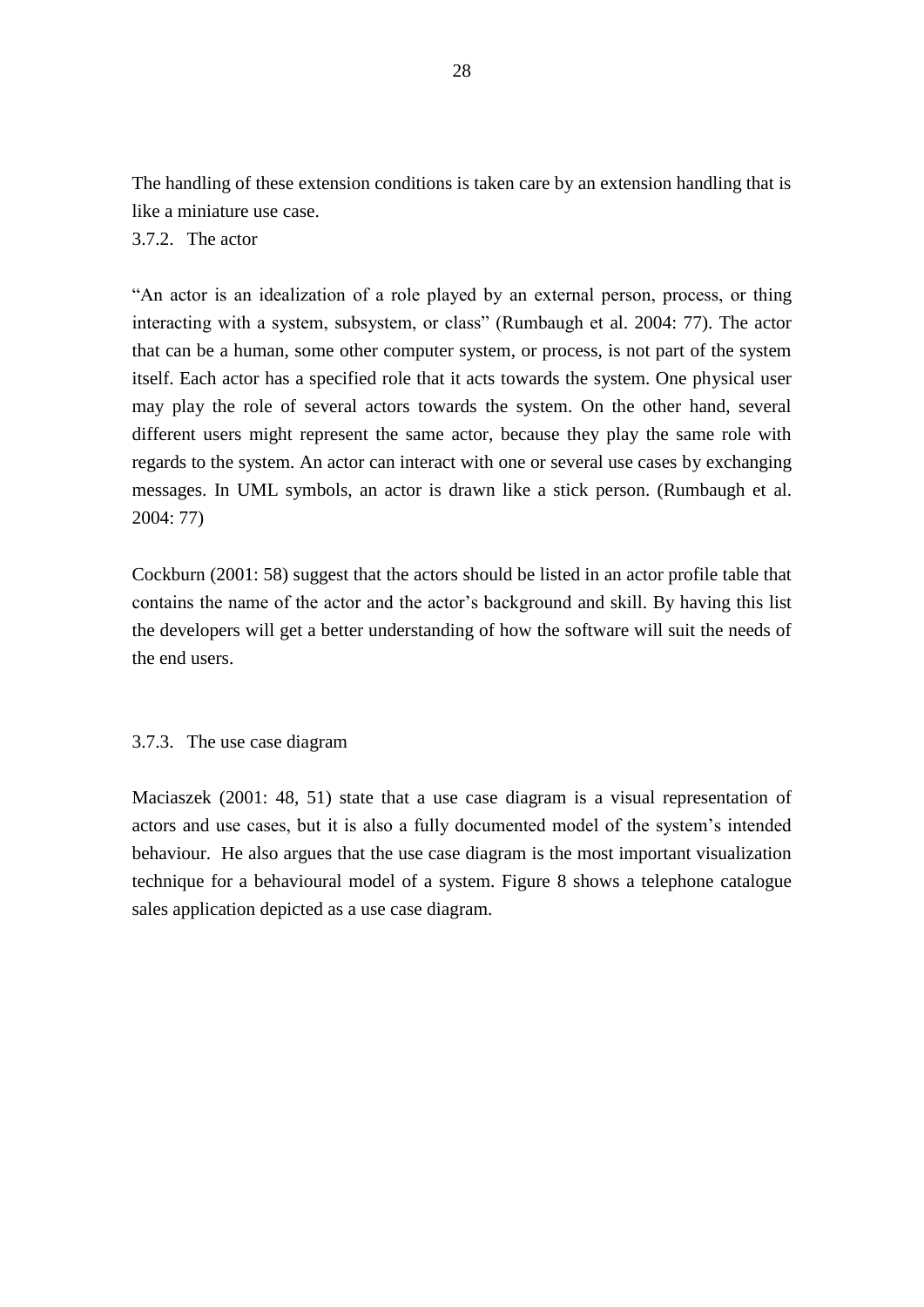

**Figure 8.** Use case diagram (Rumbaugh et al. 2004: 78).

In UML a use case is drawn as an oval with a short title inside the oval or below it. The use case diagram assigns actors to use cases. This is drawn by using a solid line that connects the actors with the use cases that it can communicate with. The subject boundary, system boundary, is drawn as a rectangle separating the use cases and the actors. The subject name is also stated inside the rectangle. (Rumbaugh et al. 2004: 78– 80).

UML offers several relationships that a use cases can participate in. First, the association relationship is the communication path between an actor and a use case and it drawn as a solid line, as can be seen in figure 8. Next, the behaviour of other use cases can be incorporated in a use case by using the include relationship. By using the include relationship large use cases can be split into simpler use cases that describe fragments of the large use case's behaviour. Next, the extend relationship can be used to add behaviour into a base use case by extending it to another use case. A base use case can be extended to several other use cases to describe behaviour that the base use case does not know about. The included use case is necessary for the base use case to complete, whereas the extended is not. A dashed arrow including the " $\le$ include $\ge$ " and ">>>" text is used to draw these relationships. In the case of including a use case the arrow is pointing on the included use case, but when extending a use case it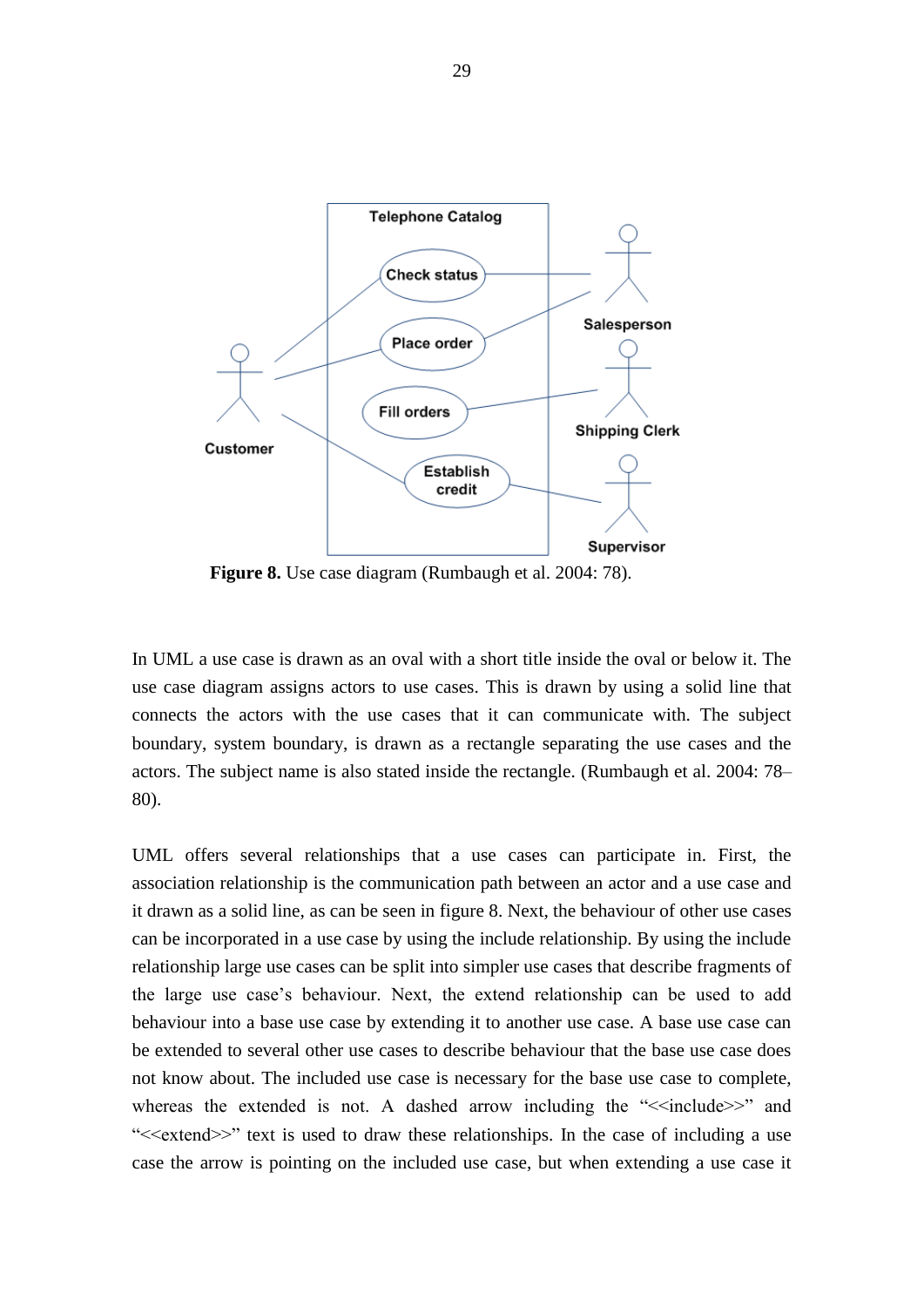point on the base use case, see figure 9. At last, the aspect of a use case can be specialized using generalization. A specialization of the parent use case is called a child use case. Use case generalization is drawn with an arrow with a large triangular arrowhead that is pointing on the parent use case. The different relationships are depicted in figure 9, where the "Place order" use case is split into simpler use cases. (Maciaszek 2001: 135–136, Rumbaugh et al. 2004: 78–80)



**Figure 9.** Use case relationships (Rumbaugh et al. 2004: 80).

### 3.7.4. Documenting use cases

Maciaszek (2001: 52) state that the flow of events between a use case and an actor has to be textually described in a use case document. He continues that this document will evolve with the development progress. First, only brief descriptions are written and later on also other parts of the document will be gradually and iteratively completed. At the requirements specification phase the document will be complete, and prototypes of the graphical user interface can be added. In the end, the user documentation for the new system can be produced from the use case document.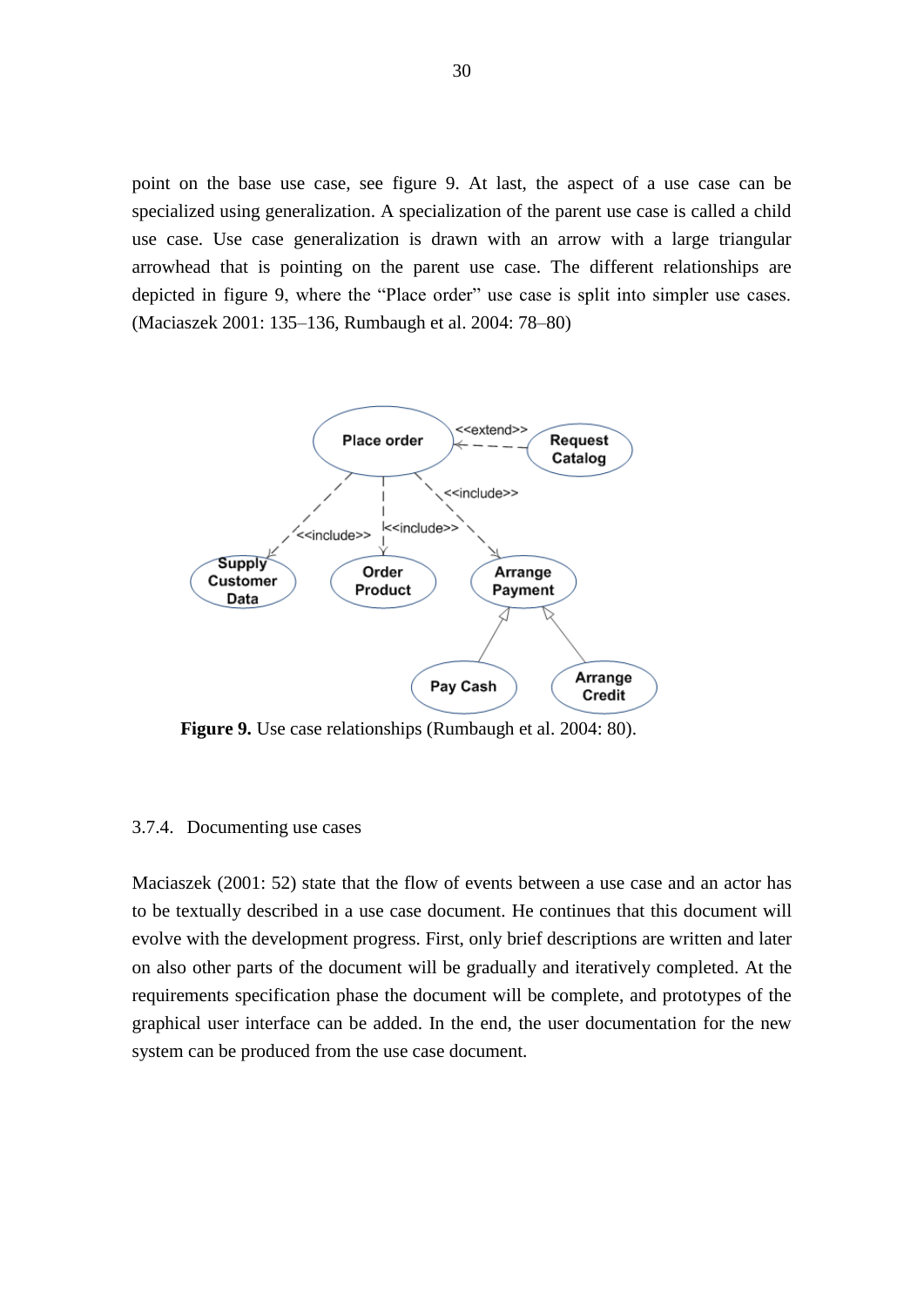## 3.7.5. Writing use cases

According to Cockburn (2000: 2) a well written use case is easy to read, and learning to read them should not take more than a few minutes. On the other hand, to write use cases is harder. He claims that the writer has to master the following concepts:

- Scope: What is the system under discussion?
- Primary actor: Who has the goal?
- Level: On a how high- or low-level is that goal?

Then the writer must apply these concepts to every sentence in the use case, but also to the use case as a whole.

Cockburn (2000: 35–38) defines the word scope as the extent of what is designed. He further introduces the concept of functional scope and design scope. The functional scope refers to the services that the system offers, while the design scope is the extent of the system i.e. the boundary of the systems, hardware, or software that is designed. He continues that a very simple way to manage scope discussion is to keep an in/out list. It is a very simple list with three columns named: topic, in, and out. The in/out list should be used for both functional scope and design scope. Other tools that he proposes for managing the functional scope are the actor-goal list and the use case briefs.

According to Cockburn (2000: 36–37) the purpose of the actor-goal list is to show the system's functional content by listing all user goals. While the in/out list showed both in and out of scope topics, the actor-goal list present only services that in fact will be implemented by the new system. This list should be kept up-to-date to always reflect the status of the system's functional boundary. Table 1 presents an example of an actor-goal list.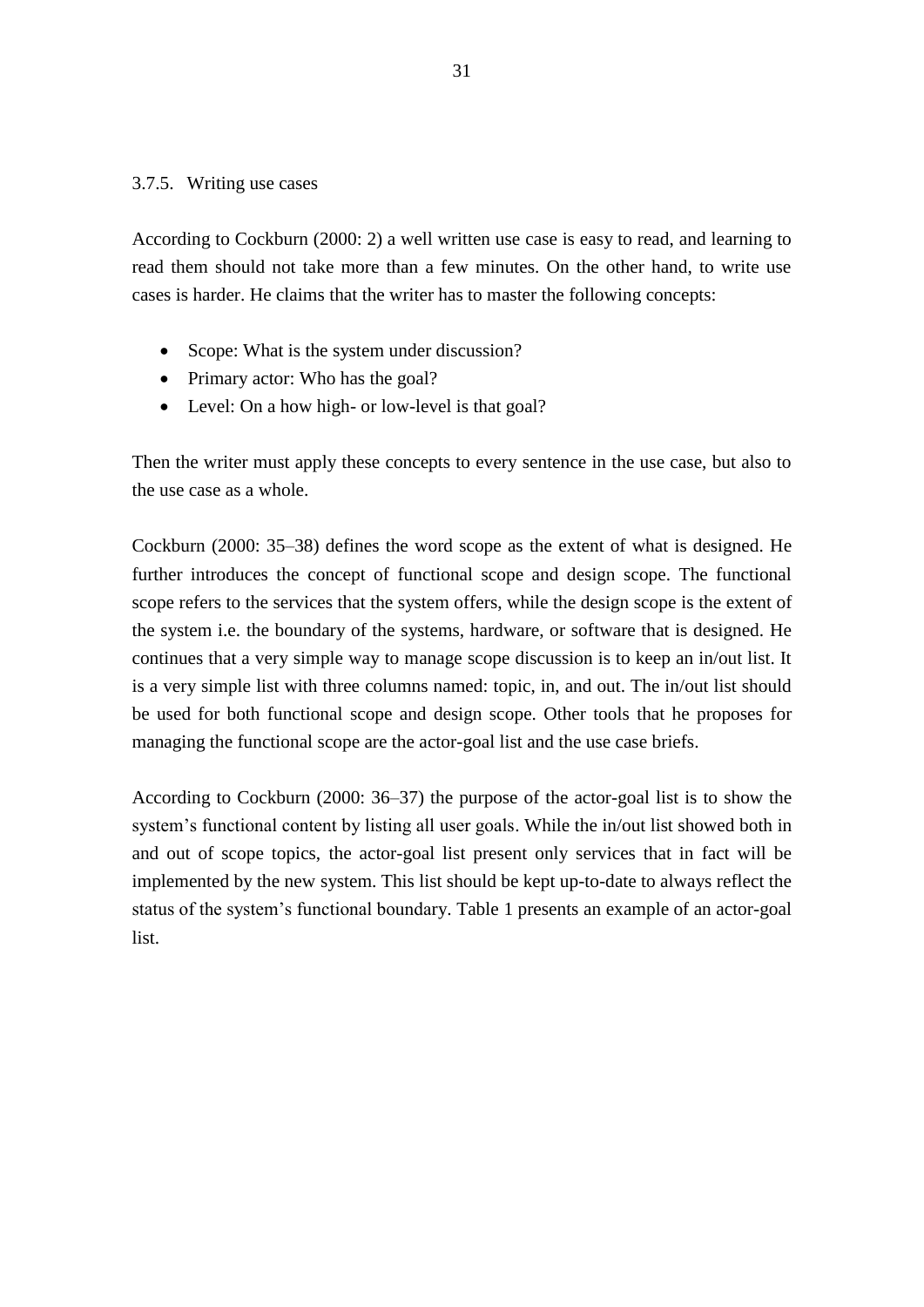| Actor      | <b>Task-level Goal</b> | <b>Priority</b> |
|------------|------------------------|-----------------|
| Any        | Check on request       |                 |
| Authorizer | Change authorizations  |                 |
| Buyer      | Change vendor contacts |                 |
| Requestor  | Initiate a request     |                 |
|            | Change a request       |                 |
|            | Cancel a request       |                 |
|            | .                      |                 |

**Table 1.** A shortened sample Actor-Goal List (Cockburn 2000: 37).

As a second tool to define the functional scope Cockburn (2000: 37–38) presents the use case briefs. He states that a use case brief is a two to six sentences long description of use case behaviour. The use case brief should only state the most significant activity and failures of a use case, and hence its purpose is to recall people of its content. He also mentions that in project teams with extremely good internal communication and discussion with users, the use case briefs can be enough as requirements. The rest of the requirements could then be in continual discussions, prototypes, and frequently delivered increments. The use case briefs can be documented as a separate table, see table 2, but also as an extension to the actor-goal list.

**Table 2.** A shortened sample of use case briefs (Cockburn 2000: 38).

| Actor            | Goal                                         | <b>Brief</b>                                                                                                                             |
|------------------|----------------------------------------------|------------------------------------------------------------------------------------------------------------------------------------------|
| Production staff | Modify the<br>administrative<br>area lattice | Production staff adds administrative area<br>metadata (administrative hierarchy,<br>currency, language code, street type, etc.)          |
|                  |                                              | to the reference database. Contact<br>information for source data is cataloged.<br>This is a special case of updating<br>reference data. |
|                  | .                                            |                                                                                                                                          |

To avoid misunderstandings concerning the design scope Cockburn (2000: 38–40) recommend that every use case should be labelled with its design scope. The most significant design scopes should have specific names. Further, he states that the design scope can be of any size e.g. enterprise, system, or subsystem. Hence, Cockburn (2000: 51) suggests that the design scope drawing should also be a work product that binds the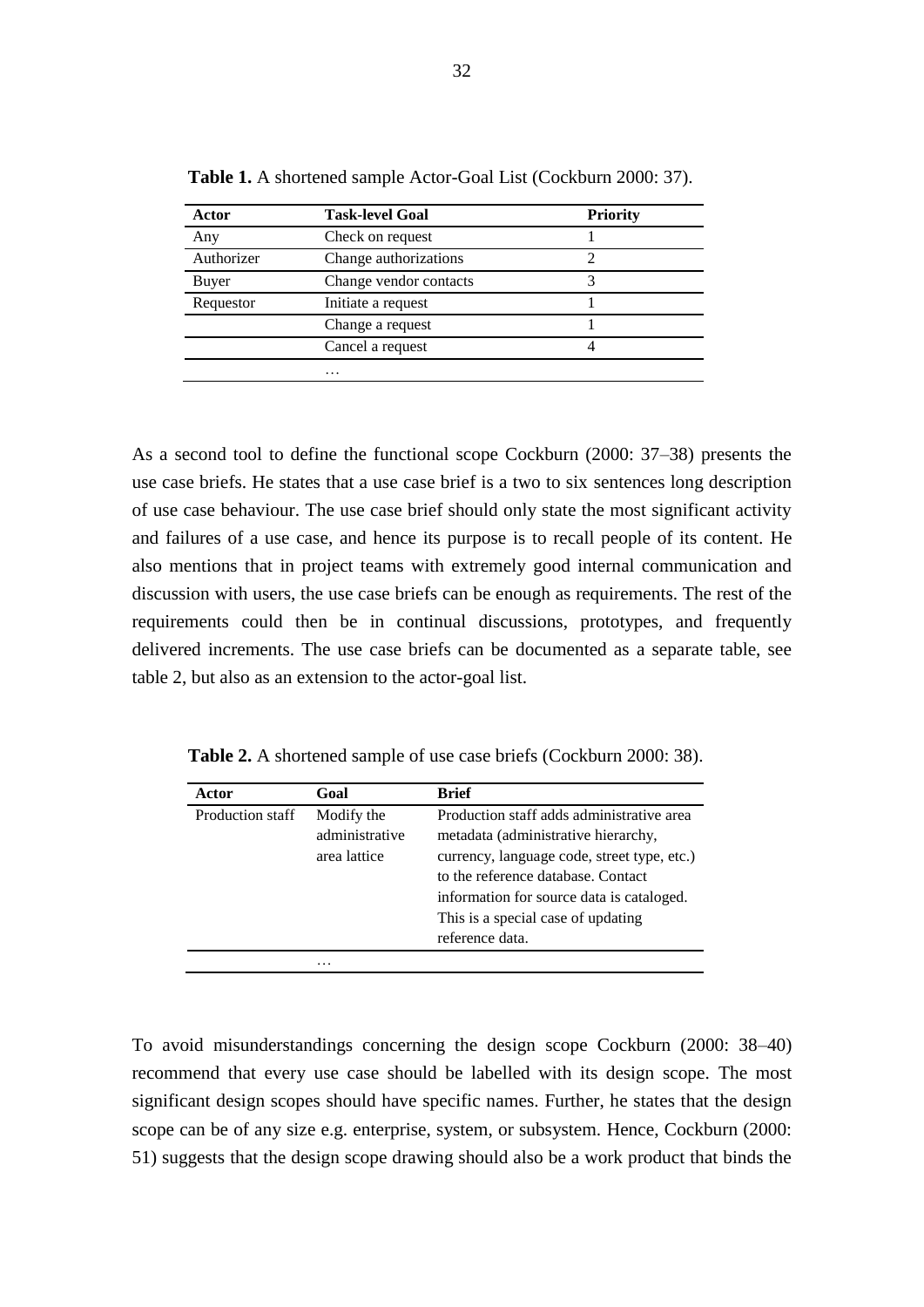system's scope. The purpose of the design scope drawing is to showing the people, organizations, and systems that will interact with the system to be developed.

According to Cockburn (2000: 2) the second concept that a writer has to master when writing use cases is the primary actor. He defines the primary actor as the stakeholder who or which needs to achieve a goal with respect to the system. Most often the primary actor triggers the use case. Cockburn (2000: 54–57) also state that there are some exceptions to this. One is e.g. when a clerk or phone operator initiates the use case on behalf of someone else. Another is when the use case is triggered by time. Further, he states that the primary actors are important at two occasions of the system development; at the beginning of the requirement gathering and just before the system is delivered. At the beginning they are important because by brainstorming the primary actors, this sets up a work structure that will help to capture all the goals. Further, a list of primary actors focuses on the people, who are going to be the users of the system. Just before delivery of the system a list of all the people and which use cases they will run is needed to: package the system into units for various users, set security levels, and to create training for various user groups.

As the third concept that a use case writer has to manage Cockburn (2000: 2) mentions the goal levels. Cockburn (2000: 61–62) also states that giving names to goal levels help. He defines the levels as summary goals, user goals, and sub-functions. In figure 10 is an extract of his example of use cases at these levels and the hierarchy of goals that the use case set reveals.



**Figure 10.** Use case levels (Cockburn 2000: 62).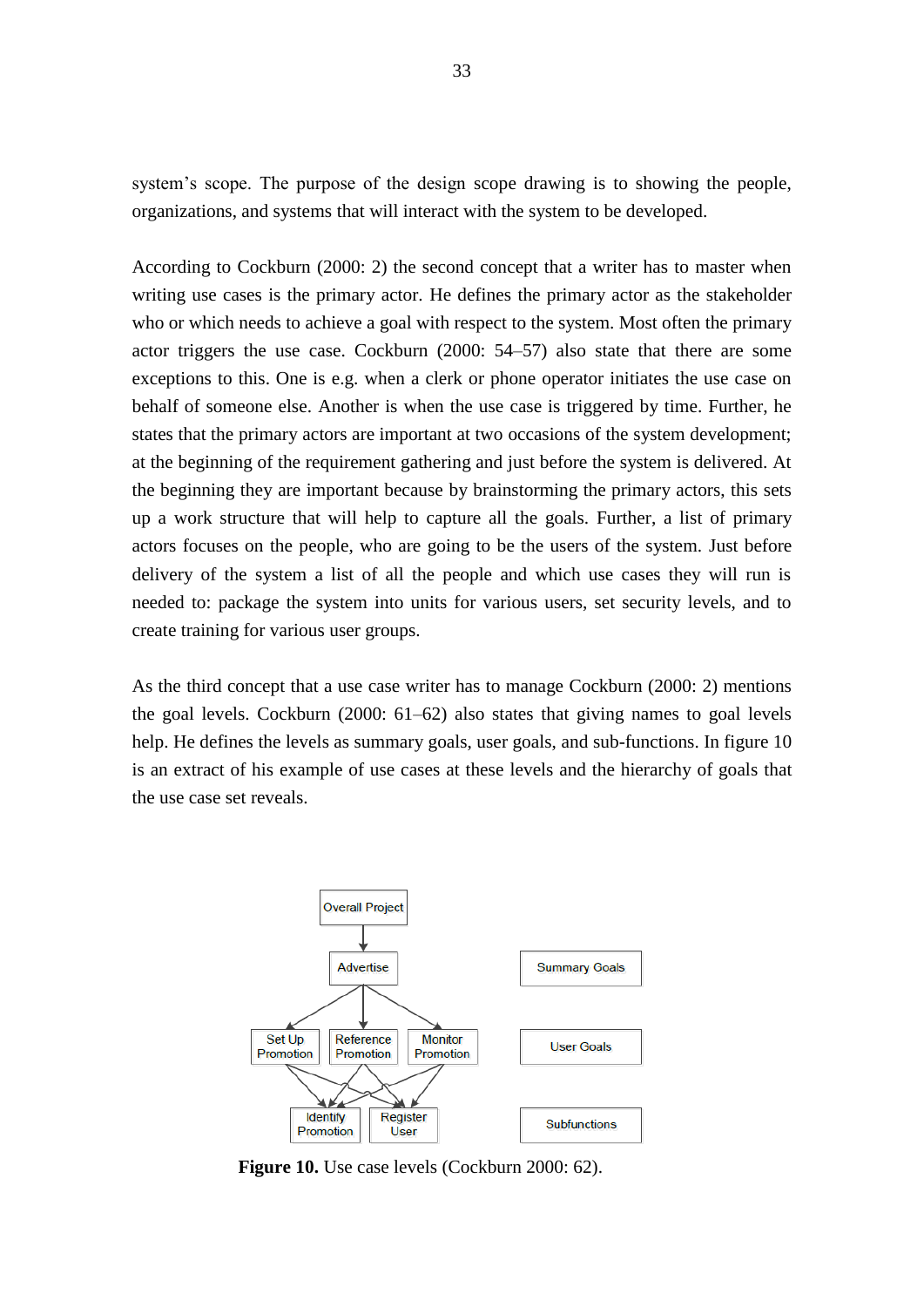Cockburn (2000: 62–67) states that the user goals are of the greatest interest, and hence the most energy should be put on finding these. Further, the user goals are goals that the primary actors are trying to achieve. He continues that these should pass the one sitting test, meaning that a goal should be achieved without taking any brakes and within 2-20 minutes. On the other hand, Summary-level goals that provide the context where the user goals will operate, can execute over hours, days, weeks, months, or years. There should only be a few of these use cases. The summary-level goals involve many user goals, and hence their purpose is also to show the life-cycle sequencing of related goals. Further, the summary goals can also be considered as a table of contents for lower level goals. Finally, the lowest level of goals, the sub-functions are according to Cockburn (2000: 66) goals that are needed to carry out user goals. These should only be used to improve readability or because many other goals use them.

Writing use cases requires skill and practice and hence inexperienced developers and analyst's writing use cases for the first time often run into similar kinds of problems. Lilly (1999) has collected experiences from real projects using use cases, and from these listed the "Top Ten" problems and pitfalls. A summary of these problems and pitfalls can be found in table 3.

| Problem #1: | Undefined or inconsistent system boundary.                                               |
|-------------|------------------------------------------------------------------------------------------|
| Symptom:    | The use cases are described on different scopes like business, system, or subsystem      |
|             | scope.                                                                                   |
| Cure:       | It should explicitly be specified at which scope the use cases are defined.              |
| Problem #2: | The use cases state the system's point of view instead of the actors'.                   |
| Symptom:    | The names of the use cases describe system functions instead of goals that the actor     |
|             | wants to achieve e.g. "Process Ticket Order" and "Display Schedule".                     |
| Cure:       | The use cases should be named from the perspective of the Actor's goals e.g. "Order      |
|             | Tickets" and "View Schedule".                                                            |
| Symptom:    | Internal functionality is described in the use case specification steps instead of       |
|             | interactions across the system boundary.                                                 |
| Cure:       | Concentrate on what the system needs to do so that the actor's goals will be satisfied,  |
|             | not how it will accomplish it.                                                           |
| Symptom:    | The use case model appears to be more like a data/process flow diagram.                  |
| Cure:       | Be careful with the $\le$ include>> and $\le$ extend>> use cases and make sure that they |
|             | describe interactions between the actor (base use case) and the system.                  |

**Table 3.** Top-ten problems and pitfalls when writing use cases (Lilly 1999).

continues...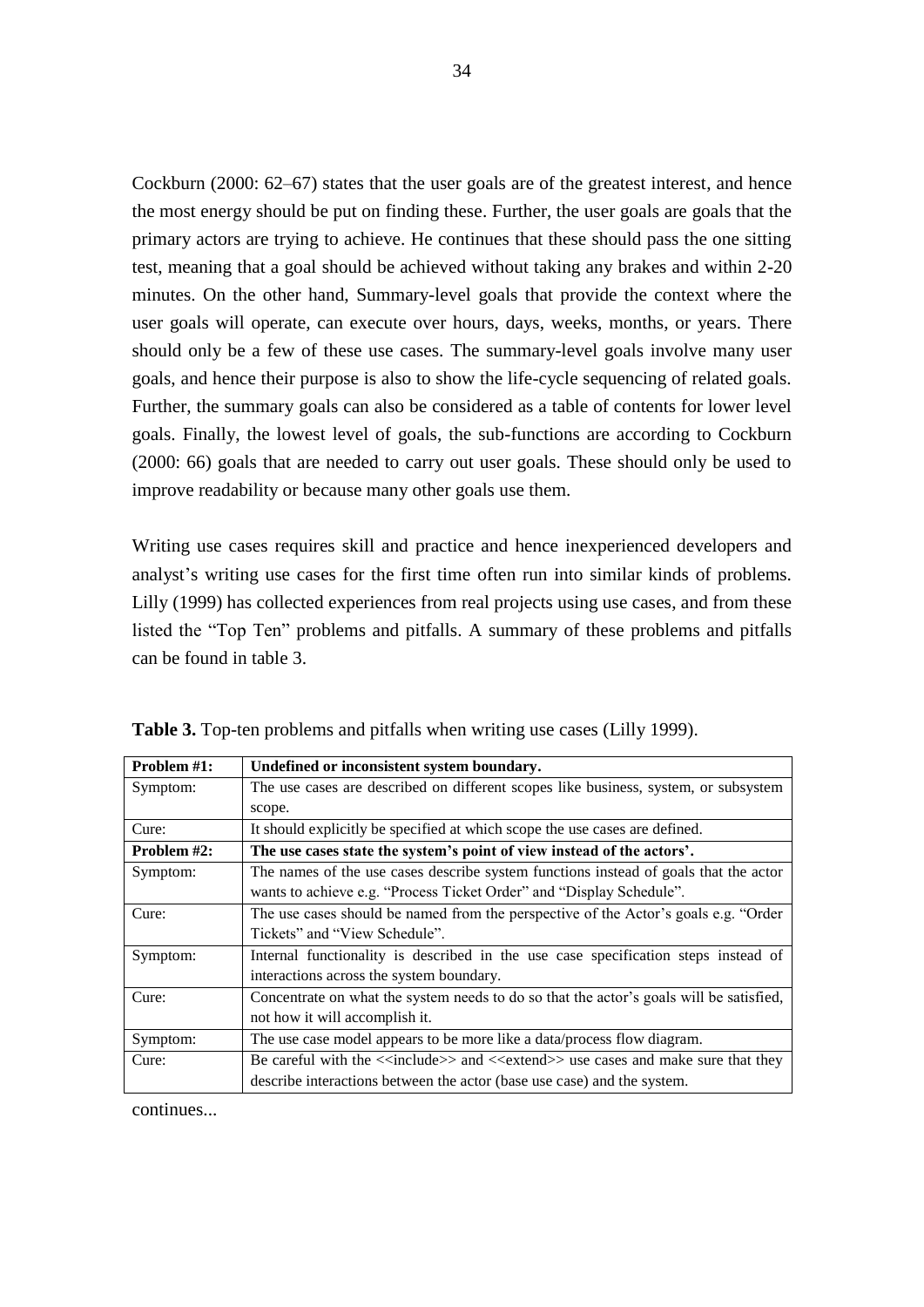| continues   |                                                                                           |
|-------------|-------------------------------------------------------------------------------------------|
| Problem #3: | Inconsistency in actor names.                                                             |
| Symptom:    | The same role is described by several different actor names.                              |
| Cure:       | The used actors should be defined and agreed upon early in the project. Also a            |
|             | glossary with the actor's name, its meaning, and any alias that it is known by should     |
|             | be established.                                                                           |
| Problem #4: | There is too many use cases.                                                              |
| Symptom:    | There are a large number of use cases in the use case model.                              |
| Cure:       | The granularity of the use cases should be suitable. Combine use cases with trivial       |
|             | and occasional behaviour that might accidentally been chopped into fragments.             |
|             | Remove use cases that describe "internal" system processing in relation to the system     |
|             | boundary being used. If the system is very large, then the use case model should be       |
|             | partitioned into packages. Each package should contain a limited number of actors         |
|             | and describe a uniform set of use cases.                                                  |
| Problem #5: | The use case model reminds a spider's web.                                                |
| Symptom:    | The use case model contains too many actor-to-use case relationships, actors that         |
|             | interact with every use case, or use cases that interact with every actor.                |
| Cure:       | The actors might be too roughly defined and hence it should be considered if more         |
|             | specific roles could be defined. In turn, in some cases a more general class of actors    |
|             | could simplify a model. A use case model could be simplified and redrawn by using         |
|             | actor generalization, which purpose is to identify similarities of actor roles.           |
| Problem #6: | Too long use case specifications.                                                         |
| Symptom:    | The specification for a use case goes on for pages.                                       |
| Cure:       | Either the granularity of the use case is too rough or the granularity of the steps might |
|             | be too fine. If the steps in the use case are too detailed, then they should be rewritten |
|             | by concentrating on the essential interaction.                                            |
| Problem #7: | Confusing use case specifications.                                                        |
| Symptom:    | The context of the use case is missing.                                                   |
| Cure:       | Relevant set of circumstances with respect to the "big picture" should be added in a      |
|             | context field in the use case specification.                                              |
| Symptom:    | The steps in the use case specification looks like a computer program.                    |
| Cure:       | The focus should be on describing the essential interaction between the system and        |
|             | an actor, which results in achieving the actor's goal. Alternate flow should be used      |
|             | for conditional behaviour. Complex algorithms should be described using other more        |
|             | effective techniques. Do not specify implementation in the steps.                         |
| Problem #8: | Functional entitlement incorrect described in use case.                                   |
| Symptom:    | The relationship between the use cases and the actors do not describe what each actor     |
|             | can do with the system. E.g. one actor can use the normal flow but not the alternate      |
|             | flow in a use case. The problem could appear if the use case writer has tried to be       |
|             | "object-oriented" and therefore included all possible actions like create, read, update,  |
|             | and delete in a use case. Secondly, this problem could also occur if the developer has    |
|             | tried to match use cases to the interface screen.                                         |
| Cure:       | Verify that all actors associated with a use case are allowed to perform it entirely.     |
|             | Otherwise, the use case should be spit.                                                   |

continues...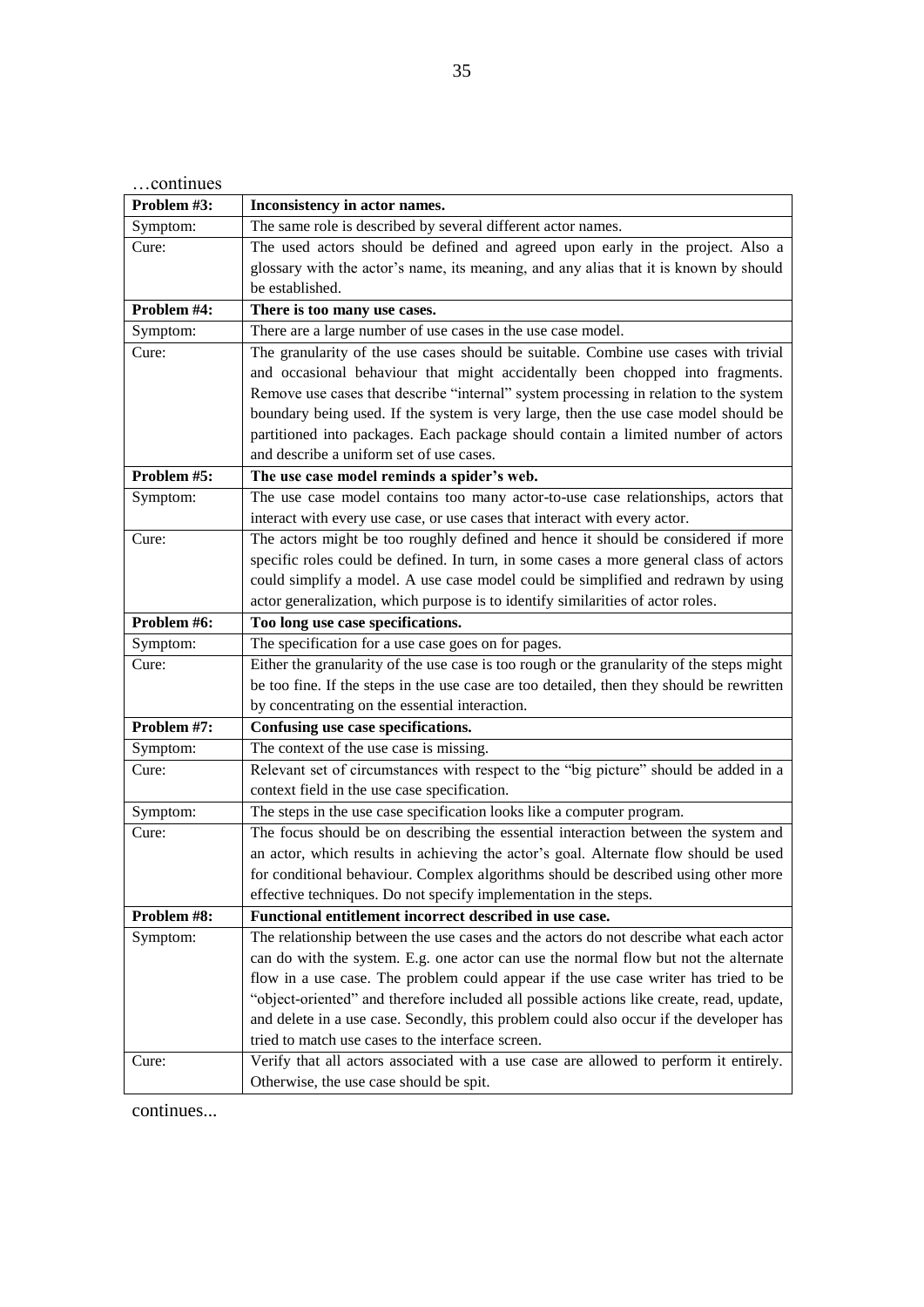| continues    |                                                                                                              |
|--------------|--------------------------------------------------------------------------------------------------------------|
| Problem #9:  | Customers do not understand the use cases.                                                                   |
| Symptom:     | A customer that needs to review or approve a use case-based requirements document                            |
|              | does not know anything about use cases.                                                                      |
| Cure:        | The customers should be taught just enough about use cases. A short explanation                              |
|              | should be added in the use case document, which would include a key to read the                              |
|              | model and specifications together with an example. Also a short training session                             |
|              | could useful before the document should be reviewed. < <include>&gt; and &lt;<extend>&gt;</extend></include> |
|              | relationships should be advisedly used.                                                                      |
| Symptom:     | The use cases do not tell a story.                                                                           |
| Cure:        | Add a context field in the use case specification and an overview section for a set of                       |
|              | use cases e.g. a package, which would tell the story. Also, consider to use other kinds                      |
|              | of models to complement the use case.                                                                        |
| Symptom:     | The customer thinks of the problem in another way than how the use cases are                                 |
|              | organized.                                                                                                   |
| Cure:        | Listen to the customer and figure out how the use cases could be better organized e.g.                       |
|              | by using packages to describe major roles/actors or events in the customer's business.                       |
|              | The use cases should also be ordered "chronologically" to describe a story of system                         |
|              | use over time.                                                                                               |
| Symptom:     | Use cases are written with computer slang.                                                                   |
| Cure:        | This terminology is not part of the customer's vocabulary and therefore should be                            |
|              | avoided.                                                                                                     |
| Problem #10: | Use cases are never completed.                                                                               |
| Symptom:     | User interface changes require use case changes.                                                             |
| Cure:        | The use cases and user interface should be loosely coupled. The use case                                     |
|              | requirements must be satisfied by the user interface design, and not the other way.                          |
| Symptom:     | Design changes require use case changes.                                                                     |
| Cure:        | The use cases should not contain design. They should record what the system must                             |
|              | do and hence they should not be specified at a too low level.                                                |
| Symptom:     | Many possible alternate cases.                                                                               |
| Cure:        | Cover 80% of the cases, because at a point further analysis and specification does not                       |
|              | add quality.                                                                                                 |

## 3.8. Use cases as tools of requirements specification

Kulak and Guiney (2000: 59–60) describe some of the roles that the use cases play as tools of requirements specification. First, they state that the use cases are effective communication vehicles, even better than any other document produced by IT people. The reason is that the use cases describe the most basic interaction between an actor and the application by leaving out distracting computer-specific jargon and user interface details. He continues that use cases can be used both for functional and non-functional requirements effectively. The functional requirements can be described by interactions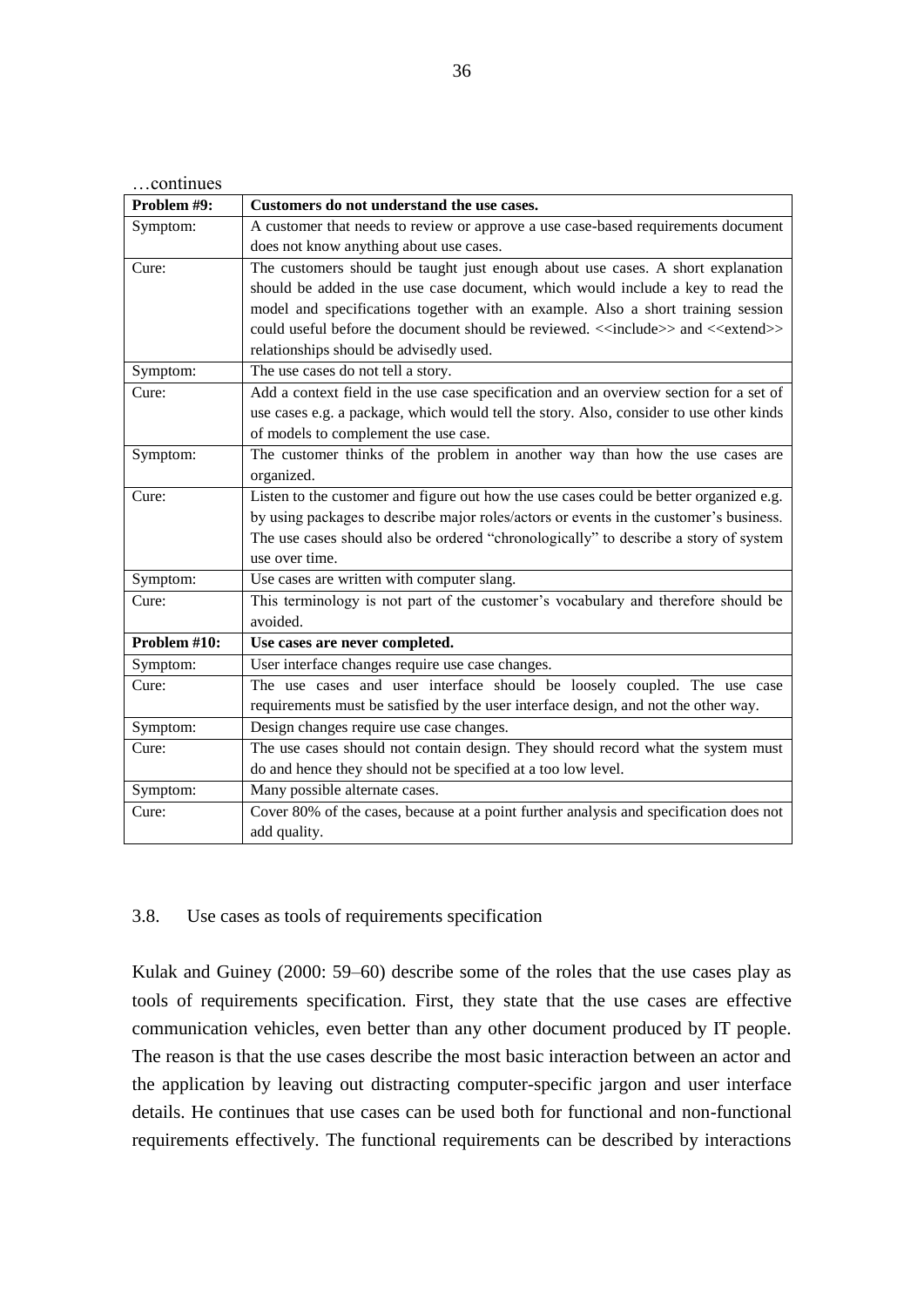between an actor and the application, whereas the non-functional requirements can be stated as use case stereotypes. These definitions of stereotypes should be quite detailed, and also reviewed by users. Kulak and Guiney (2000: 59–60) also claim that use cases provide requirements traceability, because they are a building block for e.g. system design and test cases. Hence, this helps in assuring the stakeholders that all the requirements are being addressed. Lastly, use cases also constrain premature design by obviously revealing design creep.

## 3.9. An approach to translate user needs into user requirements

Kujala, Kauppinen and Rekola (2001: 46) state that the challenge of how to bridge the gap between the technically skilled software developers and the customers is a fundamental problem in the requirements elicitation process. They have studied this in three case studies, where their purpose was to develop new user requirements elicitation methods that would help the designers to collect user and customer needs by direct contact with the users. The tasks that they completed in the case companies where; identifying stakeholders, gathering user needs, describing user needs for use cases, documenting use cases, and gathering user feedback. Kujala et al. (2001: 47) developed a method where an initial task sequence could be translated to use cases. In their paper they suggest that the move from informal descriptions of user data towards the user requirements begins with determining the user needs. An example of the task sequence is represented in figure 11.



**Figure 11.** Task sequence diagram (Kujala et al. 2001: 47).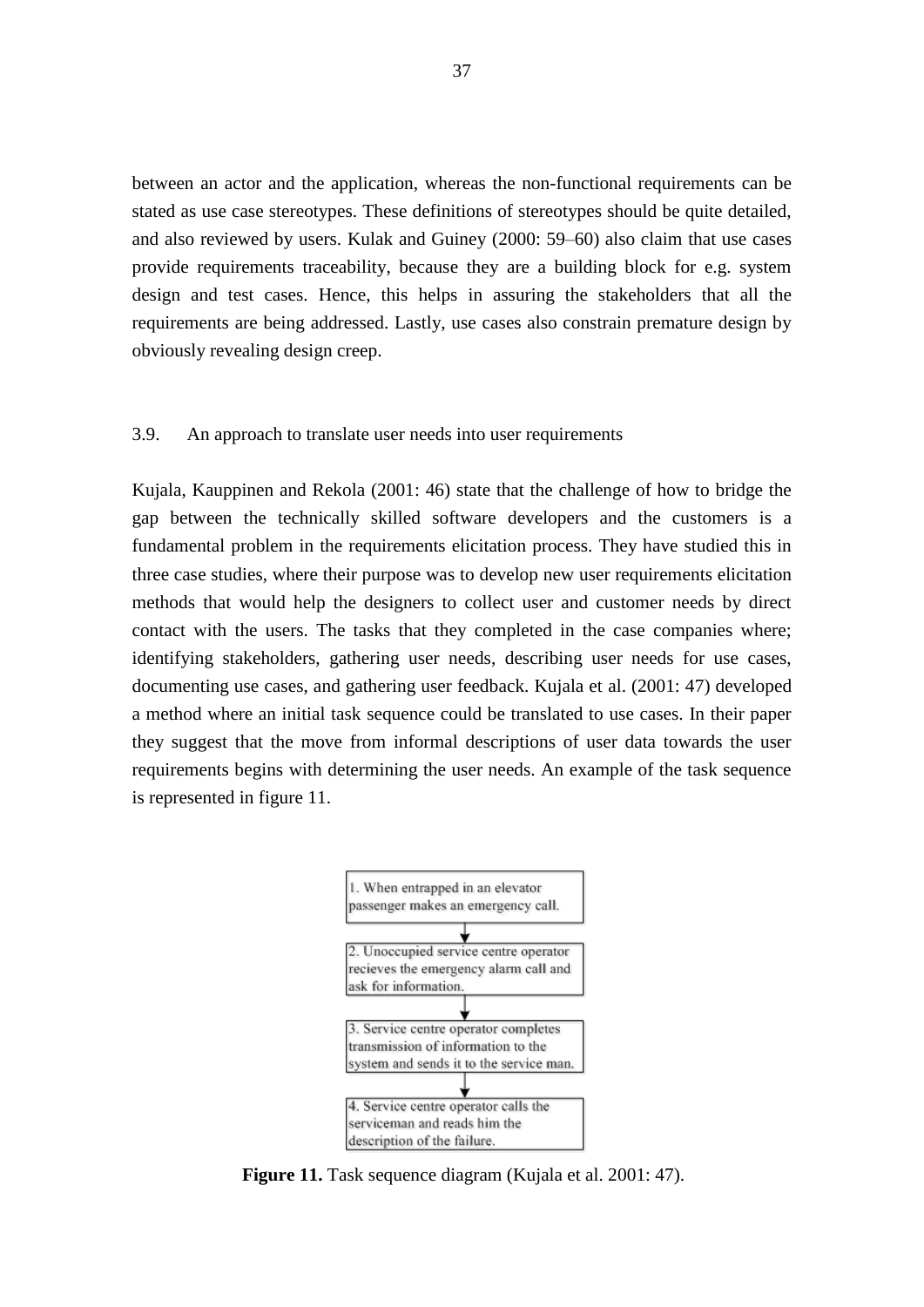Next, Kujala et al. (2001: 47) explain that the task sequence steps should be linked to users' problems and possibilities. This would serve as a basis for writing the use cases. This method was found useful by several of the participants in the case studies. Table 4 extends the task sequence in figure 11 with problems and possibilities stated by the customer.

| Task sequence:                                                                                                                      | Problem                                                                                                                                                                                                                                                                                                                                                                                                                                                         |
|-------------------------------------------------------------------------------------------------------------------------------------|-----------------------------------------------------------------------------------------------------------------------------------------------------------------------------------------------------------------------------------------------------------------------------------------------------------------------------------------------------------------------------------------------------------------------------------------------------------------|
| Step 1: When entrapped in an<br>elevator passenger<br>makes<br>an<br>emergency call.                                                | Passengers want to get out of the elevator as soon as<br>$\bullet$<br>possible<br>All kinds of passengers must be able to make an alarm<br>call (blind, foreigners etc.)<br>Sometimes passengers may make<br>false<br>alarms<br>$\bullet$<br>unintentionally.<br>Passengers may be in panic.<br>Passengers need instant confirmation that they have<br>$\bullet$<br>created a connection to the service centre operator and<br>that they are going to get help. |
| Step 2: Unoccupied service centre<br>operator receives the emergency<br>alarm call and ask for information.                         | Different versions and types of remote monitoring<br>$\bullet$<br>systems.<br>Passenger is the only information source.<br>٠<br>Service centre operator does not notice the emergency<br>$\bullet$<br>alarm call.                                                                                                                                                                                                                                               |
| Step 3: Service centre operator<br>transmission<br>completes<br>of<br>information to the system and<br>sends it to the service man. | Laborious phase for the service centre operator.<br>$\bullet$<br>Simultaneous calls must be differentiated.<br>$\bullet$<br>Serviceman cannot see all information.<br>$\bullet$<br>Inadequate information from a site system.<br>$\bullet$<br>Possibility: Instructions as to how to operate the system.<br>$\bullet$<br>Possibility: Possibility to open phone line from Call<br>$\bullet$<br>Centre to the elevator.                                          |
| Step 4: Service centre operator<br>calls the serviceman and reads him<br>the description of the failure.                            | Extra work for the service operator.<br>$\bullet$                                                                                                                                                                                                                                                                                                                                                                                                               |

**Table 4.** User need table (Kujala et al. 2001: 48).

The last step was to write the use cases based on user need tables and a list-based requirements document. Kujala et al. (2001: 49) decided to describe the use cases according to how Rumbaugh (1994) propose to describe them, but with some exceptions. The description of the use case they wrote with numbered steps, and they also connected the exceptions with numbers to the step that they related to. Further, they described the goal of the users in the precondition part. A simplified use case that is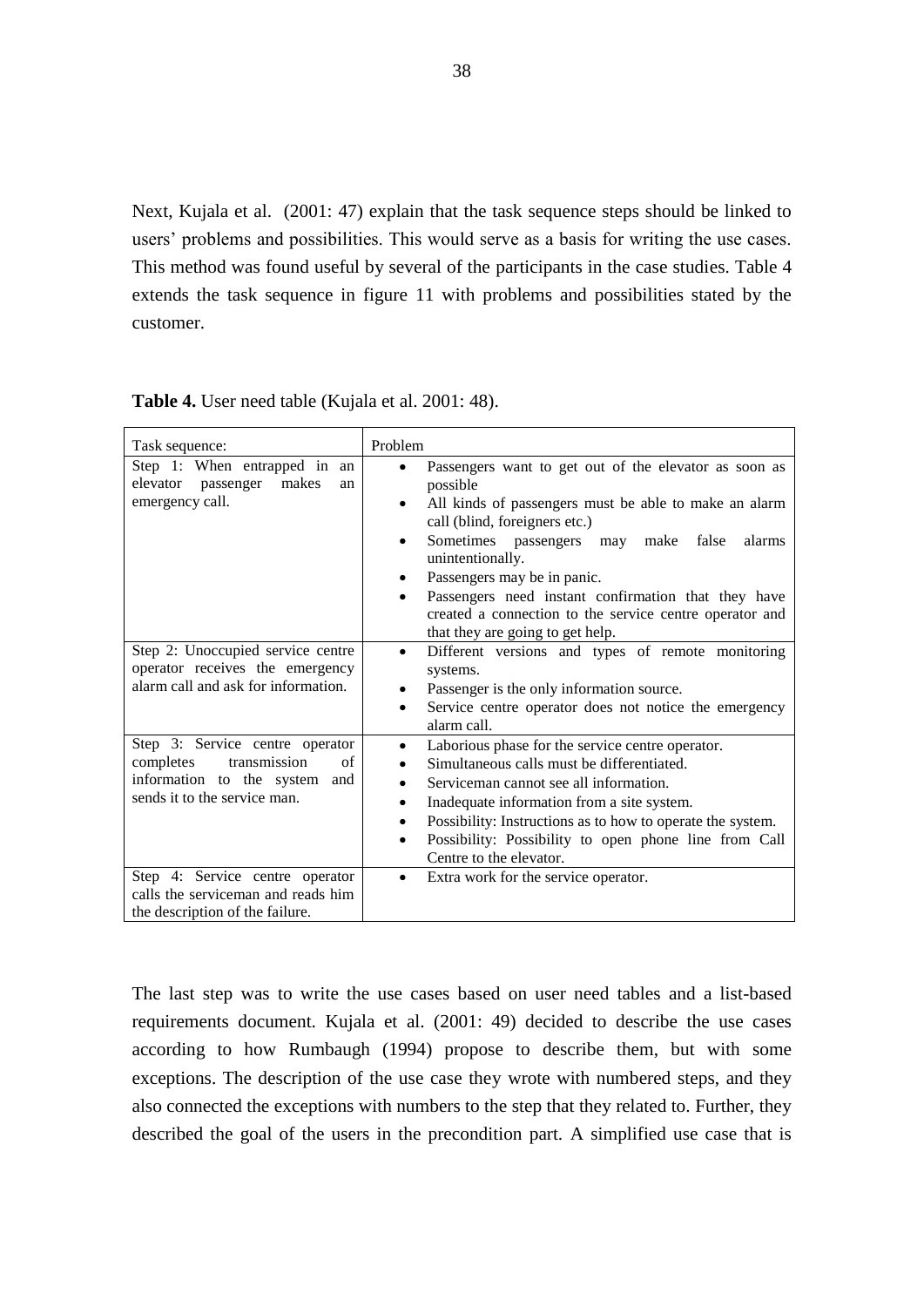written based on the user need table and a list-based requirements document is presented in table 5.

|                                    |  |  |  |  |  | <b>Table 5.</b> A use case written based on the user need table and a list-based requirements |  |  |
|------------------------------------|--|--|--|--|--|-----------------------------------------------------------------------------------------------|--|--|
| document (Kujala et al. 2001: 48). |  |  |  |  |  |                                                                                               |  |  |

| <b>USE CASE:</b>        | Making An Emergency Alarm Call                                                                                                                                                                                   |
|-------------------------|------------------------------------------------------------------------------------------------------------------------------------------------------------------------------------------------------------------|
| Summary:                | An entrapped passenger pushes the emergency alarm button in order to get<br>help. A service centre operator receives the alarm call and informs the                                                              |
|                         | passenger that a serviceman will come and let the passenger out of the<br>elevator.                                                                                                                              |
| Actors:                 | Passenger and service centre operator                                                                                                                                                                            |
| <b>Preconditions:</b>   | An elevator has stopped between floors and there is a passenger in the<br>elevator. The goal of the passenger is to get out of the elevator safely and as<br>quickly as possible.                                |
| <b>Basic sequence:</b>  | Step 1: The passenger presses the emergency alarm button.                                                                                                                                                        |
|                         | Step 2: The service centre operator gets a visible notification about the<br>emergency alarm call on the screen with an optional audio signal.                                                                   |
|                         | Step 3: The service centre operator accepts the emergency alarm call.                                                                                                                                            |
|                         | Step 4: The system opens a voice connection between the service centre<br>operator and the passenger.                                                                                                            |
|                         | Step 5: The system indicates to both the passenger and the service centre<br>operator that the voice connection is open.                                                                                         |
|                         | Step 6: The system guides the service centre operator as to what information to<br>ask of the passenger.                                                                                                         |
|                         | Step 7: The service centre operator informs the system that the emergency<br>alarm call is correct.                                                                                                              |
| <b>Exceptions:</b>      | Step 1: If an entrapped passenger does not push the alarm button long enough<br>(less than 3 seconds), the system alerts the passenger with a voice<br>announcement.                                             |
|                         | Step 7: If the passenger has pressed the emergency alarm button by accident,<br>the service centre operator informs the system that the emergency alarm is<br>false. The system resets the emergency alarm call. |
| <b>Post conditions:</b> | The entrapped passenger knows that the service centre operator will contact a<br>serviceman who will help the passenger out of the elevator safely as soon as<br>possible.                                       |

The feedback that Kujala et al. (2001: 49) got was encouraging. The designers in the case companies found the use cases useful, because they gave them a high-level view of the product requirements and also helped them to identify missing undefined details. In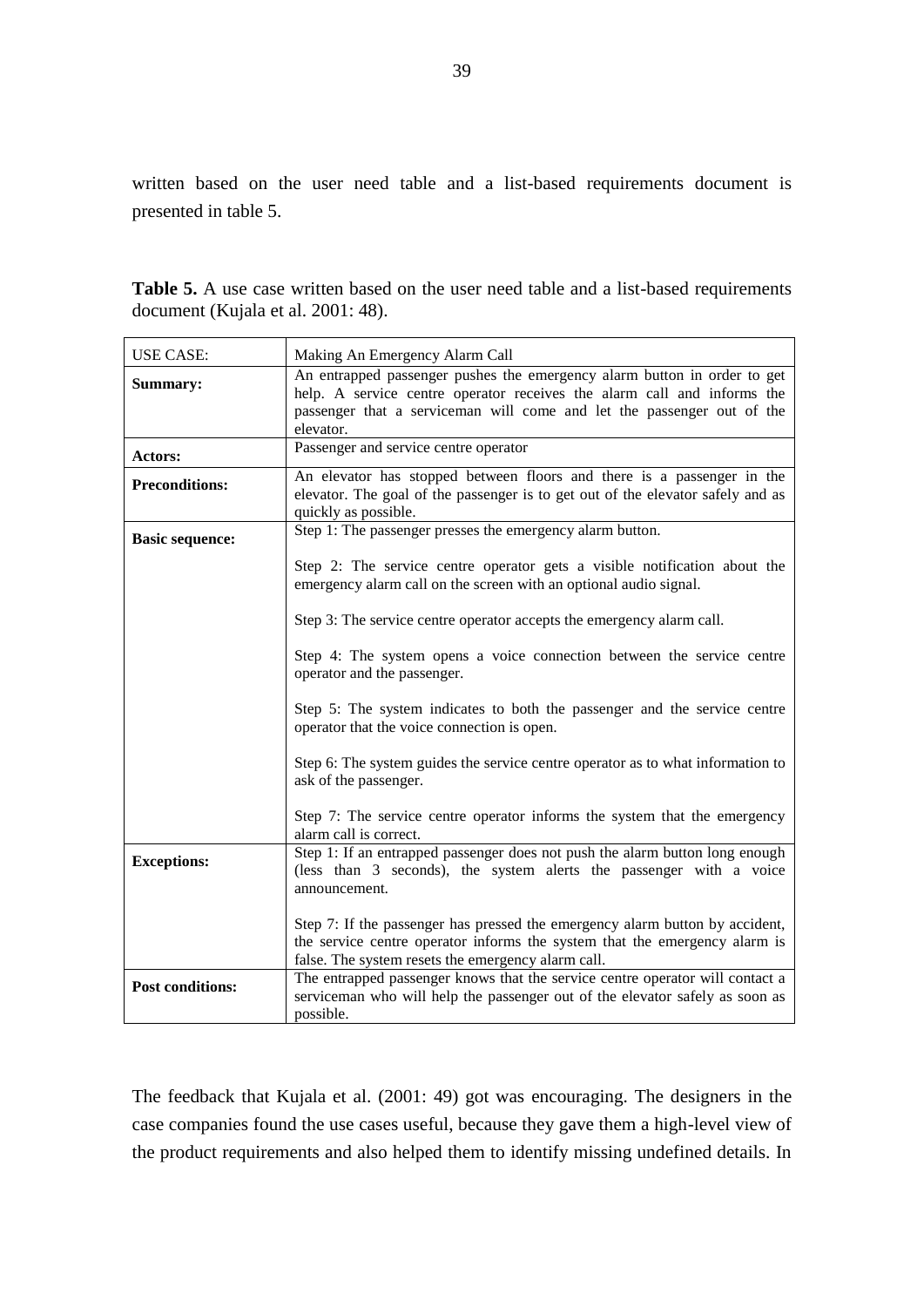addition, through the use cases it was also easier to communicate functionality to the user. The designer also added that the use cases would serve as good checklists to guide the definition work but also as a base when writing instructions and test cases.

#### 3.10. Challenges and issues with requirements gathering

Kulak and Guiney (2000: 2–3) state that many projects fail because of poor requirements. The purpose of the requirements is to lead the development towards the desired system, and then even a small mistake in an early phase could lead to a major problem during deployment. To correct an error at this phase would be both timeconsuming and expensive. The people whose skills are in programming have difficulties to get the requirements right. This is because the requirements are so abstract and different from computer programs. Kulak and Guiney (2000: 3) state that the typical problems with requirements gathering are; it takes too long and the wrong things are documented, assumptions are made about things that have not yet happened, and the requirements are completed just in time just to make them over again, because of changes in the business.

Challenges in the requirements gathering process that Kulak and Guiney (2000: 11–14) have observed are; to find out and document the user needs, avoid premature design assumptions, conflicting and redundant requirements, reduce volume, and ensuring the traceability. The users often do not know what they want from the new computer system. Also, they have other things on their mind and other daily responsibilities. Here it is important to establish a strong relationship to the users, but also to have a good support from the management. The management can state the importance of the system and in this way encourage the users to participate in the requirements gathering. The challenge, when documenting requirements is to know whether all of them have been documented, but also to see what is missing. Every requirements specification tends to include premature design assumptions for several reasons. One reason could be that the people gathering the requirements do not trust the system designer, and they do not want them to mess up the design and make wrong decisions later. Another reason could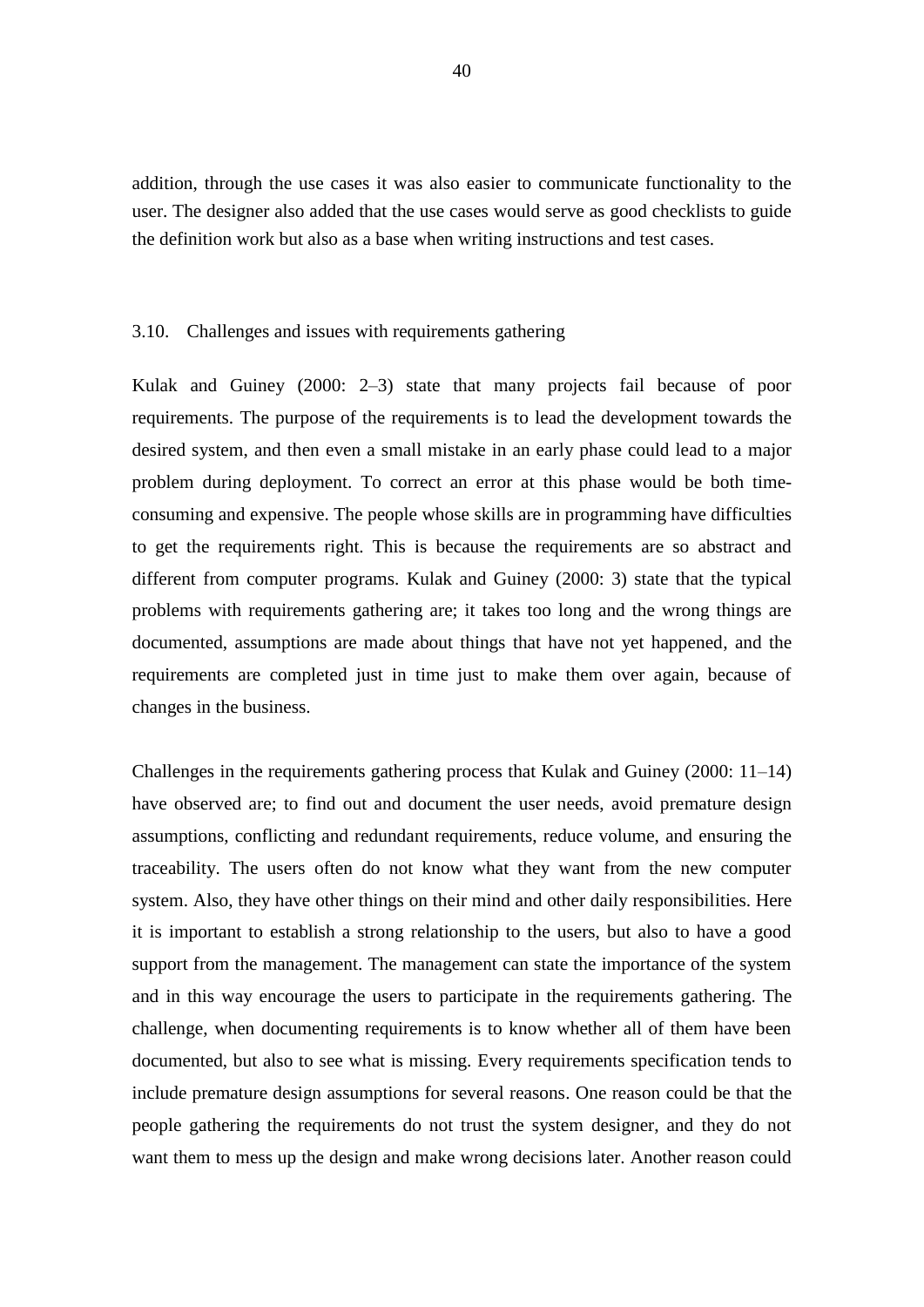be when the developers are off-site separated from the requirements gatherers and user. Conflicting requirements can be requirements in a list that say the opposite things. To manage this problem a built-in mechanism is needed, but also something with more structure than a list could be used. Reviews are also useful when conflicts are identified. Redundant requirements can be confusing when they state almost the same thing. They also increase the number of requirements, which again decrease the likeliness of a successful development effort. Hence, it is important to reduce the number of requirements by removing conflicts, redundancy, and design assumptions. In addition, a reasonable abstraction level should be used. Also, all commonalities among the requirements should be found, and finally, the functional and non-functional requirements should also be separated. Lastly, Kulak and Guiney (2000: 14–15) stress the importance of the requirements traceability, where the requirements should be traceable throughout the lifecycle of development. They continue that unfortunately this is often not the case and hence a solid audit trail for all the activities is missing. By maintaining an end-to-end requirements audit trail, the addition of system functionality that is not required by the user and also not documented could be avoided.

Kulak and Guiney (2000: 14–18) have also looked into issues with some of the approaches that can be used to gather requirements. First, interviews are obviously needed when making a requirements specification. When user interviews are done with persons at various levels of management, then conflicting views of processes or business rules begins to appear. The reason for conflicting views is the required level of detail that is needed to build a computer system, which is greater than what is needed to run a business. Secondly, joint requirements planning sessions, where all the stakeholders are gathered together in the same room to give their inputs, can be a very valuable and significant timesaver for the requirements team. But, the issue here lays in the document produced, which is typically a list of requirements. Kulak and Guiney (2000: 15) argue that the requirements list must be replaced by something more structured and relevant that can be used and understand by both users and designer. Hence, they suggest that it should be replaced by use cases, use case diagrams, and business rules. Lastly, they consider the issues with prototypes. The concern with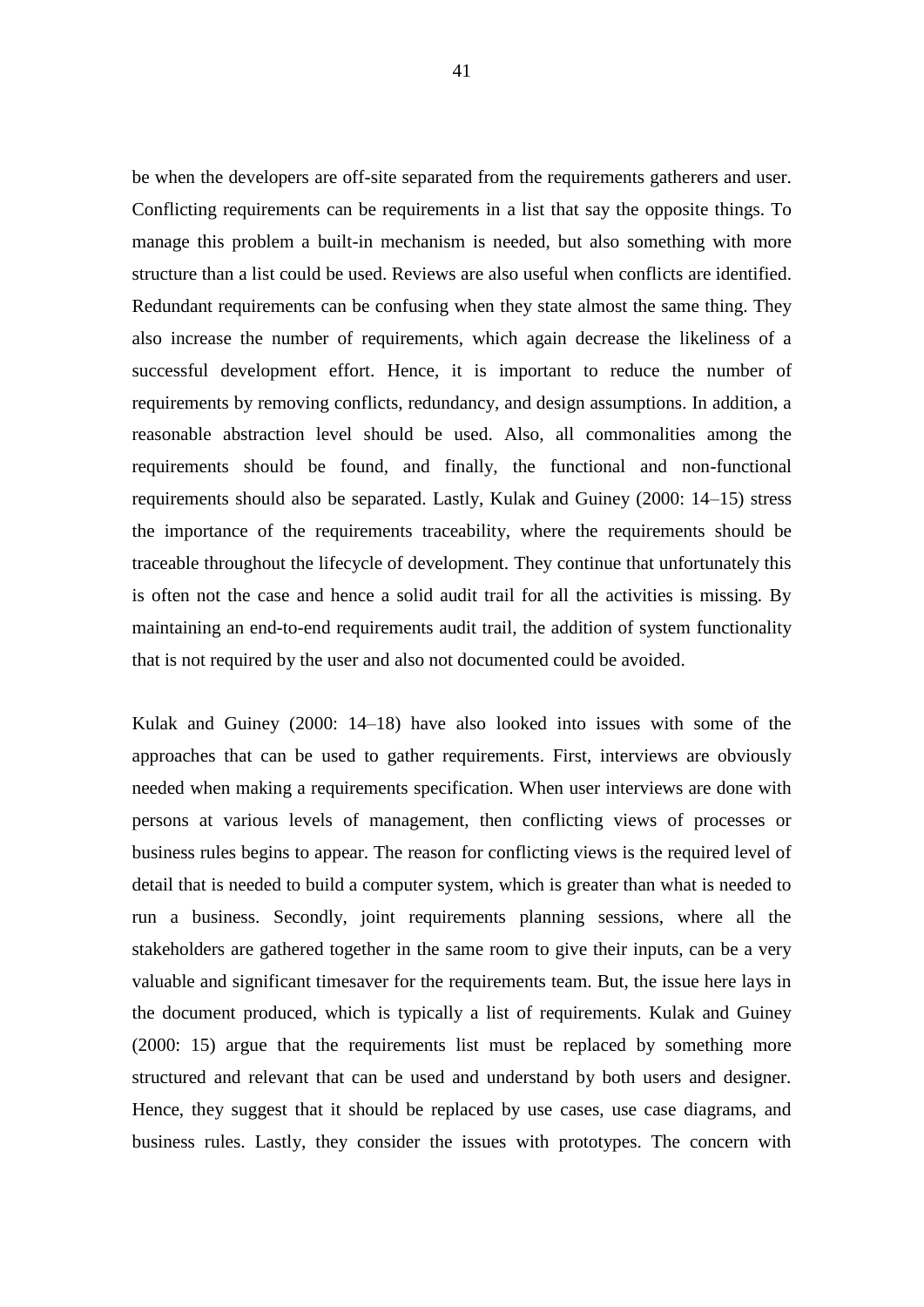prototypes is that users could pay too much attention on the details of the screen or user interface, instead of understanding the real purpose of the prototype. Further, executives could have difficulties in understanding how it can take another year to build a system that look as it would be ready. Also, because the prototype only includes the front end of the system, the business rules are not usually represented in it at all. Hence, prototypes should come later in the development and be used for interface specification, as that is what they are best used for.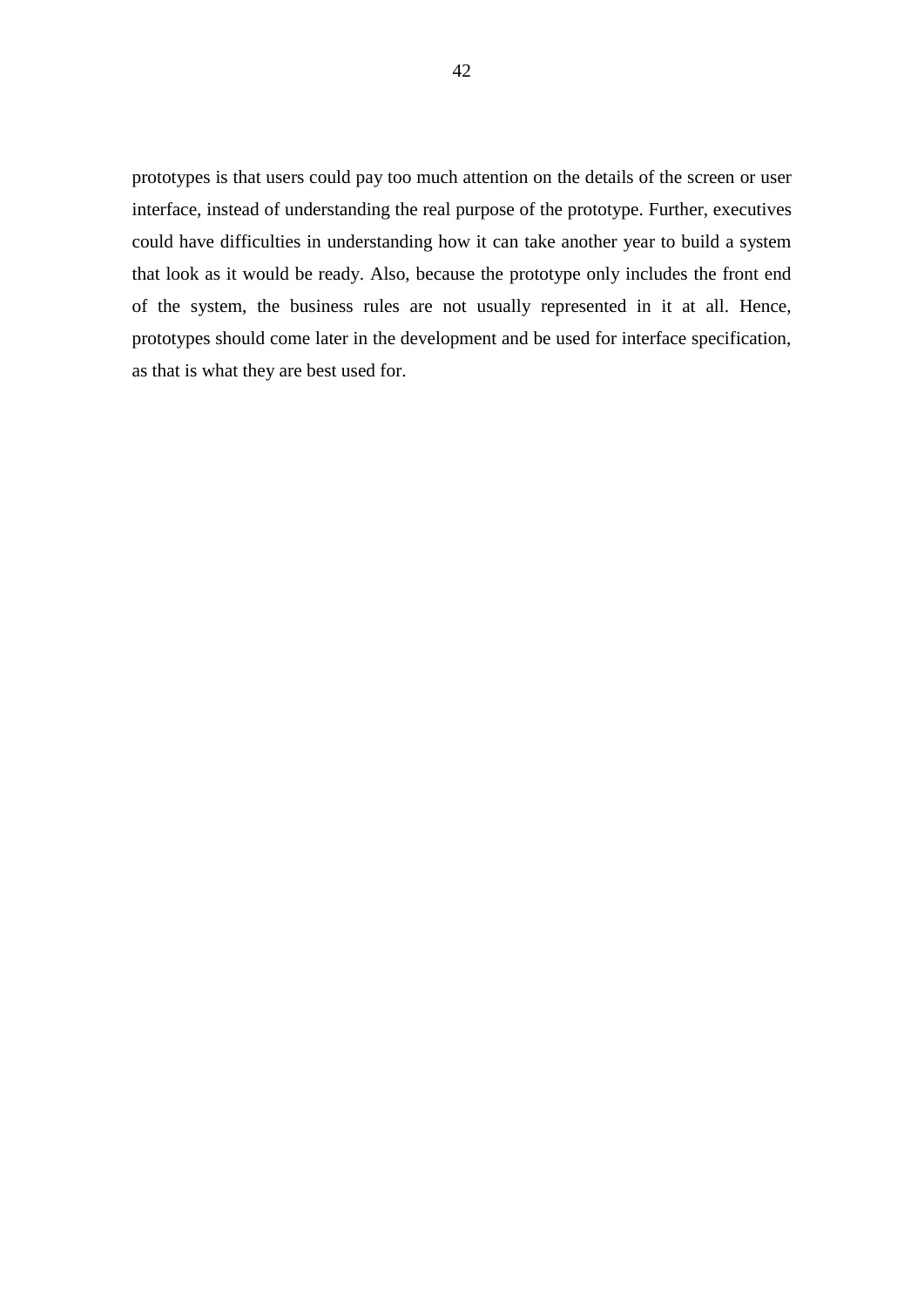# 4. THE CURRENT STATE OF CBM PRODUCTION

This chapter will focus on describing the current state of CBM production as is today. First, some background information on how the CBM production management has evolved till today will be given. Then the CBM centre will put in context to the stakeholders and also their inputs and needs to the production process will be discussed. Next, the high level CBM process will be presented. Also the tools that are used today to manage the production process will be identified and discussed. Further, the problems of today's production process will be listed and analysed. Finally, the need for a new CBM production management tool is motivated.

## 4.1. Background

From the beginning of the CBM centre in year 2001 until today, the CBM installation base has grown to more than 400 connected installations worldwide. This number is estimated to continue increasing, which again puts pressure on developing the CBM production process and tools. It is more and more difficult to manage with only tools like Microsoft Excel to maintain large amounts of information that is depending on information from many different sources.

Today, the CBM service is always sold as a part of some long term service agreement, but also in some cases given to the customer for the warranty period. These all involve more information than what was before needed for the CBM deliveries. Hence, it is today essential to know about the agreement dates, scope i.e. to know what has been promised to the customer and hence to know what to deliver, but also to whom to send the CBM reports and when.

All CBM services will be invoiced today, opposite to earlier practice, which means that a purchase order is needed for all CBM activities. This requires the CBM personal to be aware of order numbers on which to book hours, but this also involves managing the information of how much to invoice and when to invoice. Further, to know how much to invoice, also the number of made CBM report needs to be tracked and reported. As each purchase order has a start and end date, this has to be followed-up, and when the end date is closing in the CBM personal has to ask for a new purchase order. Otherwise,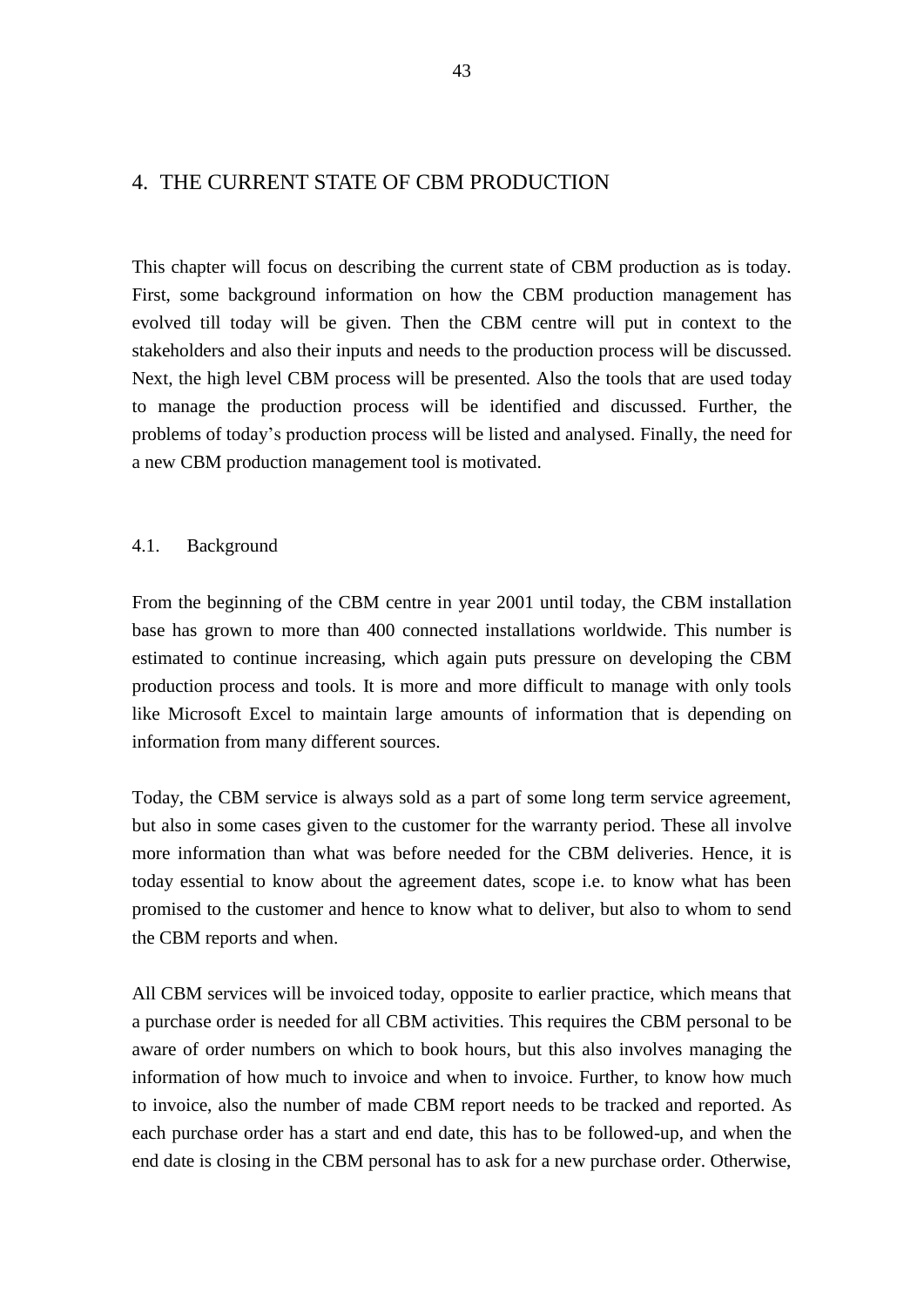the CBM service will be ended. This way-of-working and all this increase in information requires much manual work to manage it and to keep it all up-to-date. Additionally, all the information has to be collected from various sources manually.

#### 4.2. Stakeholders

The CBM production process involves many stakeholders that place requests for CBM services or interact in some other way with the CBM centre. Figure 12 shows the stakeholders and their interactions with the CBM centre. The figure includes also information about what kind of requests or information exchange occurs between the stakeholders and the CBM centre. For clearness, only relevant information concerning this project has been included in this figure.



**Figure 12.** Stakeholders and interactions.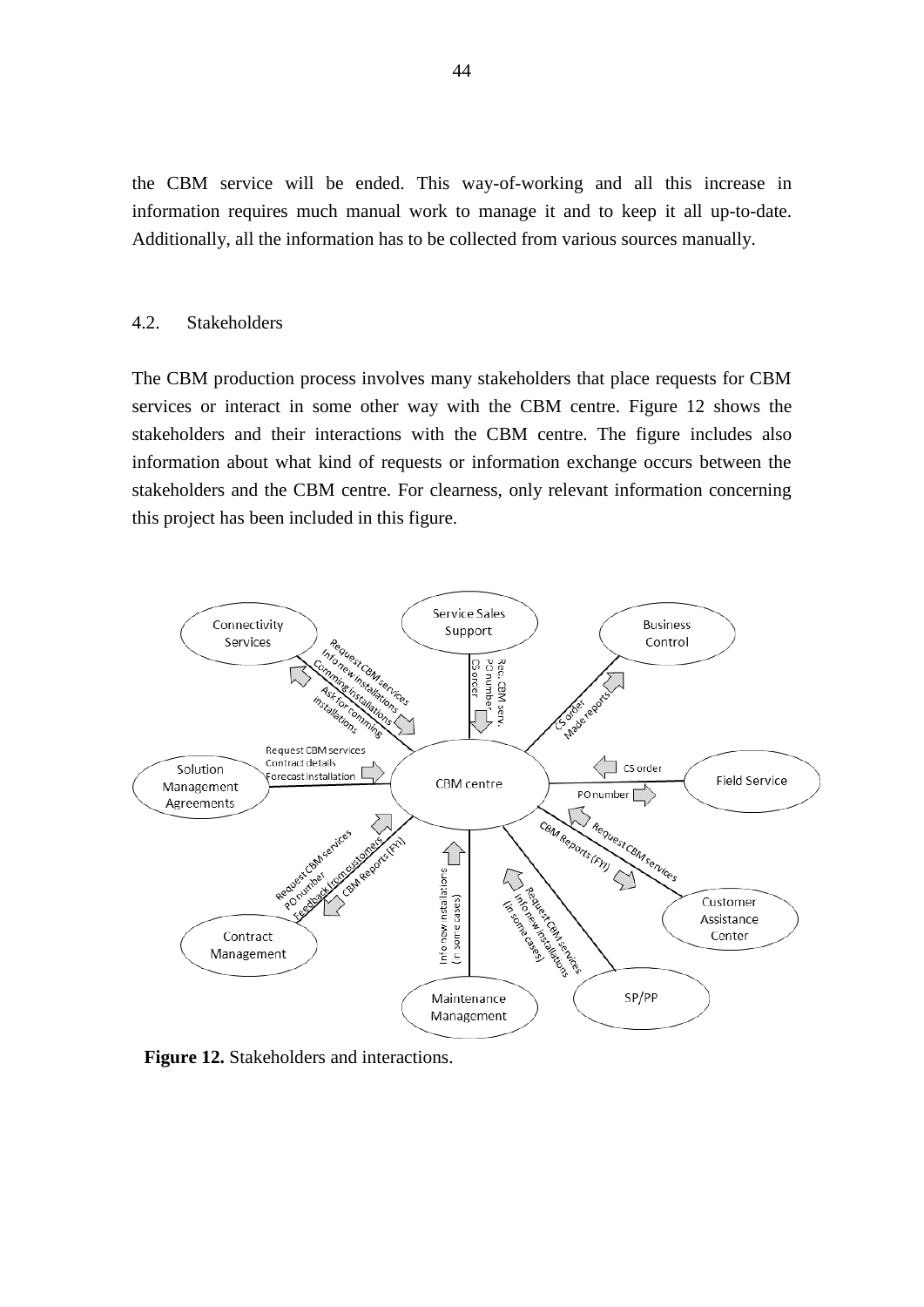The interactions clearly indicate that the request for CBM services comes from many directions. Another important observation is the flow of PO numbers and CS order numbers. Today, the CBM centre coordinates the collection and distribution of these numbers and this work is very time consuming, because it all is done manually. This was one of the main reasons why this project was started.

#### 4.3. CBM delivery process

The CBM delivery process can be divided into two main processes; delivery of the CBM system and delivery of CBM services. The delivery of the CBM system is a once occurring project where the system itself is delivered to the customer, while the delivery of CBM services is on-going CBM work until the service is ended. As shown in the figure 13 the main process can further be divided into the sub-processes offer, plan, deliver, and maintain.



**Figure 13.** The CBM delivery process.

The CBM delivery process begins with the offer phase where Sales offer CBM to a customer. Typically, CBM is an important part of long term service agreements, but it can also be offered to a customer e.g. for the warranty period of the engine. As an agreement is signed also a CBM order will be created. When the CBM Connectivity Services has received a purchase order for the CBM system, the planning of the CBM system delivery can start in the plan phase. Activities in this phase are to ensure feasibility of the delivery, order hardware and software, reserve resources for commissioning, and communicate with customer about delivery details. Next, in the delivery phase the system is delivered to the site and a field service engineer commissions it. Also, a connection is established and initial data is transferred to the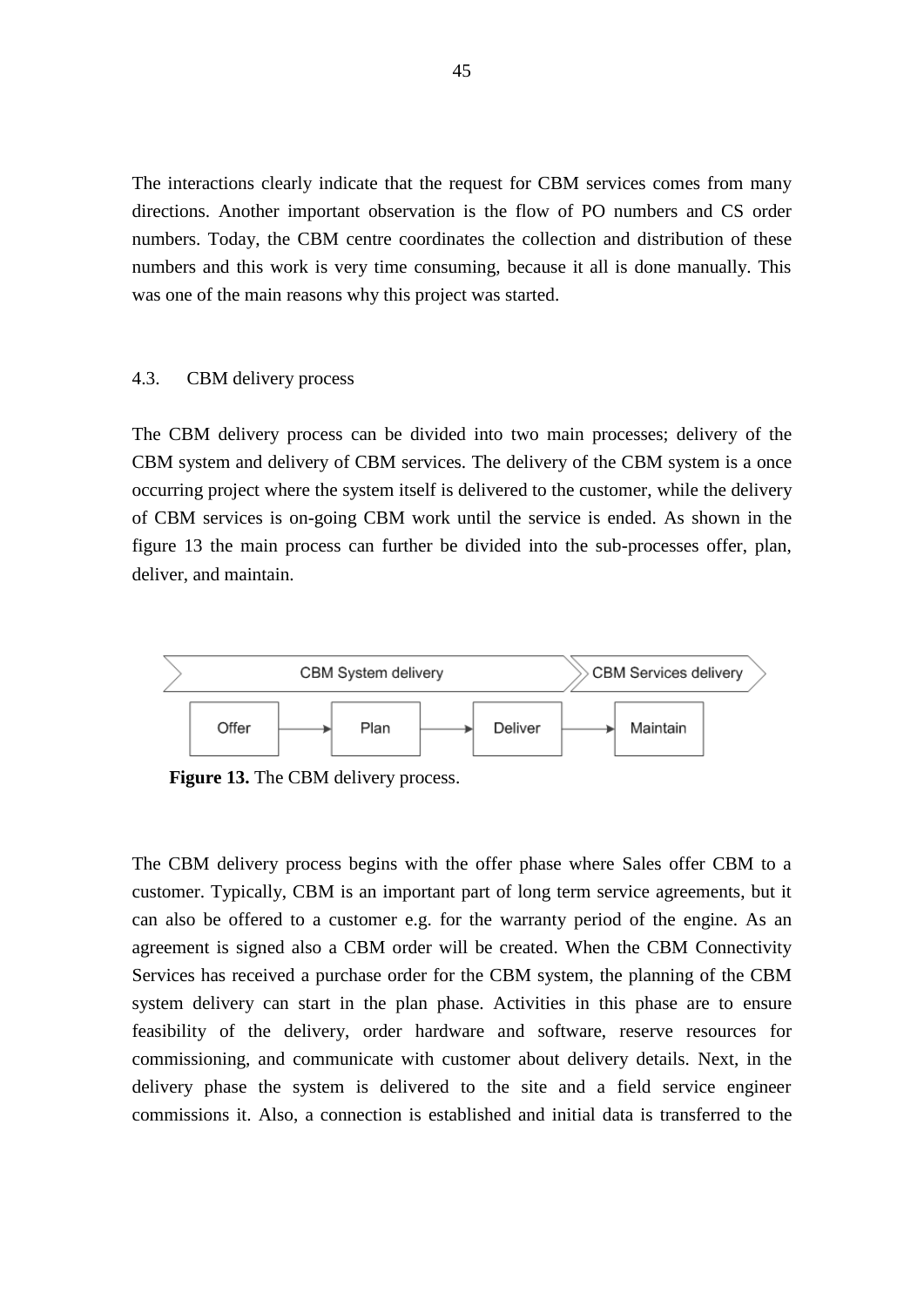CBM central database, which also has to be configured. Finally, the data is validated, after which the system is ready for the delivery of CBM services.

The maintain phase, consists of continuous CBM work. The data that is received on a daily basis from the site is first automatically analysed, where after the engine experts will review it and write monthly reports for the customer. Further, the reports have to be invoiced. Invoicing occurs once or twice a year according to what has been agreed with the customer. Because the invoicing periods vary from one installation to another, this has to be followed up, in order to know when to invoice each customer. In addition, only the actual number of sent reports will be invoiced, and therefore also this needs to be considered when invoicing the reports. For each invoicing period a separate purchase order is needed, which involves work to request it and forward it to a Service Coordinator, who can open a customer service order for it. This is needed for cost assignment. Finally, also the contract dates has to be followed up so that the customer can be notified about when the CBM service will be disconnected.

### 4.4. Tools used today

The tools used today to manage the delivery of CBM are basically Microsoft Excel and Microsoft Access. Also the operative analysing tool includes some information that is needed for the CBM production management. First, for the plan and delivery phases of the CBM process, the Connectivity Services team uses a standalone Access database. The main purpose of the database is to keep track of the delivery of the CBM system. This database includes some basic information about the installation, while most of the content is related to information about the CBM system to be delivered, how to connect it to the automation system, coordination of delivery e.g. dates, place, accommodation, and resources.

The CBM team, who is responsible for the maintain phase of the CBM process, uses a standalone Microsoft Excel sheet to manage the delivery of CBM services. This Excel sheet, which also serves as the installed base file, includes first information about the installation: id, name, country, area, engines, engine reference type, configuration, and output. Secondly, the CBM team has to control invoicing of CBM services i.e. CBM reports. For this, information is needed about invoicing period, time, and price, but also the PO numbers and CS order numbers. Also, contractual information is needed to keep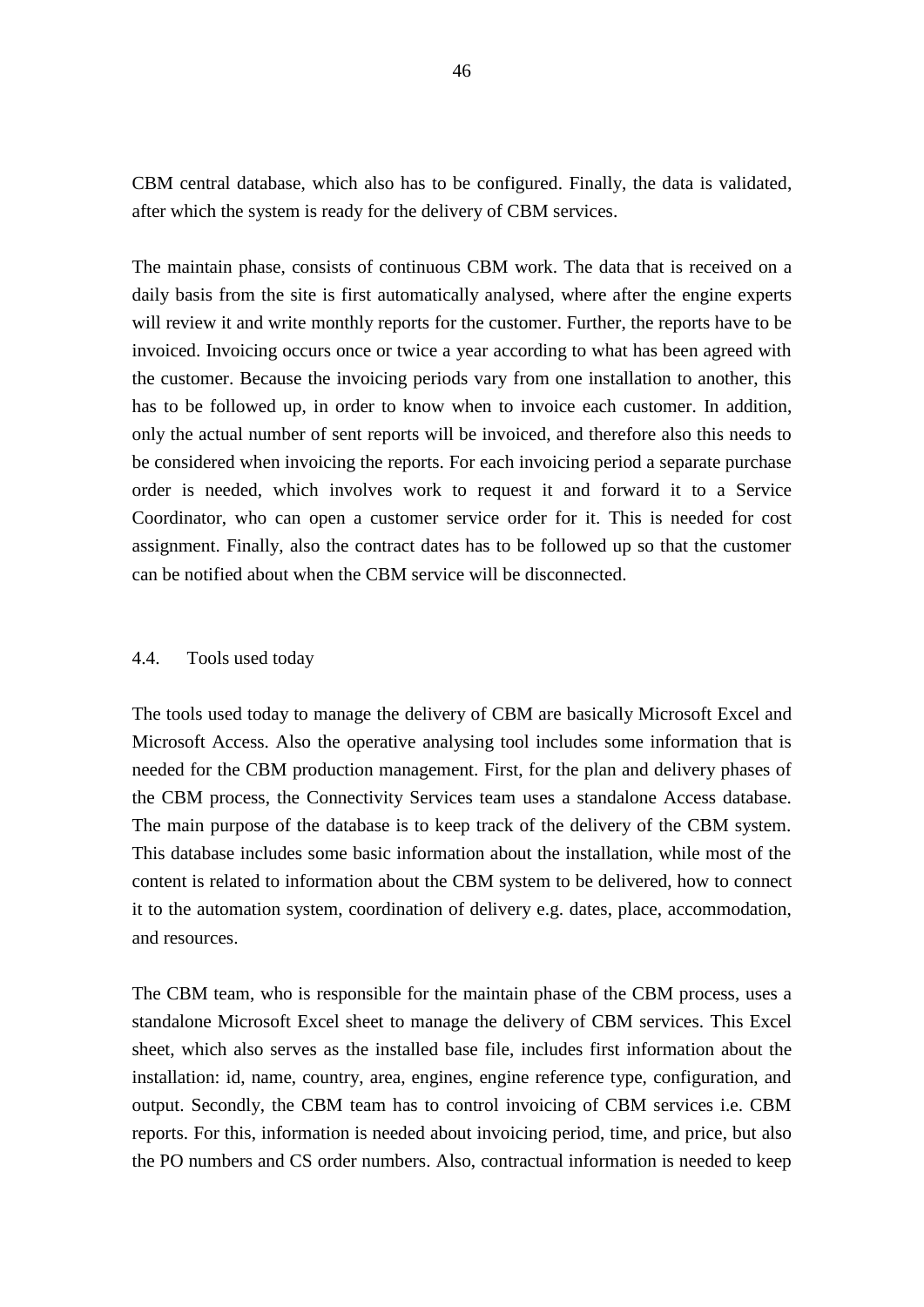track on the scope of delivery and whether to continue with CBM reporting or not. If a contract is ending, also the CBM reporting should end. The needed contract information is: contract start and end dates, scope, and contract contacts. As both tools are standalone and not connected to any other system all the contents must be manually entered into the tools. Similarly, if someone needs some of the information in these tools, it has to be requested from each tool's responsible team.

## 4.5. Identified problems

Table 6 lists the main problems concerning the CBM production today. The problems are also prioritized so that the most critical problem appears at the top of the list.

| <b>Priority</b>         | Problem                             | Description                                                    |
|-------------------------|-------------------------------------|----------------------------------------------------------------|
| $\mathbf{1}$            | <b>Reduced customer</b>             | Delays in deliveries or even total loss of deliveries are      |
|                         | satisfaction                        | resulting in reduced customer satisfaction.                    |
| $\mathbf{2}$            | <b>Shortage of resources</b>        | Number of installations is increasing faster than the required |
|                         |                                     | number of resources to handle the increased work load.         |
| $\overline{\mathbf{3}}$ | Low or no predictability of         | No or little information is received from other stakeholder    |
|                         | coming CBM installations            | about budgeted, offered and sold agreements that has CBM       |
|                         |                                     | included.                                                      |
| $\overline{\mathbf{4}}$ | <b>Loss of invoicing</b>            | Delays in invoicing because of missing PO numbers.             |
| 5                       | <b>Delays in deliveries</b>         | Delays in deliveries because of missing or wrong               |
|                         |                                     | information e.g. about contact persons. This is also a cause   |
|                         |                                     | related to problem no. 1.                                      |
| 6                       | Delays in invoicing                 | Delays in invoicing because of missing PO numbers.             |
| 7                       | <b>Unplanned and difficult cost</b> | Much work is needed to maintain the information related to     |
|                         | transfer of activities              | cost transfers up-to-date.                                     |
| 8                       | <b>Considerable amount of</b>       | All information is entered manually into an excel sheet        |
|                         | manual work required to             | which in turn require a considerable amount of manual          |
|                         | keep contract and invoicing         | work. Further, all changes and updates also need to be         |
|                         | information up-to-date              | checked and updated in this excel file, which easily might     |
|                         |                                     | lead to inconsistent information.                              |

**Table 6.** Listing of identified problems in CBM production.

continues…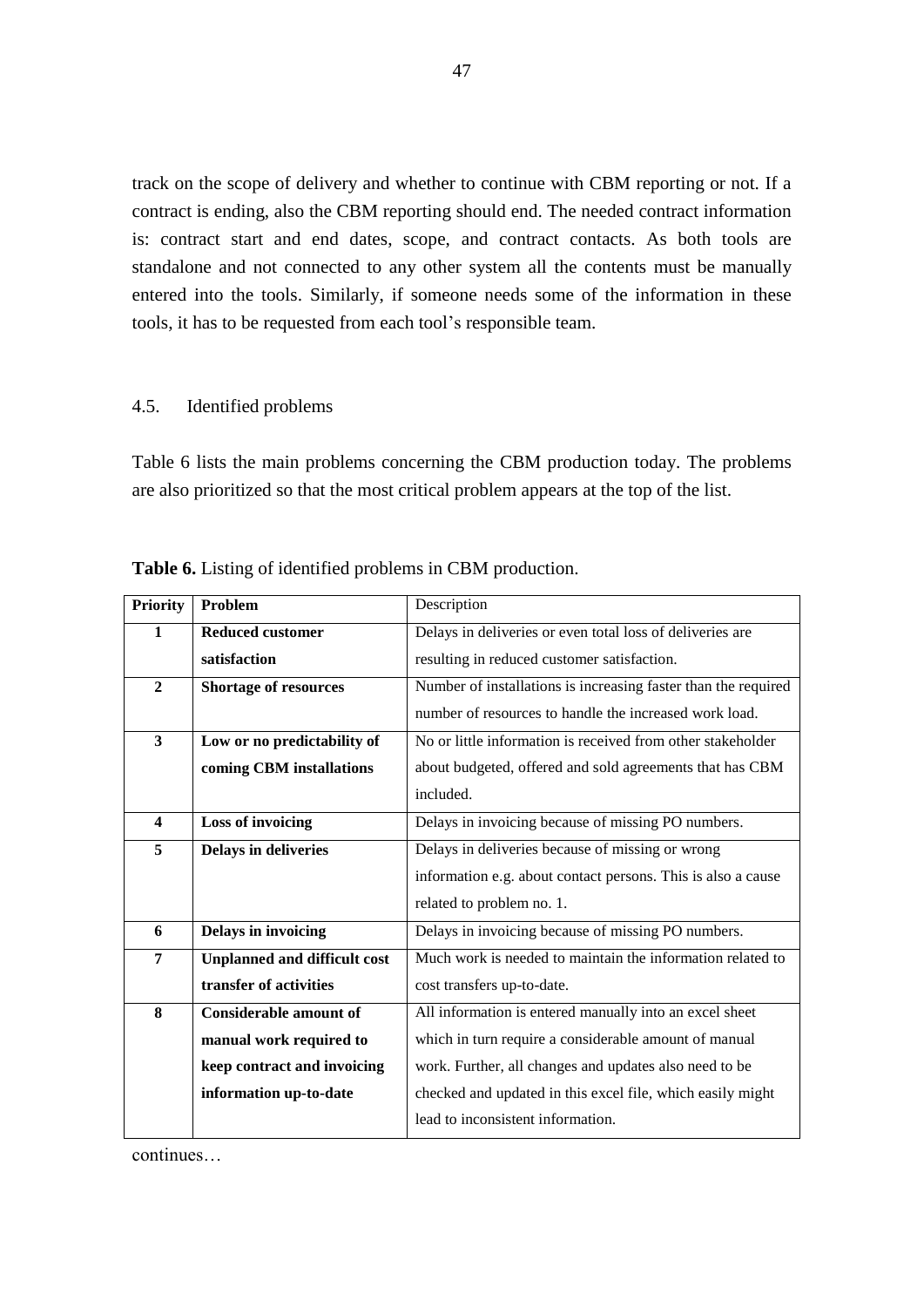| CONTINUES |                                     |                                                                 |
|-----------|-------------------------------------|-----------------------------------------------------------------|
| 9         | Contract, invoicing and             | Information that is not up-to-date in the excel file is leading |
|           | customer information not up-        | to delays in deliveries and invoicing.                          |
|           | to-date                             |                                                                 |
| 10        | <b>Extract reference lists and</b>  | Difficult to extract reference lists and statistical data from  |
|           | statistical data                    | an excel file.                                                  |
| 11        | <b>Find information</b>             | Difficult to find correct information easily in excel file.     |
| 12        | Internal information (e.g.          | Futile work to search internal information that could be        |
|           | <b>CBM</b> connected installations) | more widely available for requestors. Particularly, when the    |
|           |                                     | information is only available for a small group of people.      |

A total of twelve problems were identified, and a glance at the table will quickly reveal that almost all of them are in some way related one to another. Reduced customer satisfaction has been identified as the number one problem. This reduction in satisfaction is caused by the fact that deliveries are delayed or even worse, totally lost. Several reasons to this can be identified; the first one can be found in problem number five that states that the missing or wrong information can be the cause. Further, this also relates to problems stating that information is not up-to-date. In addition, the information might be outdated because of a too high work load, which is stated in problem number two, the shortage of resources. The source to the high work load could be that a considerable amount of manual work is needed to keep information up-to-date. Additionally, this will also reveal that the too high work load is a cause of the poor predictability of coming CBM requests. As it can be notice, the interconnection of most of the problems is obvious.

As all problems are tight interconnected with each other, this strengthens the need for a solution. A solution, that could improve customer satisfaction, reduces workload, and gives better predictability of coming CBM installations. Further, a solution with up-todate information, updated with a minimum amount of manual work. Finally, this information would also have to be easy to locate and simple to share. In the next section the need for a new tool is motivated.

…continues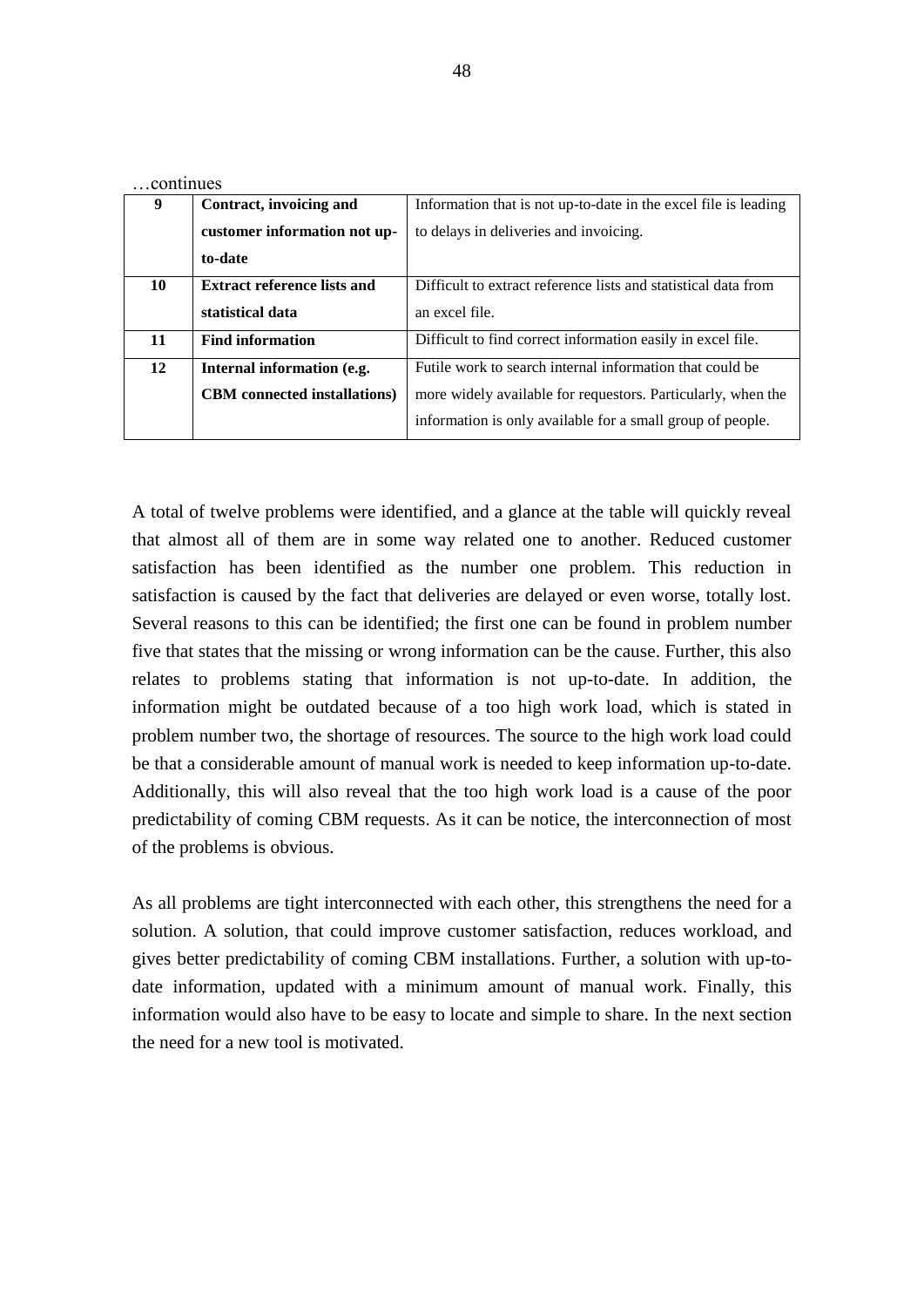#### 4.6. Why is a new tool needed?

The problems listed in the previous section would remain if a new tool is not developed. In addition, these problems will continue to grow in magnitude as the number of CBM installation continues to increase. In the worst case, if the tool would not be developed, additional resources would be needed to manage the administrative tasks like invoicing of CBM reports and completion of CBM information into the standalone applications that are used today. Further, the CBM organization would have difficulties to respond to the growth of sales. It would not be possible to deliver CBM systems and services on time to all new signed contracts, without increasing headcount. As the major part of the new CBM installations are sold as a part of some service agreement, also the amount of information to manage has increased.

First, a common tool with up-to-date information would serve the involved stakeholders better than many small standalone applications. A common tool would also improve the transparency and collaboration, because everyone could utilize the tool to check information concerning CBM installations, but also the status of on-going and coming CBM deliveries. Compared to the situation today, the tool data should have the possibility to be updated automatically from the organization's other systems. This could be realized by interfaces to or integration of the tool into existing applications that contain information needed for CBM delivery.

One of the main problems with today's process is the lack of transparency. This is a result of the CBM product portfolios and teams using own standalone applications, and hence the information is not available to other stakeholders. This results in lack of information about coming CBM installations, which is a remarkable disadvantage concerning the planning of both future resources and daily work.

The most important business objective that a new tool would serve is to enable the growth of sales, especially the sales of new agreements. Other important identified business objectives are to serve the customer better and also to enable better resource planning within the CBM related activities. As this would be a global tool for managing CBM production it would also harmonize the way of working but also enable transparency of CBM work between the CBM portfolios. By achieving these business objectives the collaboration between the stakeholders would be improved, also resulting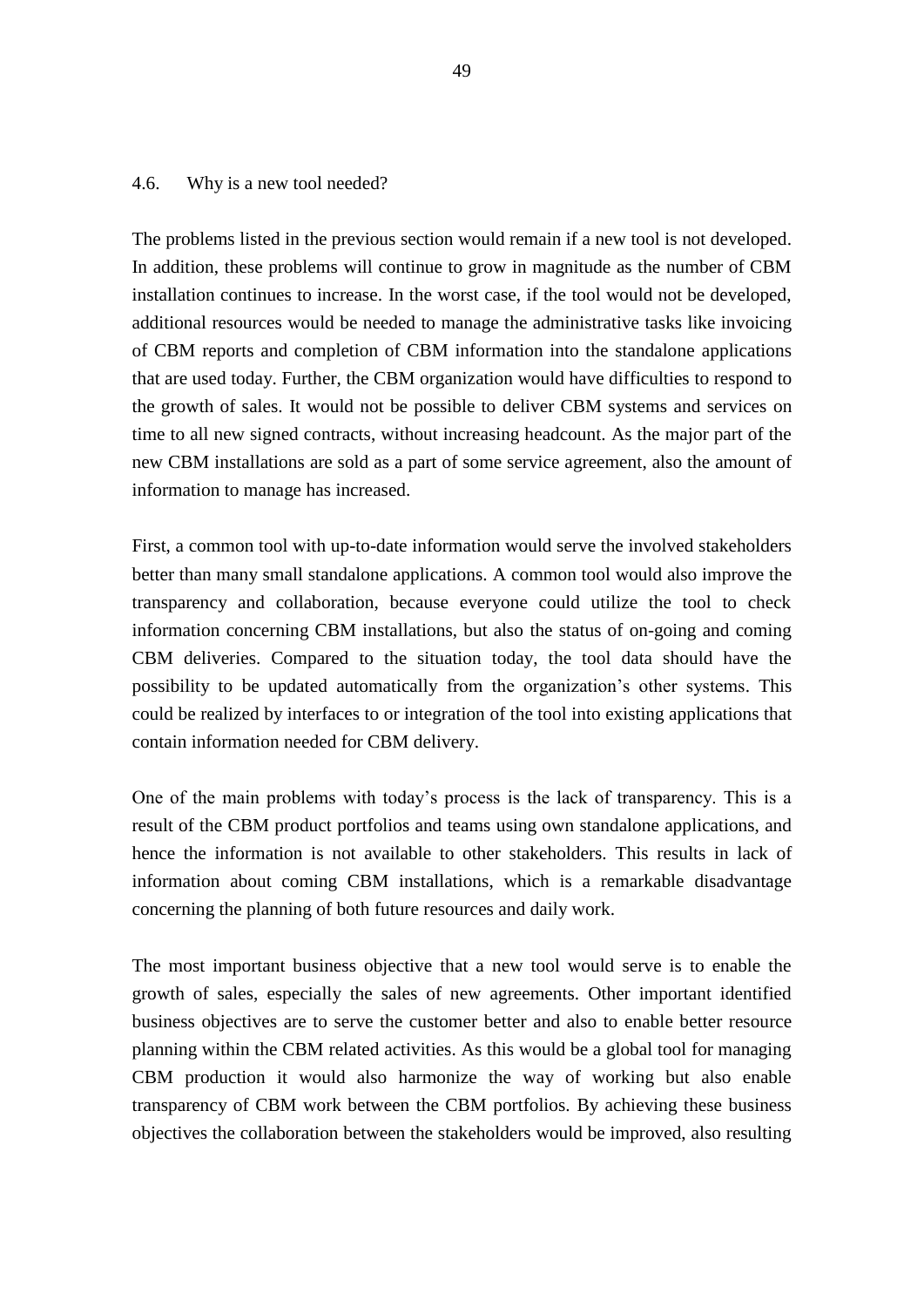in an easier coordination of CBM deliveries where more than one CBM portfolio is involved.

There are some important features that the new tool should support.

- Order CBM system and services
- Manage CBM deliveries (CBM system and services)
- Enable forecasting of CBM deliveries
- Manage invoicing activities
- CBM information up-to-date and in one place
- Provide easy accessible CBM information to all stakeholders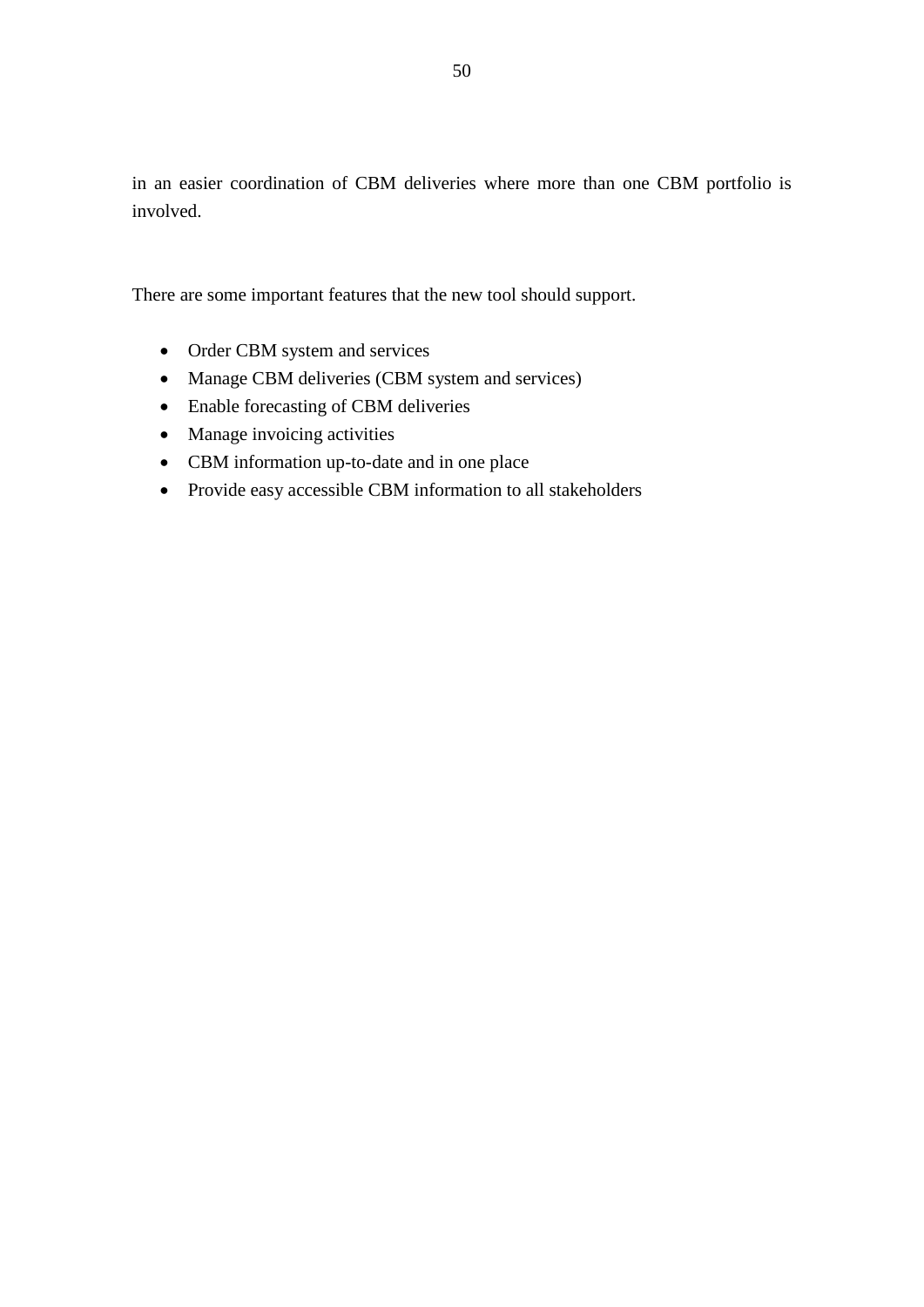# 5. THE REQUIREMENTS DISCOVERY

The requirement gathering is an activity of the first phase of the Wärtsilä Project Model, the initiate phase. However, as the operational development project's start was very much delayed, I performed the requirements discovery for this thesis already in the explore phase. The scope for the operational development project was to develop a production management tool for CBM services. This included also other CBM portfolios such as 2-stroke and propulsion. But, because of the delay, I limited the scope for this thesis only to requirements gathering for the CBM 4-stroke portfolio.

The main tasks for the requirements discovery for the Production Management Tool (PMT) were to interview and have discussions with stakeholders, investigate as-is process, documents and tools, and finally document the requirements in a Software Requirements Specification.

#### 5.1. Scope



**Figure 14.** Context diagram of the production management software.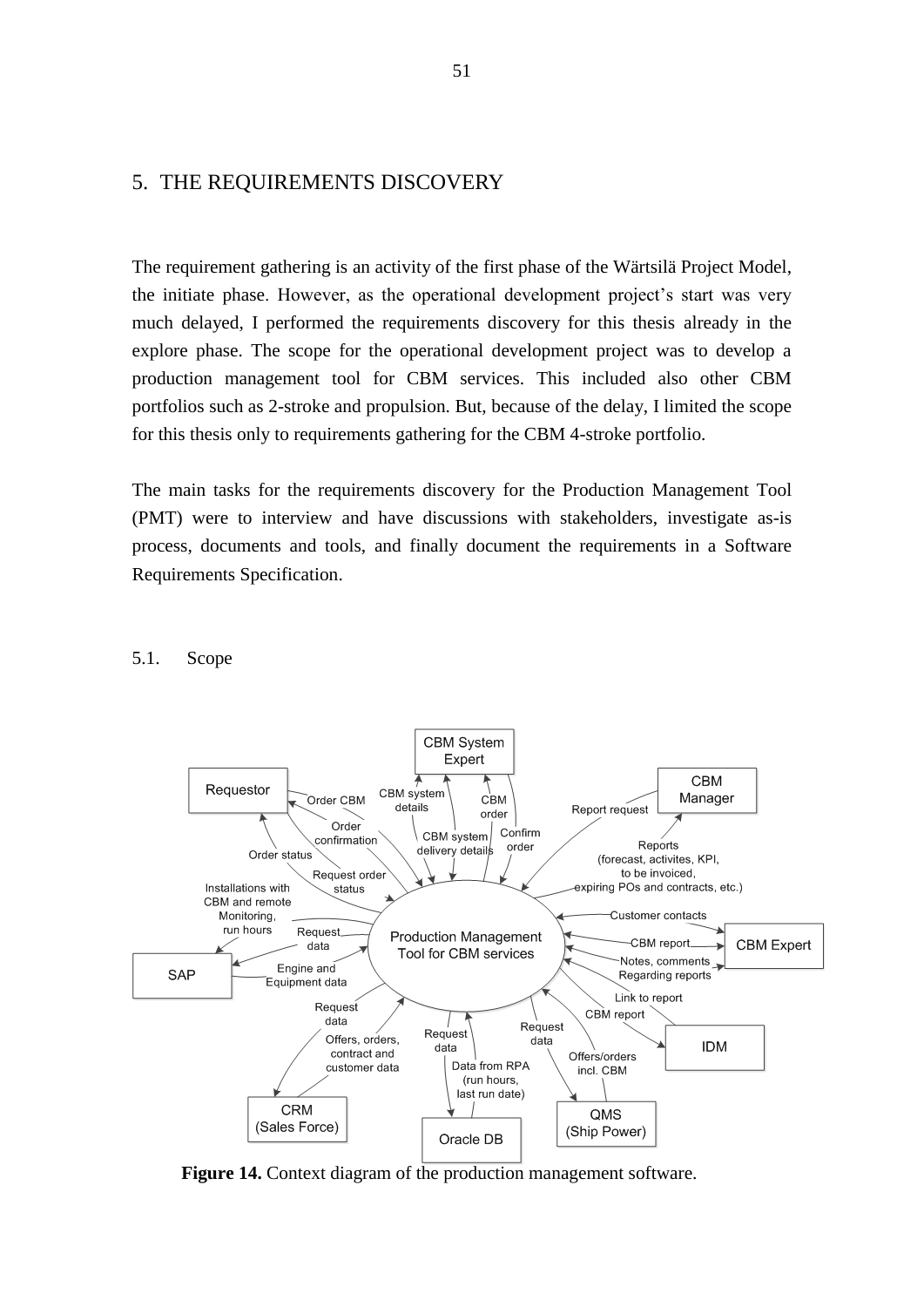To define the scope of the new software I primarily used a context diagram, see figure 14. The context diagram was practical because it gave an easy way to communicate the scope to other stakeholders. In this context diagram I considered the PMT as a blackbox, and hence only the interface to the outside was visible. Later, when writing the functional requirements, it was easy to verify against this diagram if they were in or outof-scope.

When reading the context diagram, it has to be noted that some arrows are bidirectional, meaning that the information is flowing in both directions. In addition, the reader should also note that a *report* is not a *CBM report*. The information that the CBM Manager requests from the software are e.g. reports regarding forecasts of coming CBM installations, monthly activities for the monthly reporting, invoicing dates, and expiring POs and contracts. A CBM report again is the product that a CBM Expert produces with other operational applications, and then distributes with the production management tool.

In addition to the context diagram, I also used an in/out list of features to track scope changes. In the in/out list I listed the main features of the software and if this feature would be in scope. Features that were removed from the scope were not removed from the list, and in this way it was possible to track scope changes. The in/out list is presented in table 7.

| <b>Topic</b>                                                                  | In/Out |
|-------------------------------------------------------------------------------|--------|
| Configure and view reports (ref. lists, activities, forecast, invoicing etc.) | In     |
| Manage contacts                                                               | In     |
| Save and distribute CBM report                                                | In     |
| KPI in any form                                                               | Out    |
| Ordering of CBM system and services                                           | In     |
| Definition of CBM products                                                    | Out    |
| Collect customer feedback and satisfaction                                    | Out    |
| CBM system delivery planning                                                  | In     |
| Interface to business applications SAP, CRM and QMS                           | In     |
| Interface to Opera DB                                                         | In     |

**Table 7.** In/out list of features for the production management software.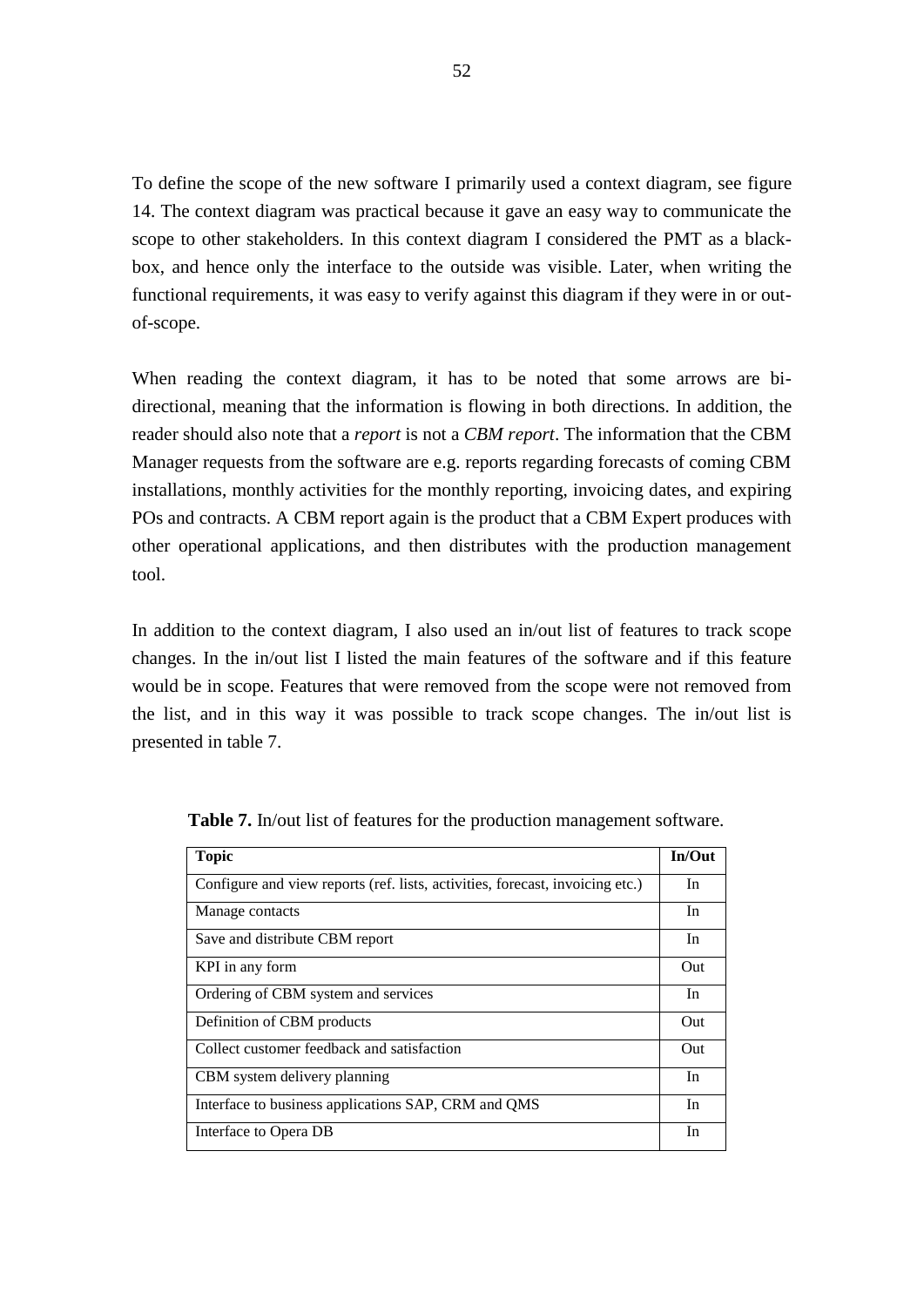# 5.2. User classes

I grouped the intended users of the production management software to a few user classes. Then I described the general characteristics of each user class in a table. Table 8 contains a list of the user classes.

| <b>User</b> class          | <b>Description</b>                                                         |
|----------------------------|----------------------------------------------------------------------------|
| <b>CBM</b> Manager         | The CBM manager uses the PMT to plan and report CBM activities. For        |
|                            | these purpose he needs to get forecasts of coming CBM installations,       |
|                            | reports of monthly CBM activities, and KPIs. He also follows-up PO and     |
|                            | invoicing activities. The CBM manager might not necessary have a           |
|                            | technical background.                                                      |
| <b>CBM System Expert</b>   | The CBM System Expert is a technically experienced user whose expertise    |
| (incl. Connectivity        | is in automation and information technology. He can receive orders for     |
| Services)                  | CBM systems and services in the PMT. He depends much on the                |
|                            | information in the tool concerning CBM hardware, system delivery           |
|                            | planning details, and commissioning details. The CBM System Expert also    |
|                            | configures new CBM installations into the CBM analyzing system and do      |
|                            | troubleshooting. Much of the information in the PMT is inserted and        |
|                            | maintained by the CBM System Experts.                                      |
| <b>CBM Expert</b>          | The CBM Expert is technical person whose expertise is in mechanical        |
|                            | engineering. He is typically performing analysis of engine operation. He   |
|                            | uses the tool to store customer contacts and for distributing CBM reports. |
|                            | He can also add comments regarding reporting or feedback from the          |
|                            | customer to the PMT. It is important to have the customer contact          |
|                            | information up-to-date if someone else have to take over his work e.g.     |
|                            | during vacation periods.                                                   |
| <b>Requestor (Contract</b> | The requestor can be an Area Contract Manager or a Sales person. He can    |
| Managers, Warranty         | order CBM systems and services through the PMT, but also follow-up         |
| Managers, SP, PP)          | delivery status. The background and expertise of the requestor can be very |
|                            | much varying.                                                              |
| <b>Administrator</b>       | IM person or a key user that can configure the PMT. He will also manage    |
|                            | access rights for PMT users.                                               |
|                            |                                                                            |

**Table 8.** User classes of the production management software.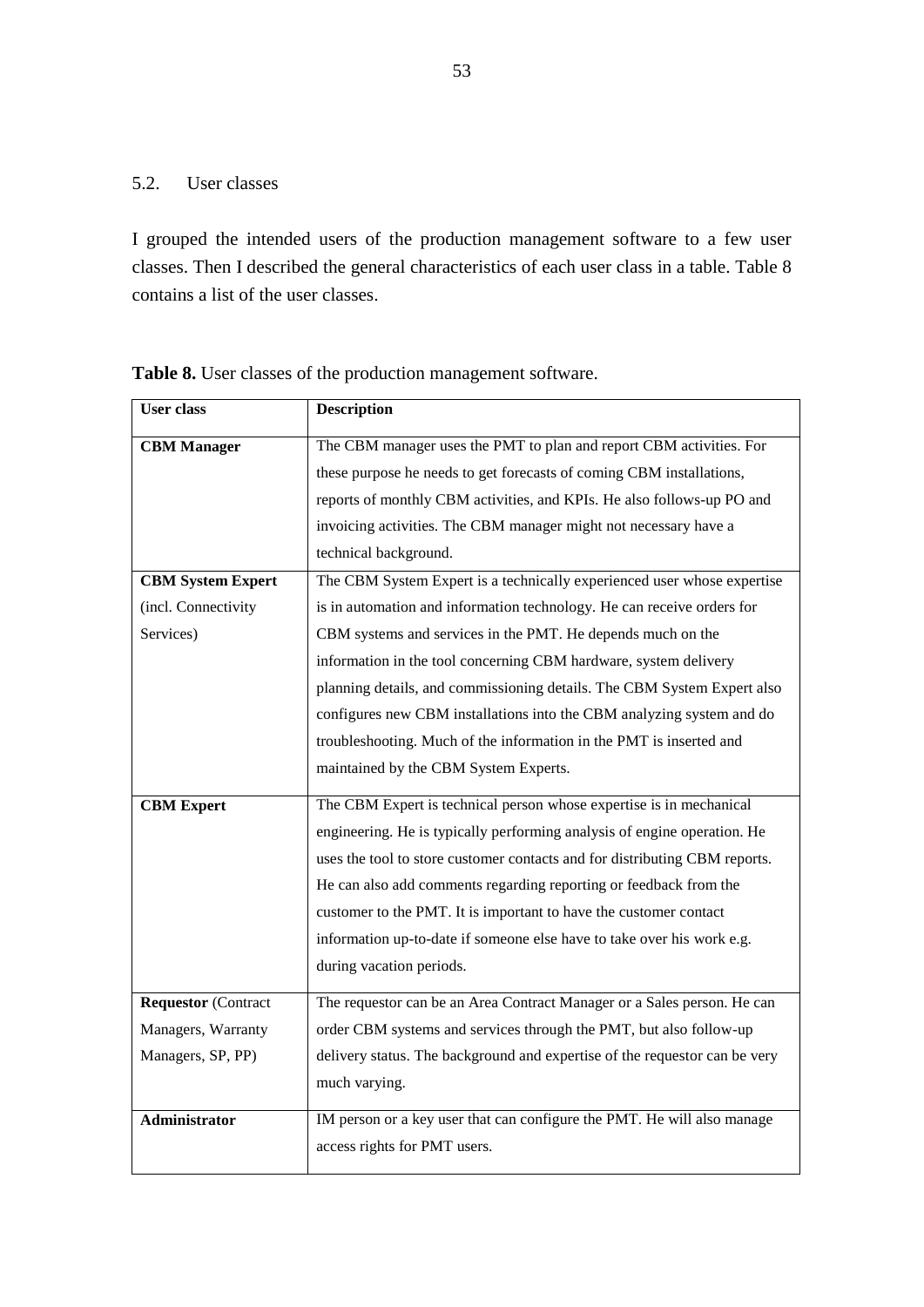# 5.3. Requirements elicitation technique

To discover the requirements I had discussions and interviews with the coming users of the software. I also clarified how the different tasks where done today. Further, I went through documents that are needed to deliver CBM systems and services. One of the documents was a large Microsoft Excel file that contains the CBM installation base, but also other information about CBM installations and their status, equipment, contracts, and invoicing. Other objects for investigation were the operational tool for CBM services delivery and the Connectivity Service's process and Microsoft Access database.

## 5.4. Software Requirements Specification

I decided to write the requirements in a document that was based on the IEEE Std 830- 1998 (1998) template for software requirements specifications. The Wärtsilä project tools and methods also offered a template for this purpose, which was basically a Microsoft Excel file with ready defined columns for requirements attributes. I concluded that the IEEE template was more appropriate to be used, while its structure was very clear, and also while each of its sections had a specific purpose. In Microsoft Excel the requirements would have been only listed one after another, while in Microsoft Word that I used as editor, I could add diagrams and tables wherever needed. I could also include the use cases in this same document and avoid having the requirements in many separate documents. Finally, I also consider a traditional text document easier to read, because the structure of the document gives a context for the requirements.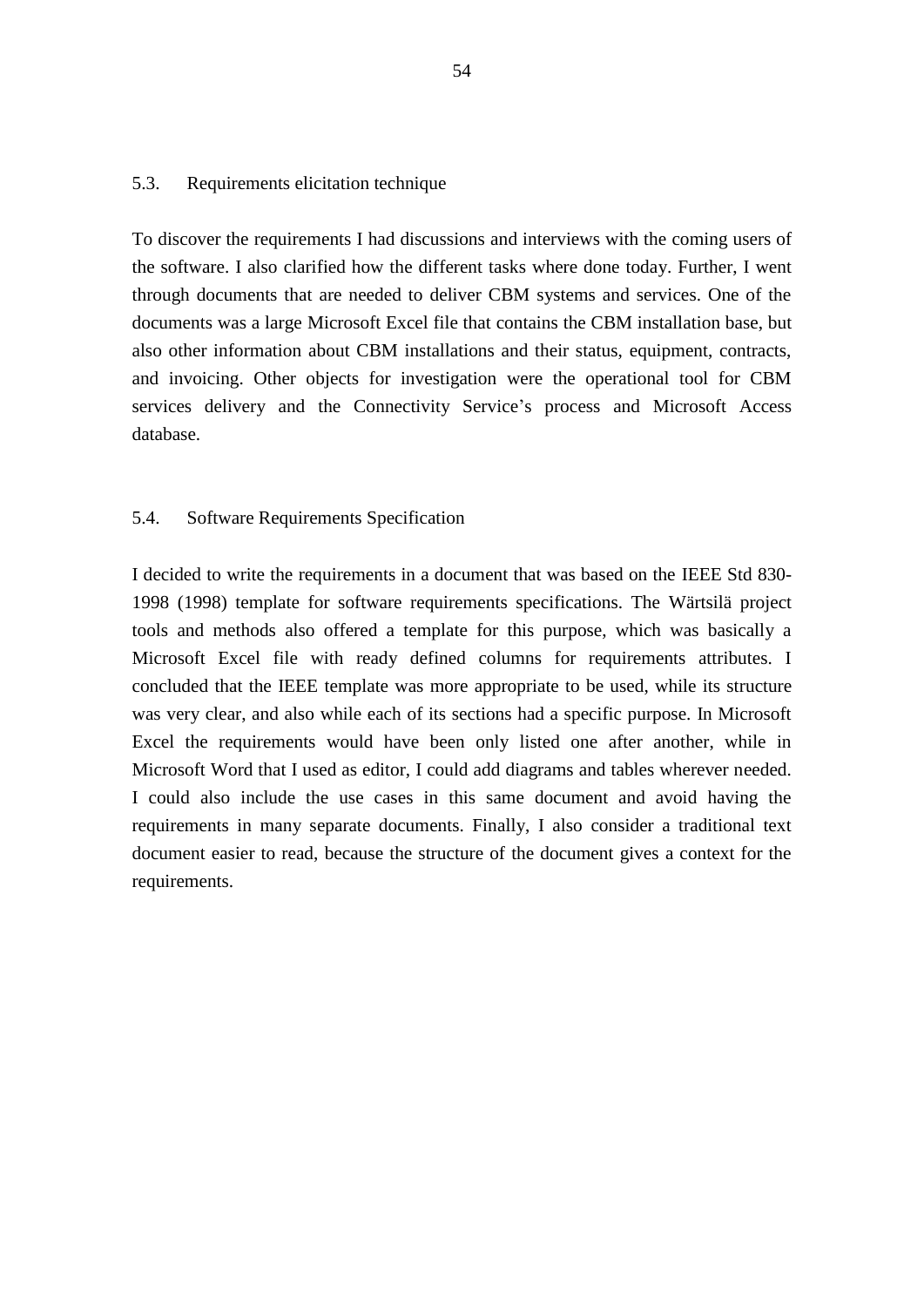- 1. Introduction
	- 1.1. Purpose
	- 1.2. Scope and vision
	- 1.3. Definition, acronyms, and abbreviations
	- 1.4. References
	- 1.5. Document overview
- 2. Overall description
	- 2.1. Product perspective
	- 2.2. Product features
	- 2.3. User classes and characteristics
	- 2.4. Operating environment
	- 2.5. Design and implementation constraints
	- 2.6. Assumptions and dependencies
- 3. Functional requirements
	- 3.1. Actors
	- 3.2. Actor-Goal list
	- 3.3. Use cases
- 4. External interface requirements
	- 4.1. System interfaces
	- 4.2. User interfaces
	- 4.3. Hardware interfaces
	- 4.4. Software interfaces
	- 4.5. Communication interfaces
- 5. Other non-functional requirements
	- 5.1. Performance requirements
	- 5.2. Security requirements
	- 5.3. Operational requirements
	- 5.4. Other constraints

**Figure 15.** Table of contents for the SRS.

The IEEE Standard 830-1998 (1998) template is very comprehensive and thus I had to adopt it to fit into this project, see figure 15. I removed many subsections that I found unnecessary. In addition, I split up the Specific Requirements chapter to three separate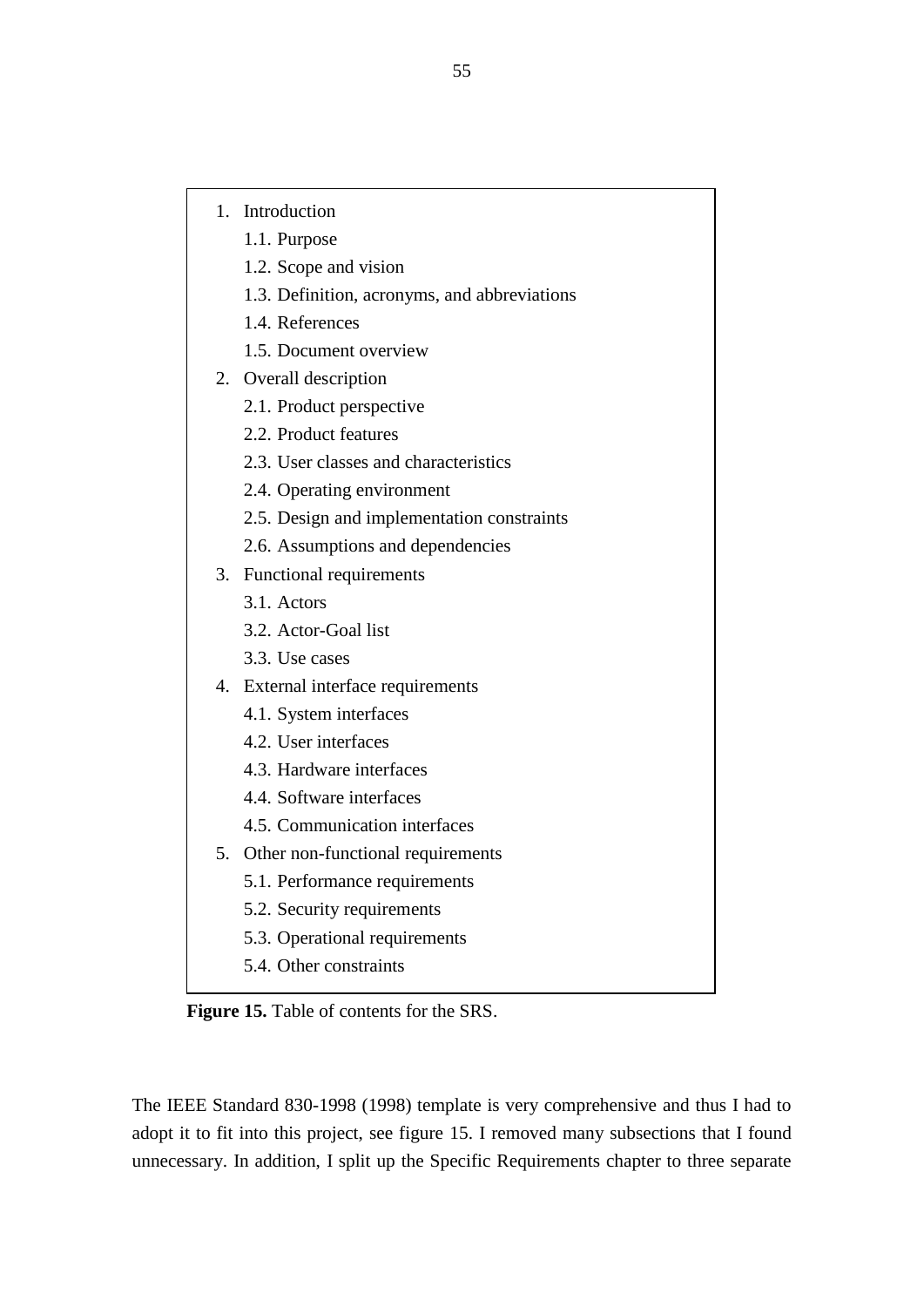chapters, because I wanted to keep the functional requirements that included the use cases separately from the other requirements. Also, the external interface requirements and other non-functional requirements got their own chapters. In some cases I also left the headings in the SRS even if I knew that there will not be any requirements related to it. Instead I only stated that no requirements identified. Last, I included a data dictionary and data model in the appendix of the SRS.

To make every requirement identifiable, I assigned an id to each of them. I named this requirement id based on what the requirement could be associated to, and I also added a number to it. E.g. the user interface requirements got the ids UI-1, UI-2, etc. If some of these requirements were strongly related to each other, then I added an extension number to them e.g. UI-2.1, UI-2.2, etc. In this manner it was easy to group related requirements.

To improve the usability of the SRS, I used hyperlinks to make the navigation within the document easy. Specially, because the document grew in length and because there were many use cases, I decided to connect the use cases listed in the actor-goal list with the actual use case descriptions. I implemented this by adding a hyperlink in the use case title, and in this way it was possible to quickly find the corresponding use case description. I also added a hyperlink in each of the use case description in the title "Use Case ID:" so by clicking on the text would take the reader back to the actor-goal list. Additionally, hyperlinks were practical to use when a use case was included or extended by another use case.

### 5.5. Functional requirements

I decided to document the functional requirements as use cases. The advantage with the use cases are that they are structured narratives that all the stakeholders can easily understand. Additionally, the use cases clearly state what the user wants to accomplish with the new software, and hence it is also easy then later to verify if the ready software meets the requirements.

The process to define use cases was to first brainstorm primary actors, to find every human and non-human actor over the entire life of the new system. The next step was to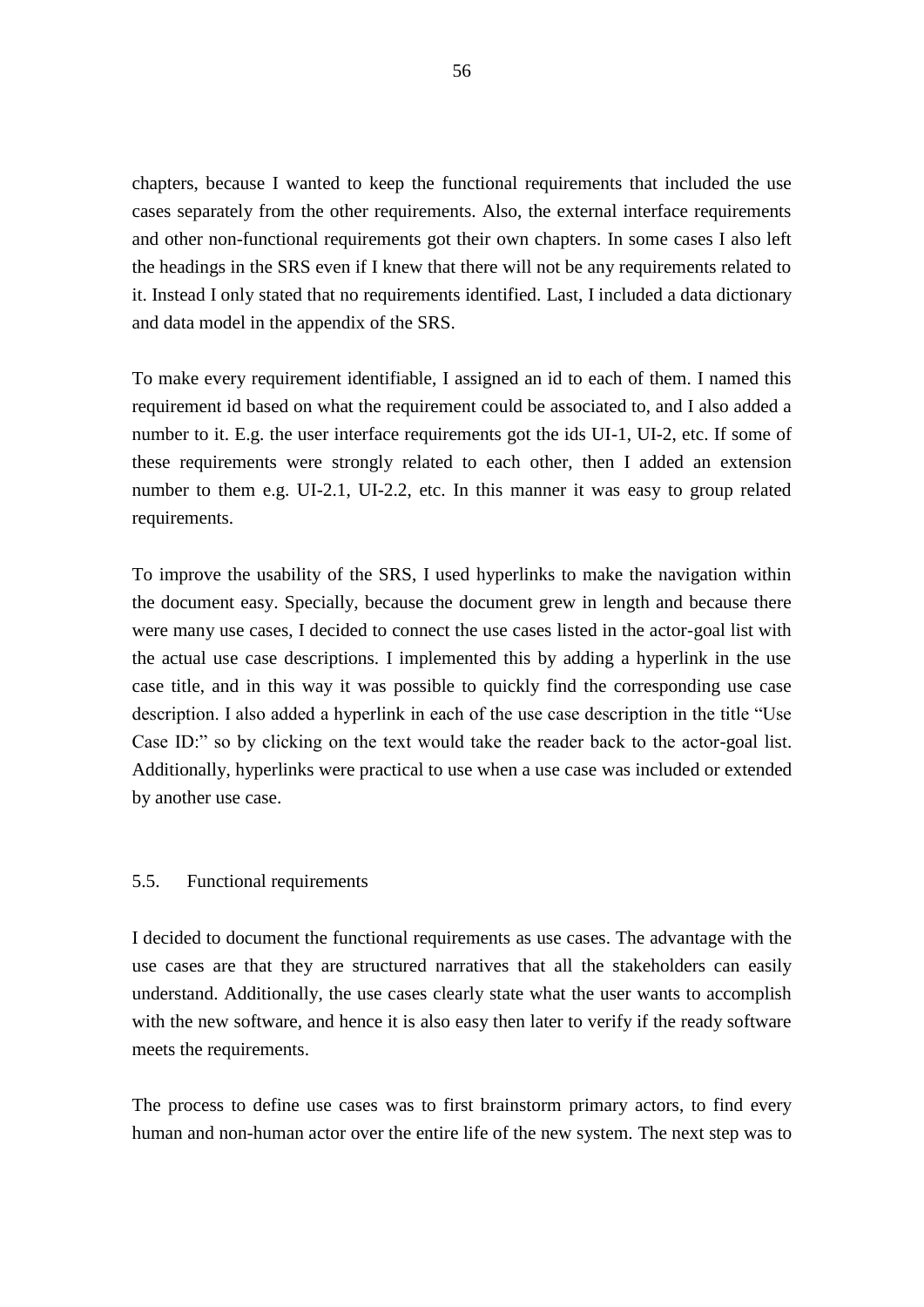brainstorm the goals that the primary actors want to achieve with the production management software.

I listed the primary actors in actor profile table, see table 9. The purpose of this table was to give the readers an understanding of actor's background and skills that could impact on how the software is designed.

| <b>Primary actor</b>     | <b>Profile: Background and skills</b>                                       |
|--------------------------|-----------------------------------------------------------------------------|
| <b>CBM Manager</b>       | The CBM manager uses the PMT frequently to plan and report CBM              |
|                          | activities. For these purpose he needs to get forecasts of coming CBM       |
|                          | installations, reports of monthly CBM activities. He also follows-up PO     |
|                          | and invoicing activities.                                                   |
| <b>CBM System Expert</b> | The CBM System Expert is working with the PMT continuously. He              |
|                          | depends much on the information in the tool concerning CBM hardware,        |
|                          | system delivery planning details, commissioning, and configuration details. |
|                          | Much of the information in the PMT is inserted and maintained by the        |
|                          | CBM System Experts. The CBM System Expert is a technically                  |
|                          | experienced user with skills on automation and information systems.         |
| <b>CBM Expert</b>        | The CBM Expert is using the PMT frequently to deliver CBM reports,          |
|                          | maintain contacts and other information related to CBM services delivery.   |
|                          | The CBM Experts skills are in engine analysis and mechanical                |
|                          | engineering, and hence the information management skills can vary very      |
|                          | much.                                                                       |
| <b>Requestor</b>         | The requestor is an occasional user that uses the PMT to order CBM          |
|                          | systems and services. He is not familiar with the PMT and might be          |
|                          | impatient and he just wants to get the work done. No information regarding  |
|                          | skills.                                                                     |
| <b>SAP</b> user          | The SAP user is an occasional user that uses SAP data e.g. through e-tools  |
|                          | to find which installations are connected to CBM and which installations    |
|                          | have Remote Monitoring (RM). He is also interested to know the running      |
|                          | hours of installation's equipment. No information regarding skills.         |

**Table 9.** Actor profile table.

Next, the actor's goals were listed in an actor-goal list, see table 10.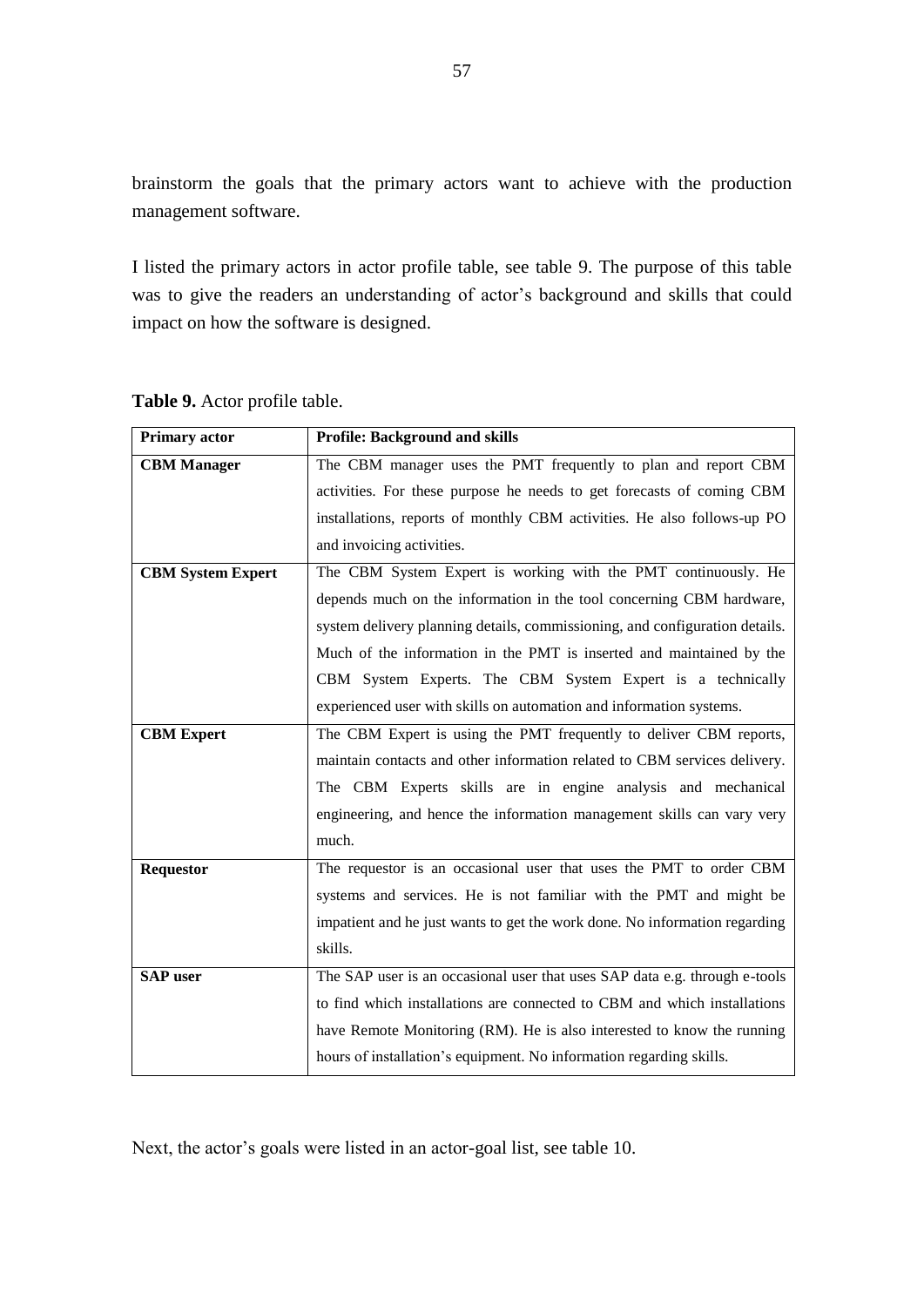| Table 10. Actor-goal list for the production management software. |                      |                                                 |                |          |  |
|-------------------------------------------------------------------|----------------------|-------------------------------------------------|----------------|----------|--|
| <b>Use Case</b>                                                   | <b>Primary Actor</b> | <b>Task-level Goal</b>                          | <b>Trigger</b> | Priority |  |
| $UC-1$                                                            | Requestor            | Order CBM system                                |                |          |  |
| $UC-2$                                                            |                      | Order CBM services                              |                |          |  |
| $UC-3$                                                            | <b>CBM</b> Manager   | View report                                     |                |          |  |
| $UC-4$                                                            |                      | Configure report                                |                |          |  |
| $UC-5$                                                            |                      | Save report                                     |                |          |  |
| $UC-6$                                                            |                      | Get new offers and orders from sales tools      | Time           |          |  |
| $UC-7$                                                            |                      | Get contract details from CRM                   | Time           |          |  |
| $UC-8$                                                            |                      | Get installation and equipment details from SAP | Time           |          |  |
| $UC-9$                                                            | Any                  | Find CBM installation                           |                |          |  |
| $UC-10$                                                           |                      | <b>View CBM</b> installation status             |                |          |  |
| $UC-11$                                                           | <b>CBM</b> Expert    | Get running hours from Oracle DB                | Time           |          |  |
| $UC-12$                                                           |                      | Add contact                                     |                |          |  |
| $UC-13$                                                           |                      | Find contact                                    |                |          |  |
| $UC-14$                                                           |                      | <b>Update</b> contact                           |                |          |  |
| $UC-15$                                                           |                      | Distribute CBM report                           |                |          |  |
| $UC-16$                                                           |                      | Read CBM report                                 |                |          |  |
|                                                                   |                      |                                                 |                |          |  |

58

**Table 10.** Actor-goal list for the production management software.

UC-17 Upload CBM report

UC-19 | CBM System

Expert

UC-18 | Add comments for a CBM installation

UC-20 Confirm CBM system order

UC-21 Complete mobilization details

UC-22 Complete CBM system details

View CBM system order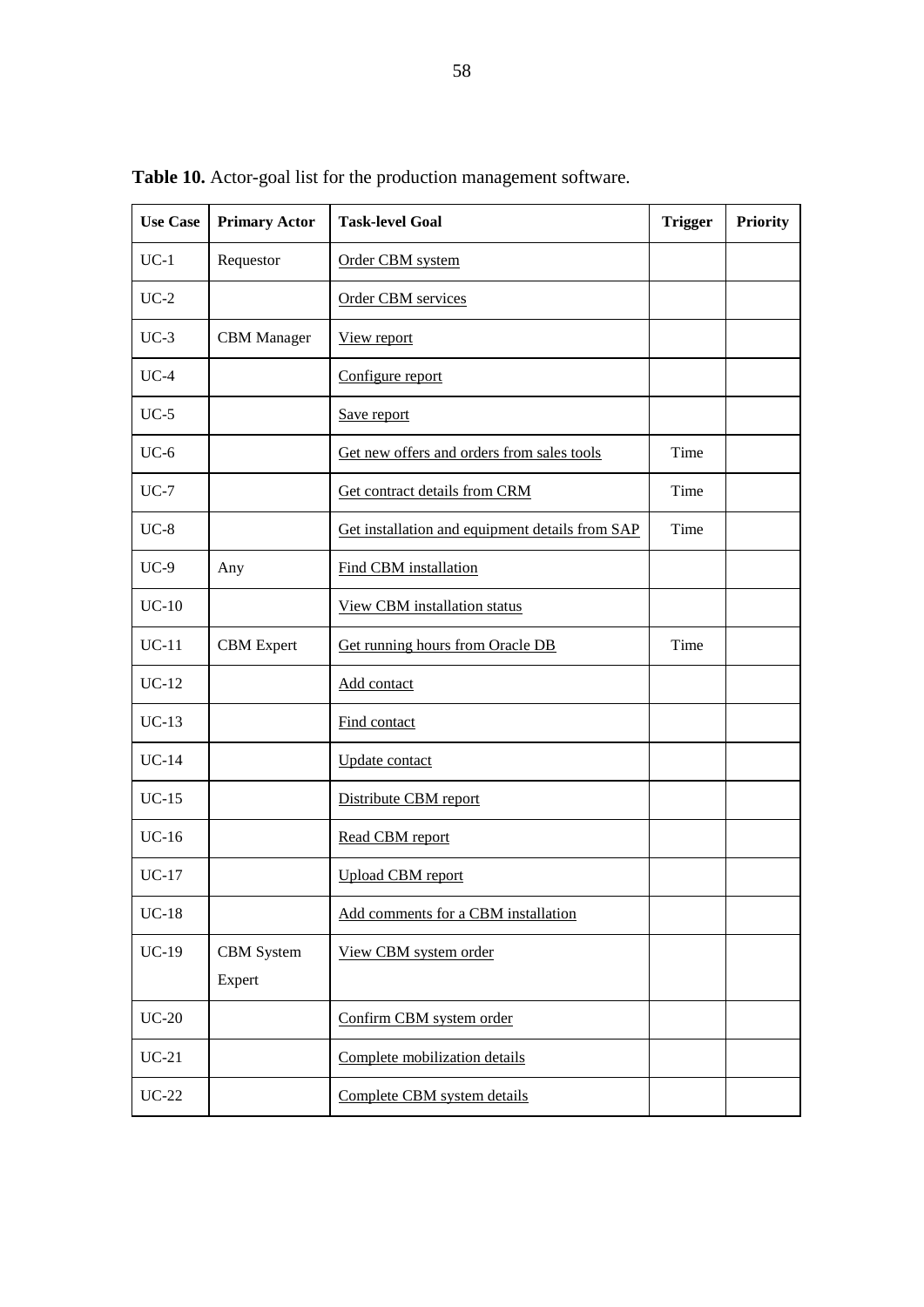In the actor-goal list, I assigned IDs to the use cases to be able to easy refer to them. In addition, I added the columns trigger and priority to the actor-goal list. The trigger column clearly demonstrates which use cases are triggered in some other way than by the primary actor. In this application the only diverging trigger was time. By adding the priority column, it is easy to see which use cases are important and should not be cut from the scope in any circumstance, but also which use cases that can be considered to be excluded or postponed to a later release. Because of time constraints the prioritization of the use cases was left outside this thesis work.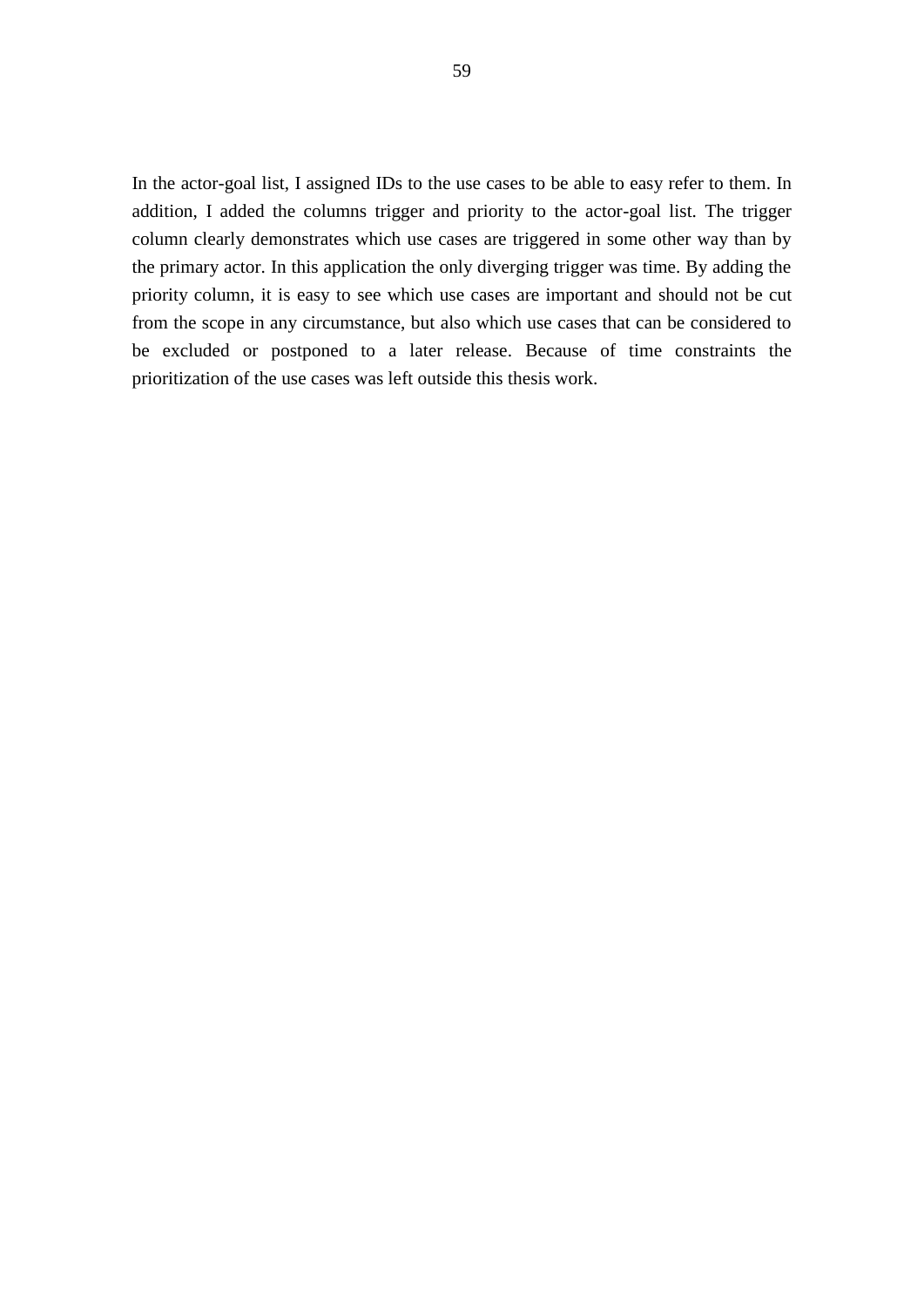

**Figure 16.** Context level use case diagram.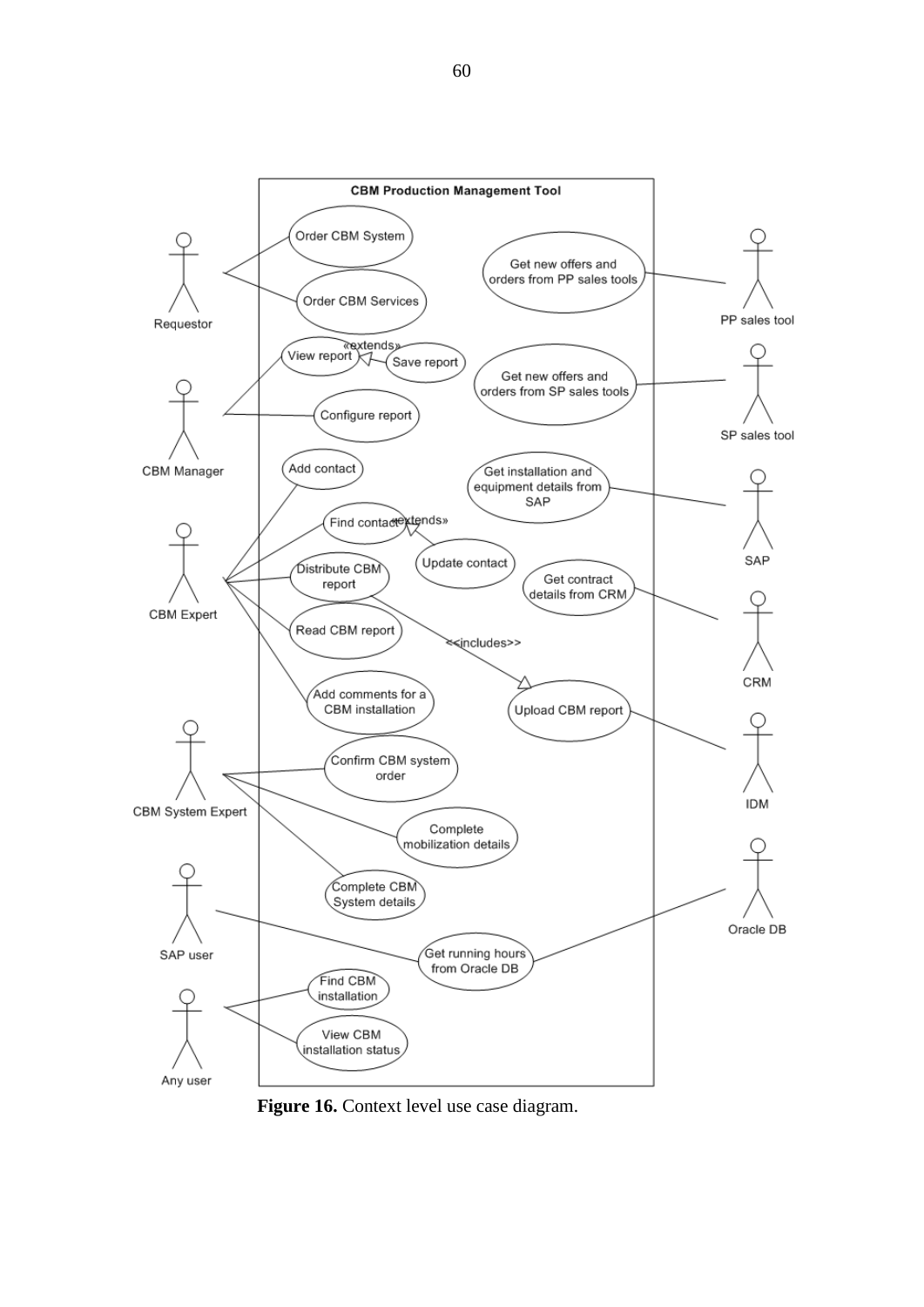The context level use case diagram presented in figure 16 is basically a model of the actor-goal list that was presented earlier in this chapter. From this diagram it is easy to note the use cases that are included and extended. These use cases are typically on the sub-function level, while the others are at the user goal level. Further, I put all the primary actors on the left side of the system and the other actors on the right. All the other actors were other systems or applications that the production management tool would interface to.

I documented the use cases in a structured form suitable for a detailed functional requirements specification. The documentation of the use cases proceeded from low precision to higher precision. The actor goal list was the first and lowest level of precision. To increase the precision, I first completed the use case template with the summary that is short description of the use case. I also added the pre- and postconditions that frame the use case. I preferred to use the terms pre- and post-condition instead of minimal guarantee and success guarantee, because the meaning of these are more obvious to an inexperienced reader of the use cases. Next, I wrote the main success scenario for each use case. At this stage I noticed that some of the use cases were not within the level of user goals and hence had to be reconsidered.

Next, when the use case was properly written at the above mentioned level of precision, I started to brainstorm failure conditions and failure handling. As this is a very time consuming task, this was only done for a few use cases to demonstrate the result. Next, I will present two of the use cases. First, the use case Upload a CBM report and secondly, the use case Distribute a CBM report. These are presented in the tables 11 and 12.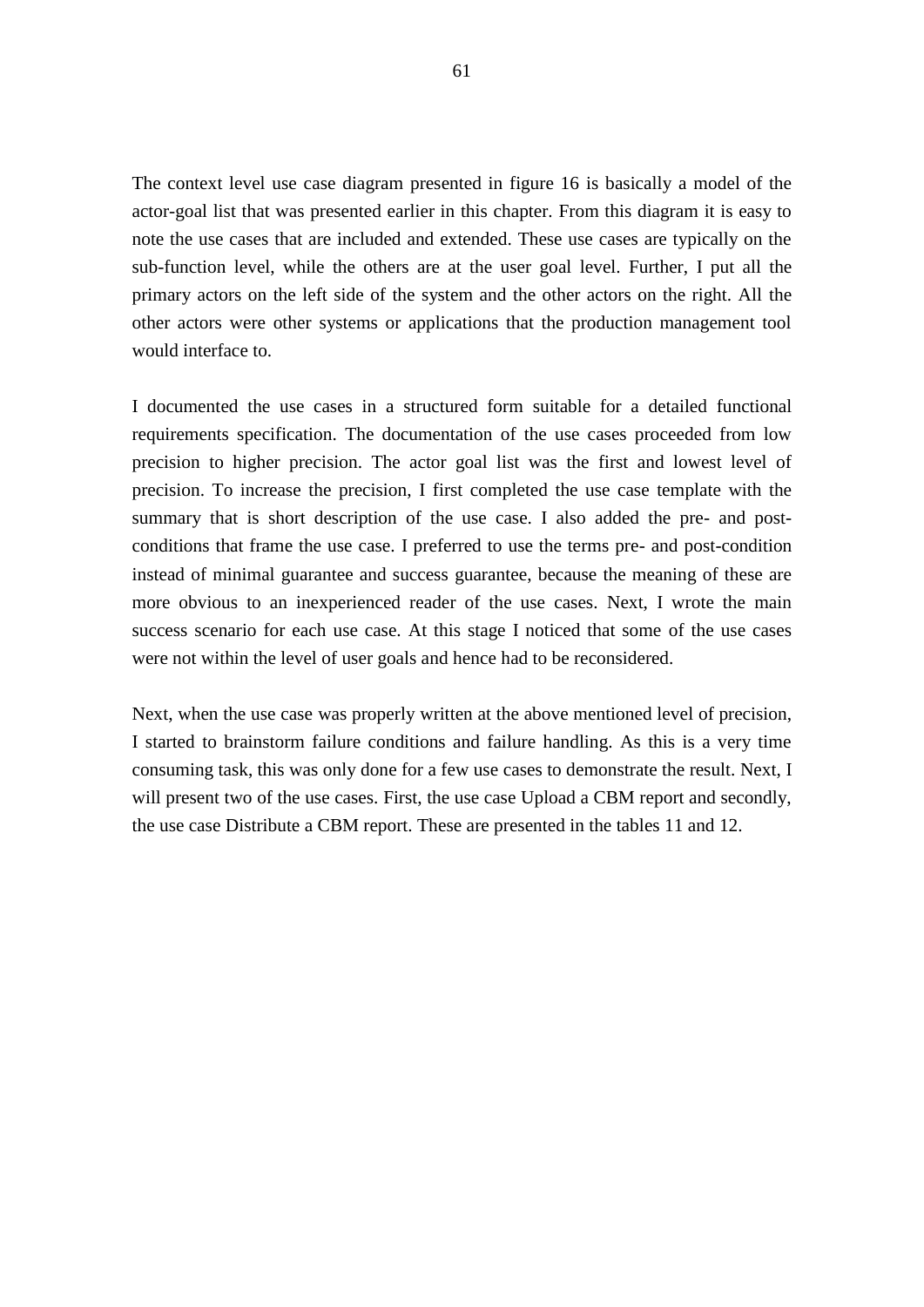| <b>Use Case ID:</b>     | <b>UC-17</b>                                                                                |
|-------------------------|---------------------------------------------------------------------------------------------|
| <b>Priority:</b>        | $\overline{a}$                                                                              |
| Scope:                  | Production Management Tool                                                                  |
| Level:                  | Sub-function                                                                                |
| <b>Primary actor:</b>   | <b>CBM</b> Expert                                                                           |
| Summary:                | The user uploads a CBM report to the PMT.                                                   |
| <b>Preconditions:</b>   | The user has the CBM report distribution window open.<br>Ē,                                 |
| <b>Triggers:</b>        | The user selects to upload the CBM report.                                                  |
| <b>Main success</b>     | The user selects to upload the CBM report.<br>1.                                            |
| scenario:               | 2.<br>The PMT opens a file browsing dialog.                                                 |
|                         | 3.<br>The user finds the CBM report on the file system and selects it.                      |
|                         | The user selects to upload the file.<br>4.                                                  |
|                         | The PMT confirms upload successful.<br>5.                                                   |
|                         | The PMT returns the user to the CBM report distribution window.<br>6.                       |
| <b>Extensions:</b>      | <b>TRW</b>                                                                                  |
| <b>Post conditions:</b> | The PMT stores the CBM report in IDM under service installations.<br>۰                      |
|                         | The PMT stores the link to the CBM report.<br>۰                                             |
|                         | The PMT shows that a file has been uploaded in the CBM report distribution<br>ä,<br>window. |
| <b>Frequency of</b>     | Once every month per installation.                                                          |
| Occurrence:             |                                                                                             |
| <b>Issues</b>           | $\blacksquare$                                                                              |

**Table 11.** Use case: Upload CBM report

The use case Upload CBM report is a sub-function level use case where the CBM Expert is the primary actor. As depicted in figure 16, this use case is included by the use case Distribute CBM report. Therefore, the main success scenario steps of this use case could replace the calling step in the Distribute CBM report use case. But, I decided to separate these to avoid that there would be too many steps in the calling use case. Also, the precondition and the post conditions are depending on the calling use case. These have to be harmonized so that it is possible to continue the execution of the steps in the calling use case, Distribute CBM report, which is presented in table 12.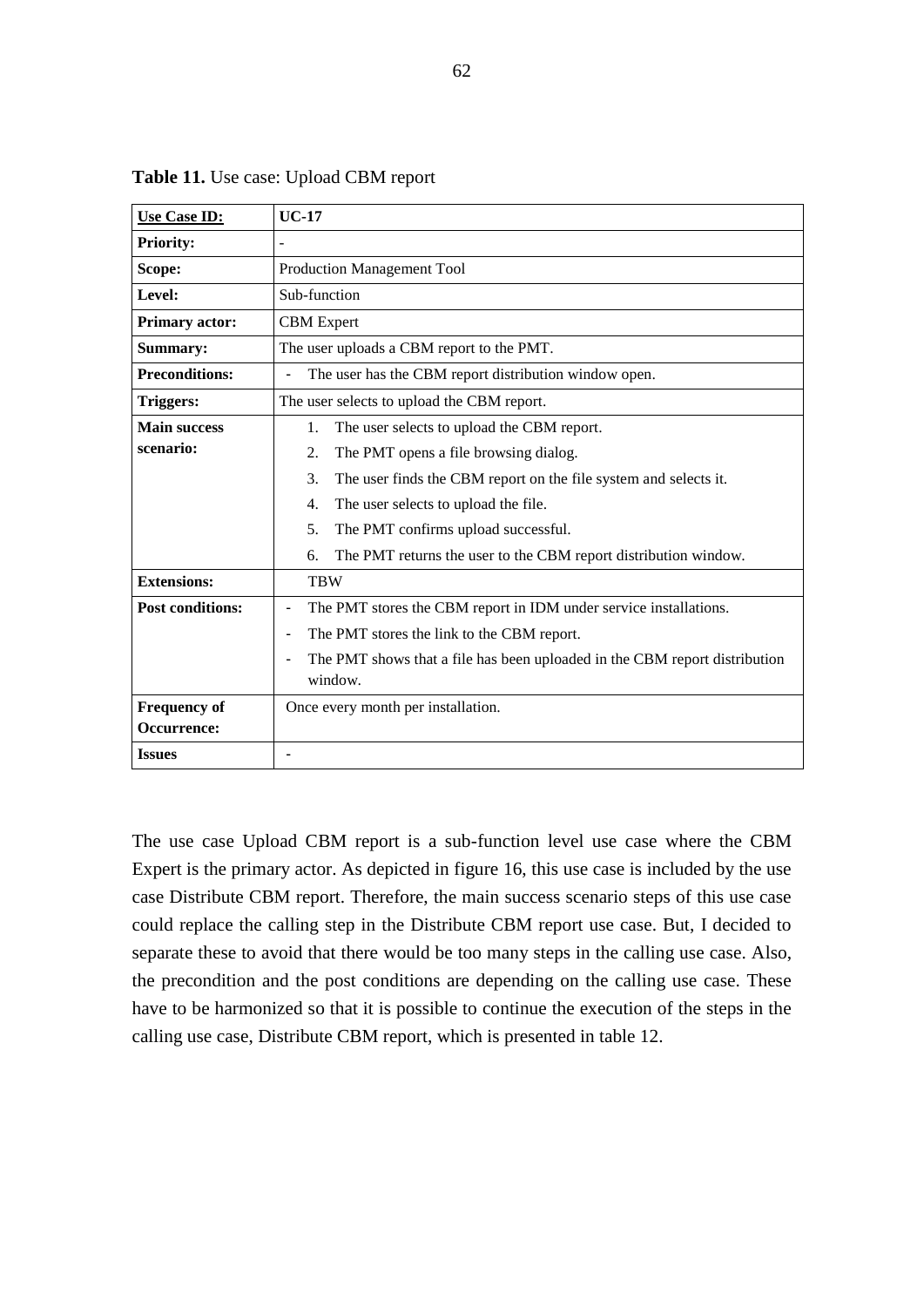| <b>Use Case ID:</b>   | $UC-15$                                                                                                                                                                                                            |
|-----------------------|--------------------------------------------------------------------------------------------------------------------------------------------------------------------------------------------------------------------|
| <b>Priority:</b>      |                                                                                                                                                                                                                    |
| Scope:                | <b>Production Management Tool</b>                                                                                                                                                                                  |
| Level:                | User goal                                                                                                                                                                                                          |
| <b>Primary actor:</b> | <b>CBM</b> Expert                                                                                                                                                                                                  |
| Summary:              | The user has completed a CBM report and now needs to distribute it. He uses the<br>PMT to distribute the CBM report to the customer and other stakeholder that are<br>specified in the PMT as a distribution list. |
| <b>Preconditions:</b> | The user has logged on.<br>$\qquad \qquad \blacksquare$                                                                                                                                                            |
|                       | The user is viewing the dashboard that contains a list of all the installations for<br>which he is responsible.                                                                                                    |
| <b>Triggers:</b>      | The user has completed a CBM report and he needs to distribute it.                                                                                                                                                 |
| <b>Main success</b>   | 1.<br>The user selects to distribute the CBM report.                                                                                                                                                               |
| scenario:             | The PMT opens a CBM distribution window containing the recipients,<br>2.<br>standard message and signature.                                                                                                        |
|                       | 3.<br>The user uploads the CBM report file.                                                                                                                                                                        |
|                       | The PMT adds a notification that a CBM report file is attached to the<br>4.<br>message.                                                                                                                            |
|                       | 5.<br>The user selects the period the CBM report covers.                                                                                                                                                           |
|                       | The user sends the CBM report.<br>6.                                                                                                                                                                               |
| <b>Extensions:</b>    | *a. The user walks away without notice (time-out):                                                                                                                                                                 |
|                       | .1 The PMT discards all changes and automatically logout the user after<br>60min.                                                                                                                                  |
|                       | *b. The user closes or logout from the application:                                                                                                                                                                |
|                       | .1 The PMT prompts the user for confirmation.                                                                                                                                                                      |
|                       | .2 The user confirms.                                                                                                                                                                                              |
|                       | .3 The PMT discards all tasks and logout the user/close the application.                                                                                                                                           |
|                       | 1b. User chooses to use shortcut (only possible if he is CBM responsible<br>person for the installation):                                                                                                          |
|                       | .1 The user selects the CBM report distribution link on the dashboard.                                                                                                                                             |
|                       | 2-5a. The user needs to edit the message or signature:                                                                                                                                                             |
|                       | .1 The user sets the cursor in the message field and edits the text.                                                                                                                                               |
|                       | 2-5a. The user needs to add or remove recipients:                                                                                                                                                                  |
|                       | .1 The user sets the cursor in the recipient's field.                                                                                                                                                              |
|                       | .2 The user adds or removes recipients by typing or using backspace.                                                                                                                                               |

**Table 12.** Use case: Distribute CBM report.

continues…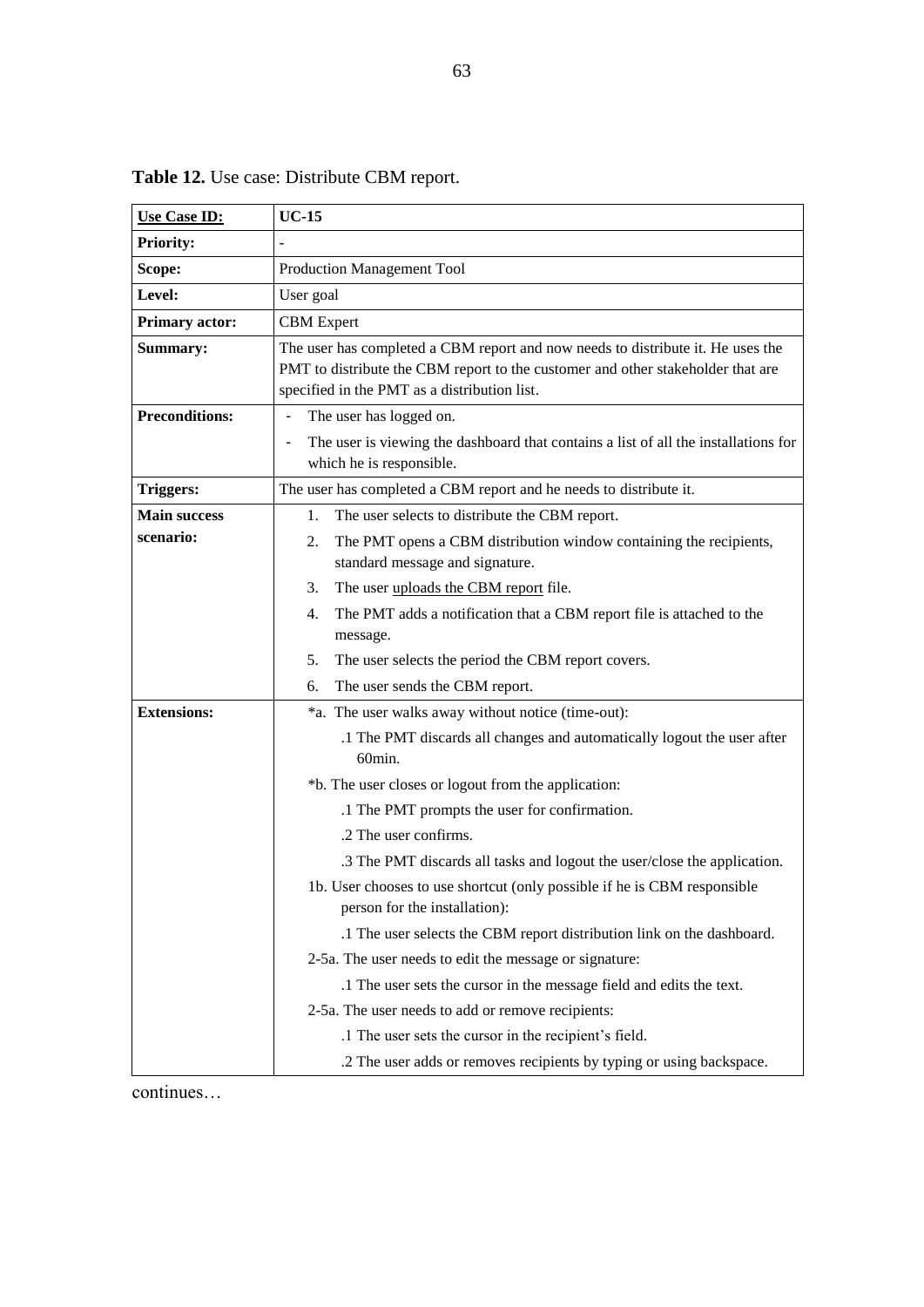…continues

|                         | 3a. If the user has not been able to make a report, he chooses only to inform<br>the customer that it was not possible:                         |
|-------------------------|-------------------------------------------------------------------------------------------------------------------------------------------------|
|                         | .1 The user edits the message to inform the customer and to state the<br>reason.                                                                |
|                         | .2 The user sends the message.                                                                                                                  |
|                         | 3b. Upload of CBM report fails:                                                                                                                 |
|                         | .1 The user sends the CBM report manually using his standard mail<br>application.                                                               |
|                         | .2 The user marks the CBM report sent in PMT.                                                                                                   |
|                         | 4-5a. The user needs to remove the CBM report from distribution:                                                                                |
|                         | .1 The user selects the CBM report.                                                                                                             |
|                         | .2 The user deletes the CBM report.                                                                                                             |
|                         | .3 The user returns to step 3.                                                                                                                  |
| <b>Post conditions:</b> | The PMT logs the date the CBM report was sent and set the CBM report<br>delivery status for the CBM report period to "sent".                    |
|                         | If no report was attached to the message, the PMT logs the CBM report not<br>sent reason and sets the CBM report delivery status to "not sent". |
|                         | The user is returned to the place from where he triggered the distribute the<br>CBM report function.                                            |
| <b>Frequency of</b>     | Once every month per installation.                                                                                                              |
| Occurrence:             |                                                                                                                                                 |
| <b>Issues</b>           |                                                                                                                                                 |

Next, I will explain the content of the different fields of the use case Distribute CBM report, presented in table 12. This is one of the use cases that were finalized, and hence it also includes the extension conditions and the handling of these.

The prioritization of the use cases that would have been entered in the priority field was left out-of-scope for this thesis work. But, this prioritization work would have been one of the tasks that should have been accomplished soon after the use cases were finalized. The prioritization field could also have been omitted in the use case, and then only included in the actor-goal table, see table 10.

All the use cases that I wrote were within the scope of the application itself; the Production Management Tool, which is stated in the scope field. But, the level of the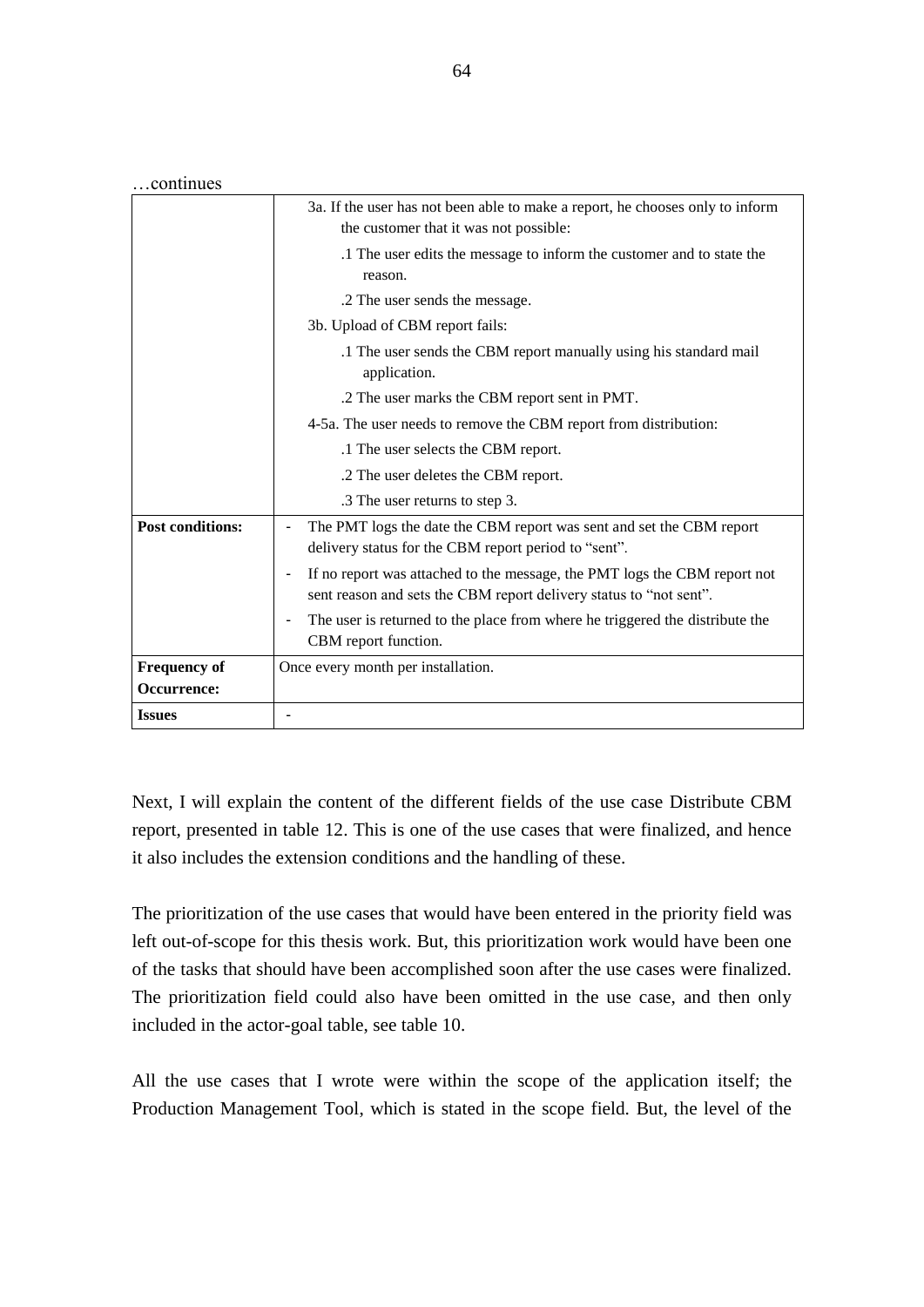use cases varied, with a few use cases on the sub-function level, but most of them on the user goal level.

The primary actor of this use case was the CBM Expert, who is referred to as the user throughout the rest of the use case. Next, the summary gives a short description of the contents of the use case. If the use cases would have been written in a casual manner, then all the rest of the fields would have been removed. But, in that case the summary should have been more extensive, than how it is written in the use case Distribute CBM report.

The preconditions and post conditions frame the use case, and therefore I wrote these before the main success scenario. In the precondition I defined in what state the application is before the use case executes and in the post condition how it is left after the execution. In the post condition I also stated possible internal tasks that the application might accomplish as a result of the use case.

The triggers of the use cases were often the same statement as the first step in the main success scenario. Also, this use case would have been perfectly correct with the trigger written in that way.

Next, the main success scenario describes the most likely successful execution of the use case. I aimed on having at least three steps, but at most nine steps in the main success scenario. In cases when there were too many steps, I typically extracted a part of the scenario into an own use case that would then either become a sub-function level use case or another user goal. The use case Upload CBM report, see table 11, was extracted in this way from the Distribute CBM report use case. The link between these two use cases can be noted in step 3 in the main success scenario, where the call for the included use case Upload CBM report is made.

Each step in the main success scenario clearly states a sub goal that is needed to complete the user goal of the use case. In addition, I considered it very important to clearly state in every step who is acting. This was accomplished by always beginning the phrase with "The user…" or "The PMT…". Further, I noticed also that is was difficult to avoid user interface design in the use cases. Phrases like "The user selects from drop-down list…" or "The User presses the button…" too clearly constrain the later design. But, undoubtedly there could also be circumstances where these are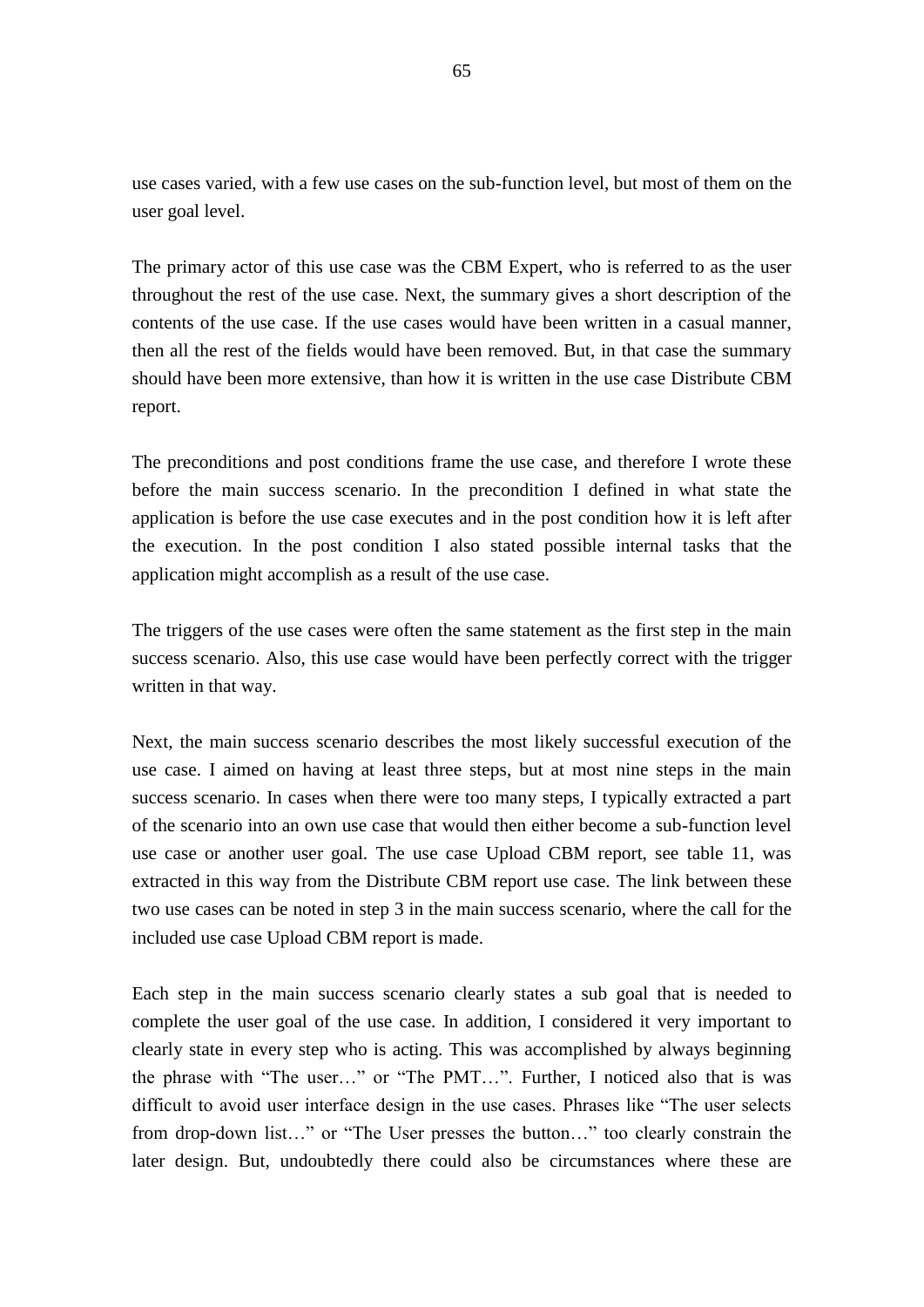deliberately meant to be user interface requirements. The user interface requirements will be described in more detail in the next chapter.

In the use case Distribute CBM report I have also specified the extension conditions and the handling of these. As this is a very time consuming task, this was only conducted for a few use cases. First, I brainstormed the extension conditions. Next, I tried to group related conditions that could be handled in similar ways, and also in this way try to avoid too many extensions. Lastly, I wrote the handling of the extension conditions i.e. how these should be handled if the conditions occur. As can be noted from the use case, some of the extension conditions can occur at any step in the use case, while other can occur at one or some specific range of step. In this use case there was only one level of extension conditions and handling of these, but there could also be cases where additional levels are needed. This means that a first level extension handling has some lever level extension conditions that need to be handled.

Lastly, the field frequency of occurrence I also consider important. A use case that occurs frequently should in my opinion get more attention compared with use cases that occur more seldom. Specifically, all the extension conditions and the handling of these should be carefully considered.

## 5.6. External interface requirements

In the external interface requirements chapter in the SRS I defined the requirements for the interfaces to other business applications and the user interface requirements. Because, I had not involved any experts from the information management department or any experts from the business applications that the PMT would interface to, I only defined these interface requirements on a very general and high-level. Below are two system interface requirements for the interface to the SAP system:

- $SI-1:$  SAP
- SI-1.1: The PMT shall receive new installations and changes in existing installation data through the SAP application interface.
- SI-1.2: The PMT shall receive new equipment and changes in existing equipment data through the SAP application interface.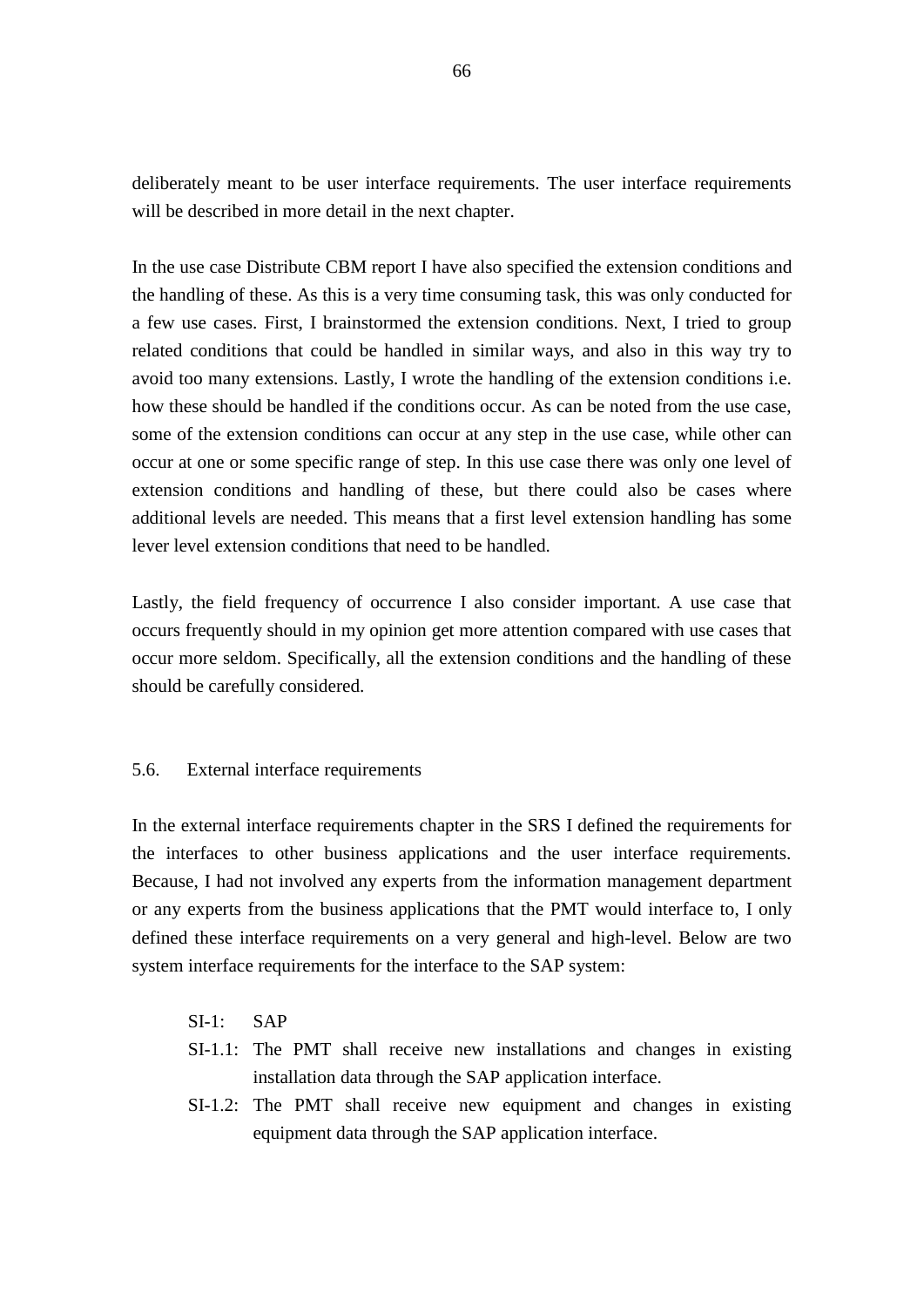Next, the following is an extract from the user interface requirements:

- UI-2: The PMT dashboard shall list important content and activities that need attention from the current user.
- UI-2.1: The PMT dashboard shall show CBM installations that have the status ordered for users in user class CBM System Expert.
- UI-2.2: The PMT dashboard shall show a list of all CBM installations for which the logged on CBM Expert is responsible.
- UI-2.2.1: Each CBM installation listed on the dashboard shall be a link to the main data for that installation.
- UI-2.2.2: Each CBM installation listed on the dashboard shall have a direct link (short cut), to distribute a CBM report.

The user interface requirements could also have been described by pictures or dummy screens. However, then the focus could move more on the layout and graphical aspects instead of the constraints and functionality.

In communication interface requirements I mainly described that the PMT must be able notify users about different things using e-mail messages. For example, the PMT must send a confirmation e-mail to the requestor when a CBM order has been submitted and another e-mail when the CBM order has been confirmed. Another example is that the PMT shall send an e-mail notification containing a request for a new PO to the Contract Manager one month prior to the date when an invoicing period is about to end.

## 5.7. Other non-functional requirements

In the last section of the SRS I described the performance, security, and operational requirements, but also other constraints that do not have a specific place in the SRS. In the performance requirements I defined measurable requirements for e.g. the time how quickly a search result must execute:

- PE-1: The PMT search feature must present the search result within two seconds from the execution command is given.
- PE-2: The PMT shall save new data entered by the user within one second from that the save command is given.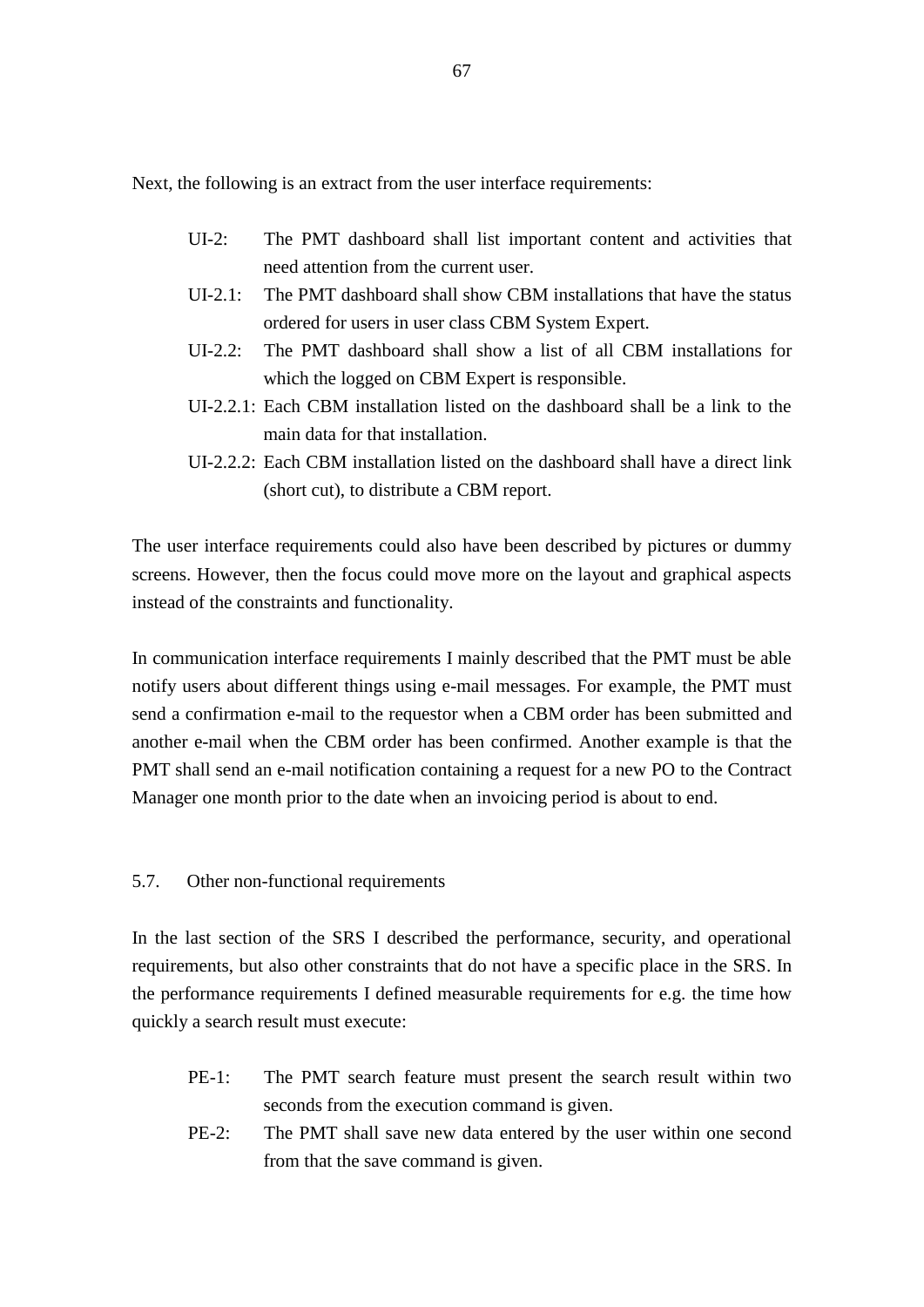The security requirements were related to how the user is authenticated and from where the application can be accessed:

- SE-1: All users must be authenticated by the PMT before they can use the application.
- SE-2: The PMT shall only be accessible from the company intranet.

Lastly, an example of a constraint was the requirement regarding with which web browsers it should be possible to use the PMT:

CO-1: The PMT shall operate with web browsers that are supported by Sonad computers.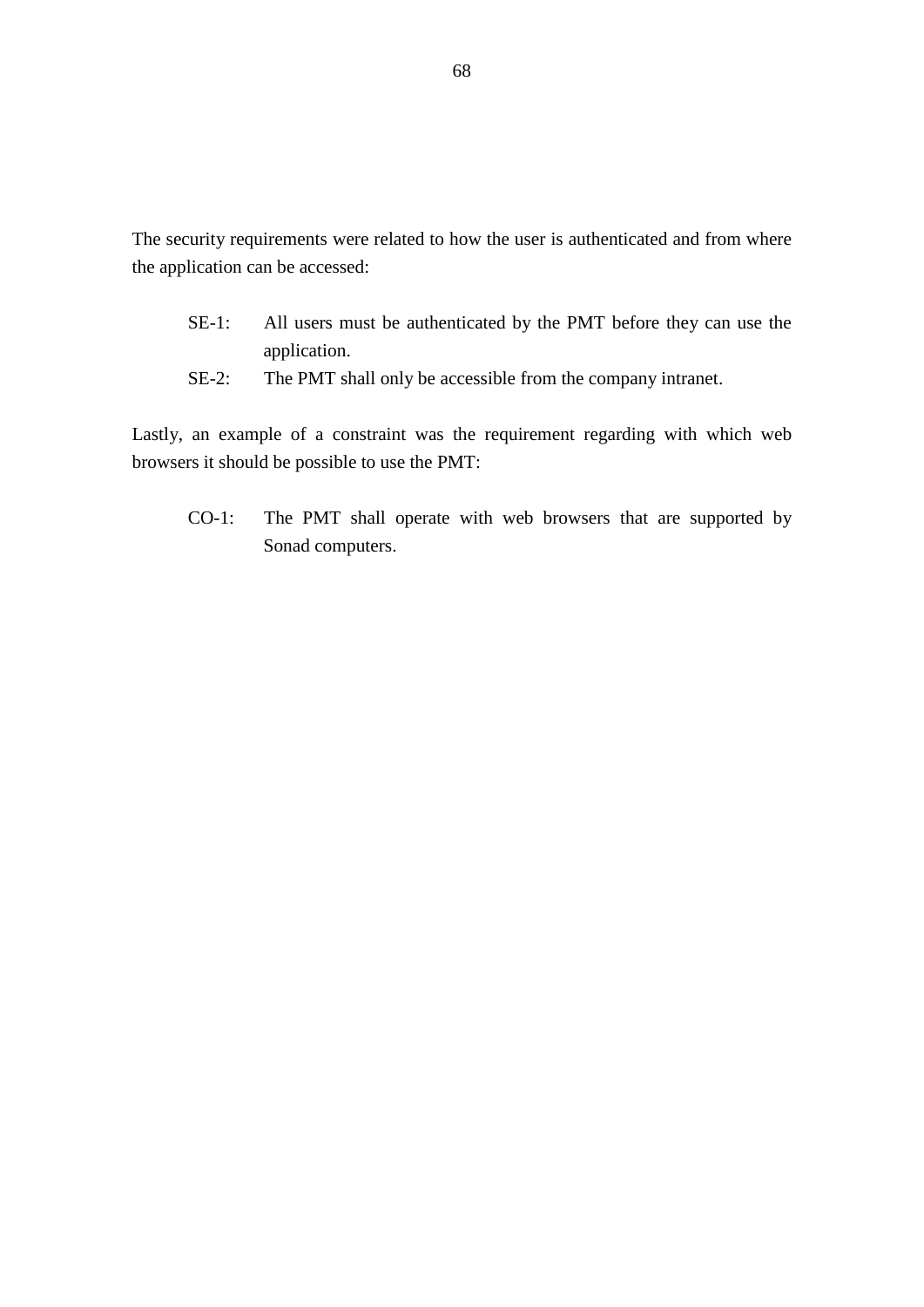## 6. DISCUSSION AND CONCLUSION

The aim with this thesis was to discover the requirements needed to develop a production management tool for CBM services. This thesis work was carried out with methods and good practices from the requirements engineering discipline, and the result of it was a Software Requirements Specification (SRS) based on an IEEE Std 830-1998 recommended template. The resulting SRS was not fully completed, but however, it will serve as a good base to start form when also other CBM portfolios are going to be involved in the development of the new software.

A use case approach was selected for both the requirements discovery and requirements documentation. This approach was particularly suitable when stakeholders with little or no knowledge about software engineering are involved in the software development process, but it is also a technique that will find more requirements for a system than many other techniques. The identification of use cases were done by interviewing and having discussions with users and stakeholders. The intension was to understand what the users needed to accomplish with the system, instead of what they wanted the system to do, because user satisfaction can only be achieved by understanding the user needs.

To learn read use cases takes only a few minutes, while learning to write good use cases requires much more effort. To identify use cases was an easy and straight forward task, and all involved stakeholders could contribute. But, to elaborate the use cases required time and much more consideration concerning e.g. the depth of detail and how to fragment them. Especially, the task to write good extensions to the use cases was difficult and time consuming.

There was some work that was left out-of-scope from this thesis, and hence these should be carried out next. First, the requirements were not prioritized. Secondly, the traceability of the requirements should be ensured, e.g. by a matrix that lists the sources and match them to the requirements. Lastly, also similar matrix should be made regarding the dependencies between the requirements.

From the beginning until this point the requirements have been evolving from a simple list to a SRS document written with a word processor. The observation made here is that a clear structure with relevant content makes all the requirements better understood by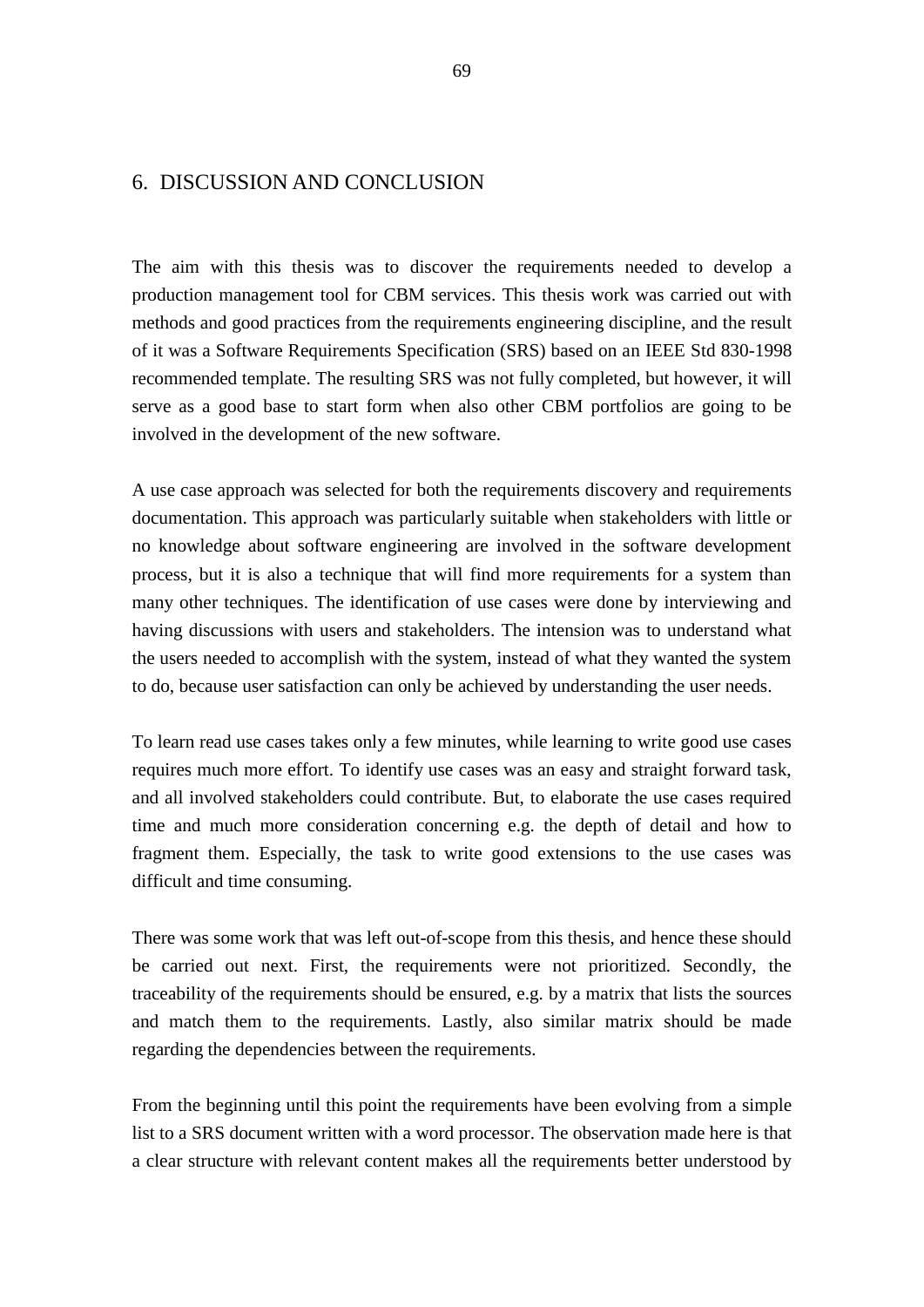the stakeholders. Additionally, a well-structured document also puts the requirements in context. As the work proceeded, the benefits of using use cases to documents the requirements became more and more obvious.

Some of the benefits of well written use cases and requirements emerge in the later phases of the software development. First, these will serve as an input to the functional design. Additionally, the use cases will also serve as an important base for designing the test cases that the new software will have to meet. Finally, they will also be an important starting point when writing the documentation for the new application.

The most import lesson learned was the importance of specifying software requirements that cannot be ignored. The advantages are many. Expensive modification costs in the later phases of the development process can be avoided. The users and software developers can communicate and agree on the functionality of the new software. The software will be verifiable so that it meets the customer needs and understanding. Even though specifying requirements does not seem difficult, it is. However, by applying good practises from the requirements engineering discipline, we have the opportunity to manage in writing good requirements that specify the user needs for the right system. It is vital to build the right system; otherwise it will be a useless system.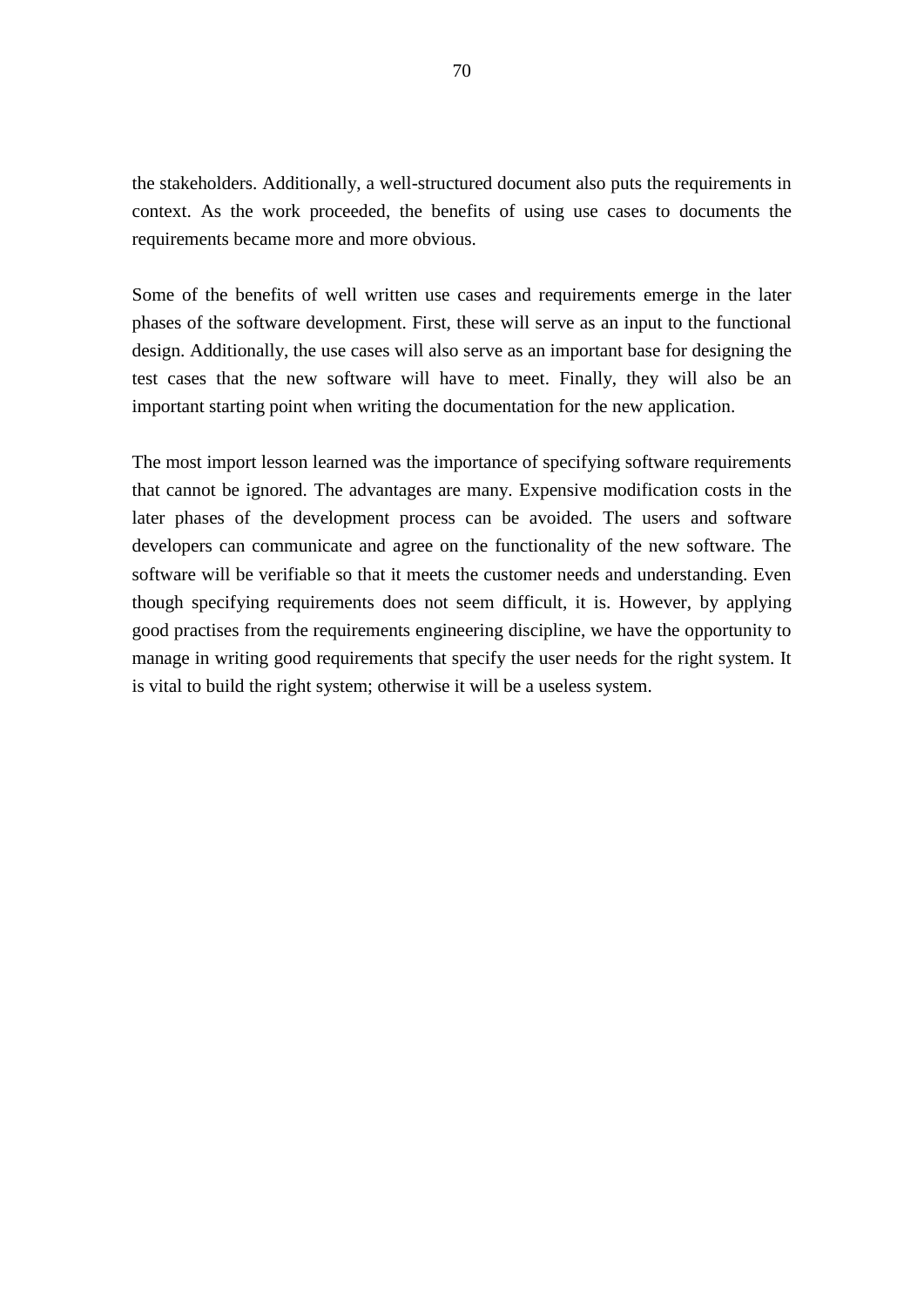## **REFERENCES**

- BusinessDictionary.com (2012). Definition of the term Production Management. [online]. [cited 2.10.2012]. Available from World Wide Web: <URL:http://www.businessdictionary.com>
- Cockburn, Alistair (2000). *Writing Effective Use Cases.* Boston: Addison-Wesley. 270p. ISBN 0-201-70225-8.
- Ghezzi, Carlo, Mehdi, Jazayeri and Dino, Mandrioli (2003). *Fundamentals of Software Engineering, Second Edition*. New Jersey: Prentice Hall. 604p. ISBN 0-13- 099183-X.
- Haikala, Ilkka & Jukka, Märijärvi (2004). *Ohjelmistotuotanto*. *Kymmenes painos.* Hämeenlinna, Finland: Talentum Media Oy. 440 p. ISBN 952-14-0850-2.
- IEEE Std 610.12-1990 (1990). *IEEE Standard Glossary of Software Engineering Terminology*. Standards Coordinating Committee of the Computer Society of the IEEE. 83p.
- IEEE Std 830-1998 (1998). *IEEE Recommended Practice for Software Requirements Specifications*. Software Engineering Standards Committee of the IEEE Computer Society. 31p.
- Kujala, Sari, Marjo, Kauppinen and Sanna, Rekola (2001). Bridging the Gap between User Needs and User Requirements. In: *Proceedings of the Panhellenic Conference with International Participation in Human-Cumputer Interaction (PC-HCI 2001),* (Patras, Greece, 7–9 December). Greece: Typorama Publication. p. 45-50.
- Kulak, Daryl & Eamonn, Guiney (2000). *Use Cases: Requirements in Context.* New York: ACM Press. 329p. ISBN 0-201-65767-8.
- Leffingwell, Dean & Don, Widrig (2000). *Managing Software Requirements: A Unified Approach.* Reading, Mass.: Addison-Wesley. 491p. ISBN 0-201-61593-2.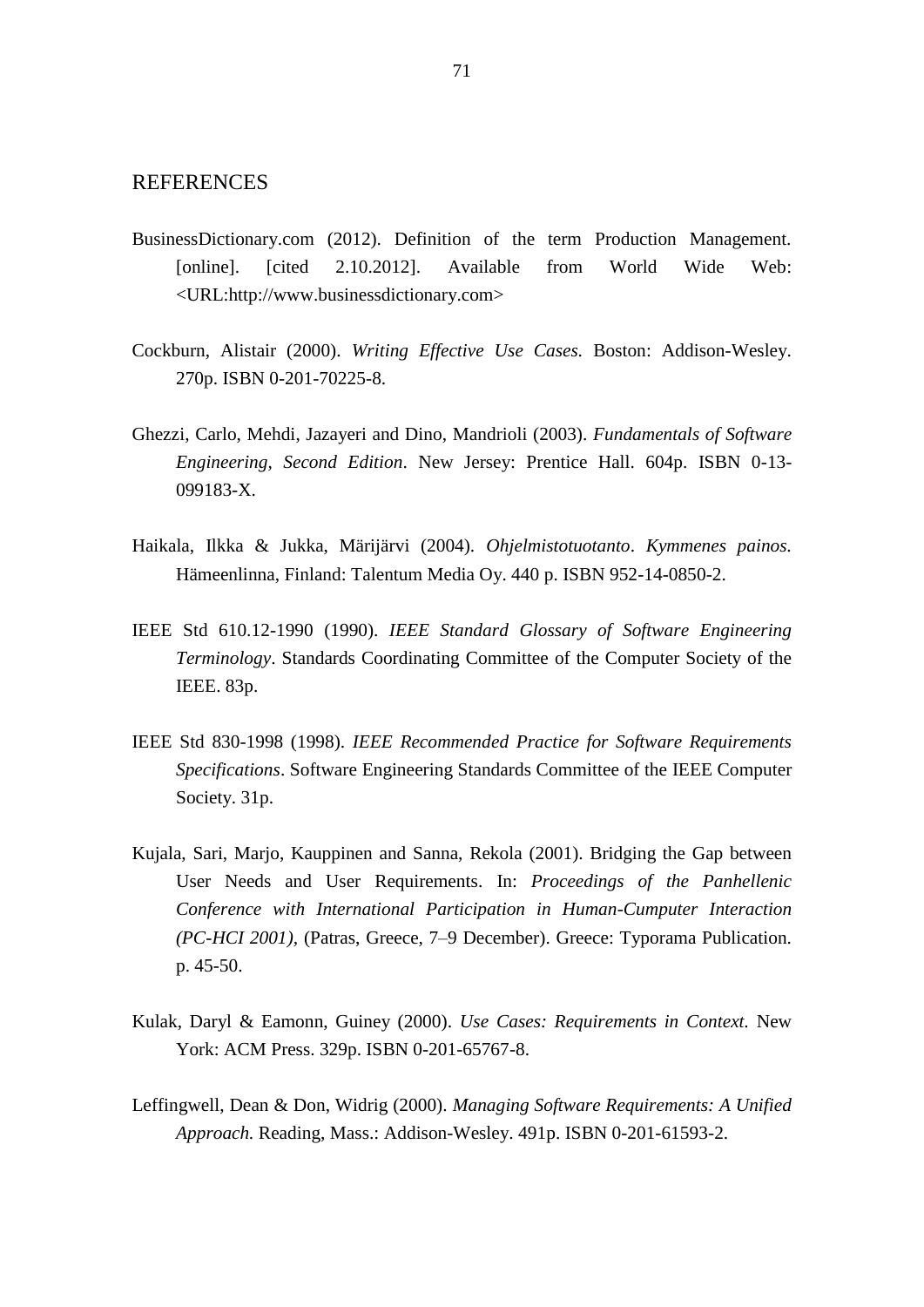- Lilly, Susan (1999). Use Case Pitfalls: Top 10 Problems from Real Projects Using Use Cases. In: *Proceedings of the Technology of Object-Oriented Languages and Systems.* TOOLS 30 Proceedings, Santa Barbara, CA., 1–5 August. Washington: IEEE Computer Society. p. 174–183. ISBN: 0-7695-0278-4.
- Maciaszek A. Leszek (2001). *Requirements Analysis and System Design: Developing Information Systems with UML.* London: Pearson Education Limited. 378p. ISBN 0-201-70944-9.
- Pressman, Roger S. (2005). *Software Engineering A Practitioner's Approach*. *8th Edition.* New York: McGraw-Hill. 880p. ISBN 0-07-285318-2.
- Rumbaugh, James, Ivar Jacobson and Grady Booch (2004). *The Unified Modeling Language Reference Manual, Second Edition.* Boston: Pearson Education, Inc. 721p. ISBN 0-321-24562-8.
- Rumbaugh, James (1994). Getting Started Using Use Cases to Capture Requirements. *Journal of Object Oriented Programming*. Volume 7, Number 5, September 1994. p. 8–12.
- Schneider, Geri & Jason P., Winters (1998). *Applying Use Cases: A Practical Guide.* Reading, Mass.: Addison Wesley Longman Inc. 188p. ISBN 0-201-30981-5.
- Sommerville, Ian (2007). *Software Engineering*. *Eighth Edition.* New York: McGraw-Hill. 840p. ISBN 0-07-285318-2.
- Sommerville, Ian & Pete, Sawyer (1998). *Requirements Engineering: A good practice guide.* Chichester, England: John Wiley & Sons Ltd. 391p. ISBN 0-471-97444-7.
- SWEBOK (2004). *Guide to the Software Engineering Body of Knowledge*. A project of the IEEE Computer Society Professional Practices Committee. 202p.
- Vägar, Jens (2012). Discussions with Jens Vägar, Manager Condition Based Maintenance, Wärtsilä Finland Oyj. October 2012.